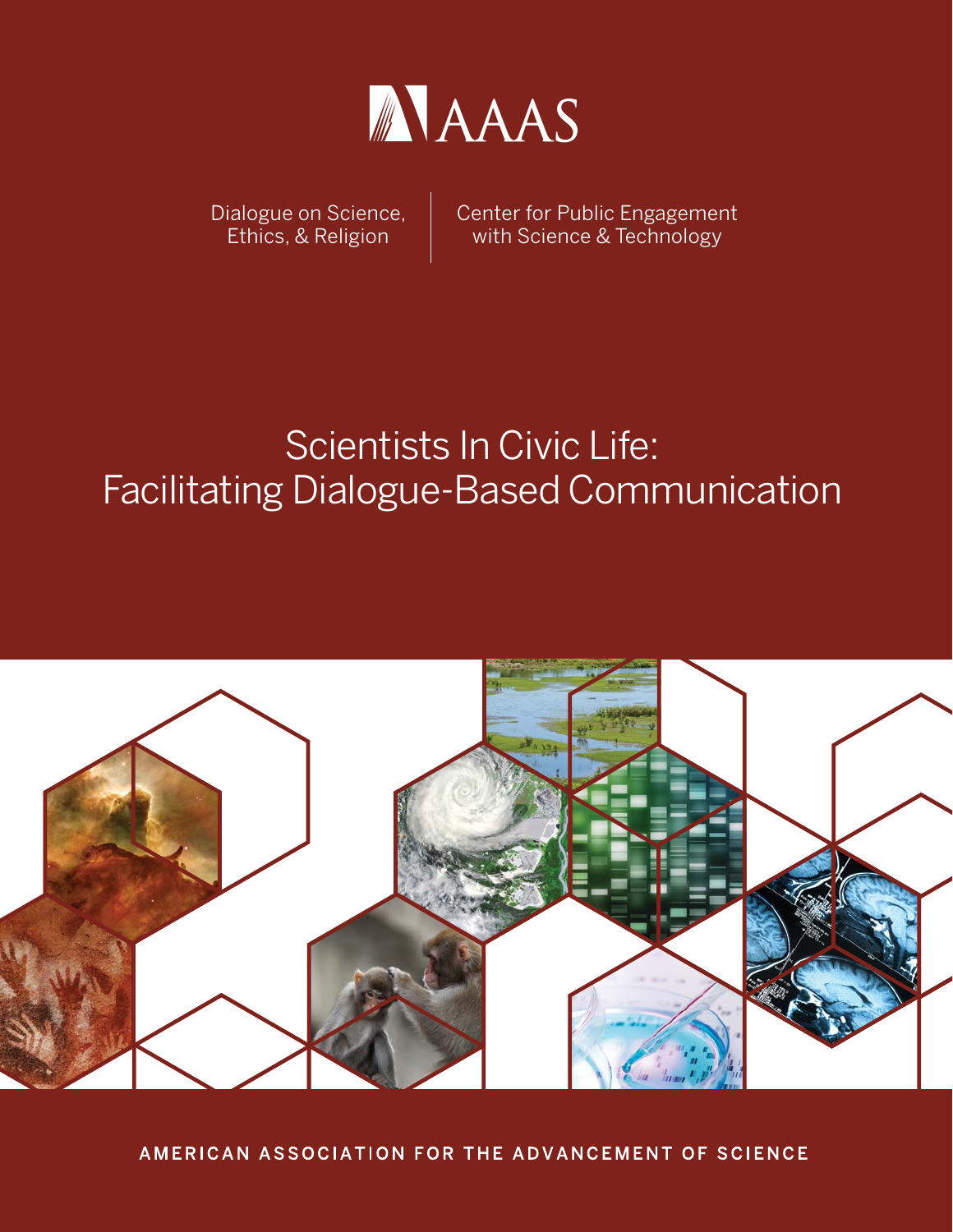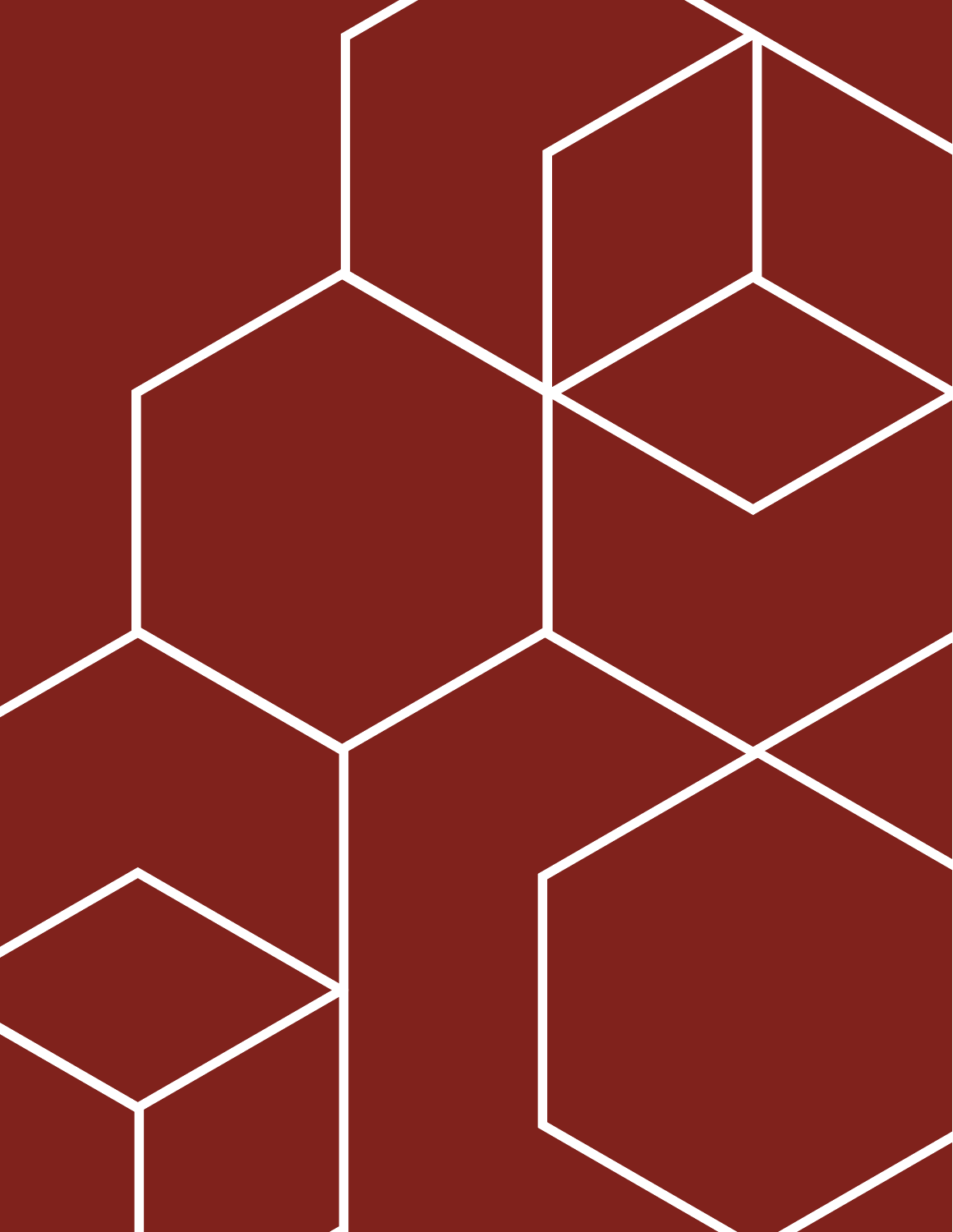<span id="page-2-0"></span>

## **Contents**

| $\label{eq:interoduction} \text{Introduction} \,\, \ldots \,\, \ldots \,\, \ldots \,\, \ldots \,\, \ldots \,\, \ldots \,\, \ldots \,\, \ldots \,\, \ldots \,\, \ldots \,\, \ldots \,\, \ldots \,\, \ldots \,\, \ldots \,\, \ldots \,\, \ldots \,\, \ldots \,\, \ldots \,\, \ldots \,\, \ldots \,\, \ldots \,\, \ldots \,\, \ldots \,\, \ldots \,\, \ldots \,\, \ldots \,\, \ldots \,\, \ldots \,\, \ldots \,\, \ldots \,\, \ldots \,\, \ldots \,\, \ldots \,\, \ldots \,\$ |  |
|----------------------------------------------------------------------------------------------------------------------------------------------------------------------------------------------------------------------------------------------------------------------------------------------------------------------------------------------------------------------------------------------------------------------------------------------------------------------------|--|
|                                                                                                                                                                                                                                                                                                                                                                                                                                                                            |  |
|                                                                                                                                                                                                                                                                                                                                                                                                                                                                            |  |
|                                                                                                                                                                                                                                                                                                                                                                                                                                                                            |  |
|                                                                                                                                                                                                                                                                                                                                                                                                                                                                            |  |
|                                                                                                                                                                                                                                                                                                                                                                                                                                                                            |  |

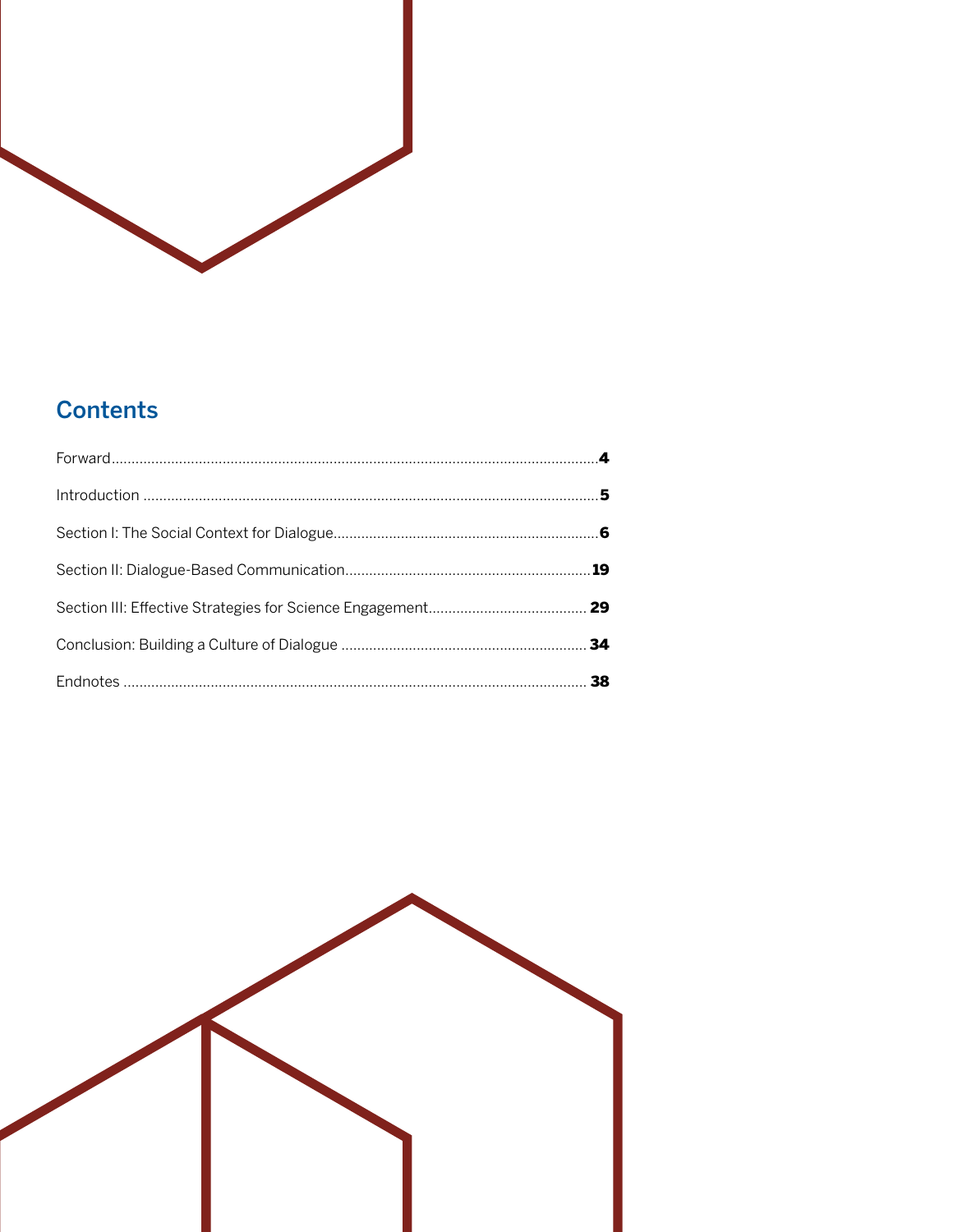<span id="page-3-0"></span>

**Dr. Jennifer Wiseman** *Director* AAAS Dialogue on Science, Ethics, and Religion (DoSER)



**Tiffany Lohwater** *Chief Communications Officer* AAAS



### Forward

As noted by Dr. Rush Holt, CEO of the American Association for the Advancement of Science (AAAS), "Communication is part of our mission of AAAS…[both] communication among scientists, and between scientists and the public."1 Former AAAS president Dr. Jane Lubchenco wrote, "[Scientists] must engage more vigorously with society…But we cannot do so from lofty perches above society; we must be more integrated."2 These comments echo prior comments by former AAAS CEO Dr. Alan Leshner, who wrote<sup>3</sup> that "[Scientists] need to engage the public in a more open and honest, bidirectional dialogue about science and technology…addressing not only the inherent benefits, but also the limits, perils, and pitfalls." Decades of polling indicate that the U.S. public is largely supportive of and enthusiastic about science, and hold scientists in high regard as innovators and problem solvers. Still, scientists and the U.S. public may hold strongly divergent perspectives on a wide range of issues- from energy policy, to conservation, to vaccines, to biology education. These differences are not simply a reflection of science and technology knowledge or education, but also reflect differences in worldviews, values and identity.

Though science has never been an apolitical enterprise, or one in which broader social, cultural, or economic contexts have played no role, scientists and scientific institutions increasingly recognize the need to participate in robust and constructive conversations about the role of science and technology in society. This awareness comes at a time when some scientific topics have become polarized along political, cultural or religious lines. Some scientists may understandably feel wary or ill-equipped for a larger presence in the public sphere. Others may be concerned about public engagement activities as a drain on time, energy and resources that might be better spent in research or formal teaching. These challenges can be daunting for scientists uncertain about if, where and how to involve themselves in civic dialogue. Still, engagement with diverse publics, including by scientists themselves, is critical for ensuring that new advances and discoveries in science and technology are thoroughly discussed and understood from a range of perspectives, and to ensure that scientific progress serves all of humanity.

This booklet is a product of a joint effort by two programs within AAAS- the Center for Public Engagement with Science and Technology, and the Dialogue on Science, Ethics, and Religion (DoSER) program. Both programs seek to fulfill AAAS' mission to "advance science, engineering and innovation for the benefit of all people." The booklet author and communication scholar Dr. Nisbet has drawn on a robust multidisciplinary literature to outline (a) the social context for dialogue about science and technology, (b) why an engagement approach that is centered on dialogue is particularly fruitful and important, and (c) effective strategies for public science engagement. We hope that this booklet (along with other AAAS communication and engagement resources available at www.aaas.org) will be a useful resource for scientists seeking to become more effective ambassadors for their disciplines and for science as a whole.

<sup>1</sup> http://thepolitic.org/an-interview-with-rush-holt-ceo-of-the-american-association-for-theadvancement-of-science/

<sup>2</sup> Lubchenco, J. (2017). Environmental science in a post-truth world, Frontiers in Ecology, Vol 15 (1): 3. 3 Leshner, A. (2003). Public engagement with science. Science, Vol 299 (5609): 977.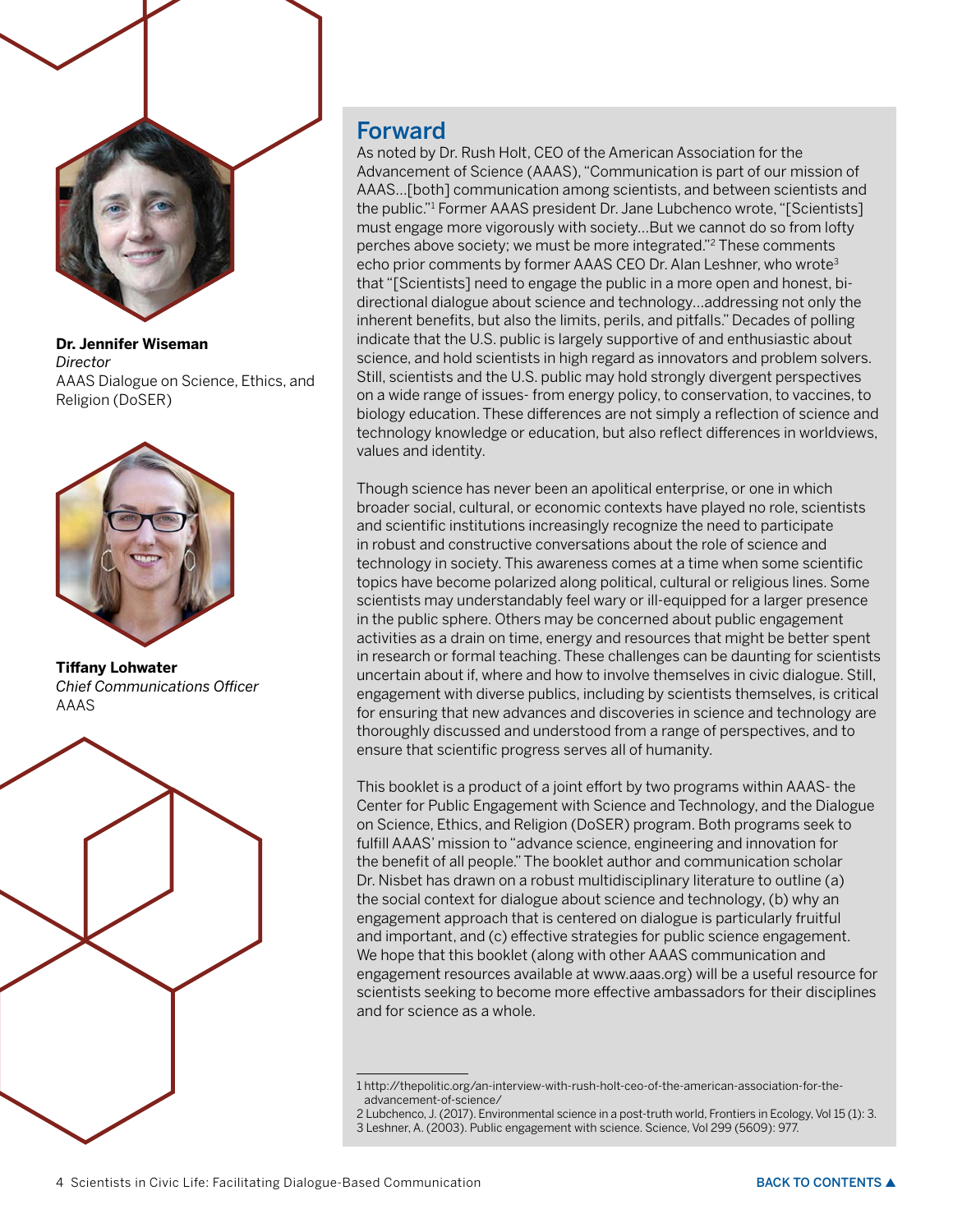### <span id="page-4-0"></span>Introduction

Scientists in the U.S. today enjoy almost unrivaled communication capital. They are respected and admired by the great majority of Americans, their work is considered essential to society, and their expertise is perceived as authoritative and impartial. Motivated by the intellectual excitement they derive from their work, most scientists are committed to sharing scientific insights with the public. They want to empower others to engage with deeper questions about life, nature, and the universe, encouraging the same feelings of awe, wonder, curiosity, and beauty that they experience as part of their daily lives. Most scientists also feel a strong obligation to tell the public about the benefits of their research, including how knowledge in their fields can be translated into applications that save lives, boost the economy, and address complex problems.<sup>1</sup>

Yet on some issues, members of the public may discount or reject the expert input of scientists. This often occurs when scientific knowledge or innovations raise difficult social and political questions, and/or when they challenge deeply held values, beliefs, or worldviews. Moreover, for many scientists, the reasons they value science or find a subject so interesting may not be shared by those with whom they are most interested in engaging. These individuals may remember science in school as difficult, obtuse, and disconnected from real world concerns. They may perceive science as the domain of an elite few. By way of popular culture and news media portrayals, they may also hold stereotypes of scientists as brilliant and passionate, but also potentially strange, eccentric, socially awkward, and hostile (or at least indifferent) to cultural mores and values, including faith.2 Scientists may therefore face uncertainty about how to deploy their communication capital wisely and effectively. In some cases, because of faulty assumptions or intuitions, communication efforts by scientists on high-profile issues have had limited reach or have inadvertently deepened public reservations. Scientists may also underestimate or overlook opportunities to facilitate conversations and to forge connections across their communities.3

Scientists are likely to be most successful at facilitating dialogue about science when they recognize themselves as members of the communities with whom they seek to engage. By one 2012 survey estimate, 44 percent of Americans say they have personally met a scientist, and 20 percent say they have a friend who is a scientist.<sup>4</sup> Scientists will almost always have something in common with the publics they are engaging with, such as living in the same neighborhood, town or city, sending their children to the same school, knowing the same network of friends, attending the same church, following the same sports teams, or participating in similar hobbies and cultural activities. Awareness of these human connections is critical to effective science engagement.

This booklet provides an overview of relevant research, strategies, and examples that scientists can draw on for participating in fruitful dialogue about science and society, bringing fellow scientists and people of diverse backgrounds together to spend time talking to each other, contributing to mutual appreciation and understanding of science and technology, and building new relationships. Fostering constructive public conversations about science and society can strengthen democratic processes, improve science literacy, improve decisionmaking, promote trust and credibility in scientific findings, provide opportunities to explore scientific issues from diverse perspectives, and encourage broad collaboration for identifying and solving problems. Scientists who engage in public dialogue can gain new insights about their research, learn about public concerns and questions about their work, improve their communication and listening skills, and develop professional contacts and social connections that benefit their careers and enrich their lives.5

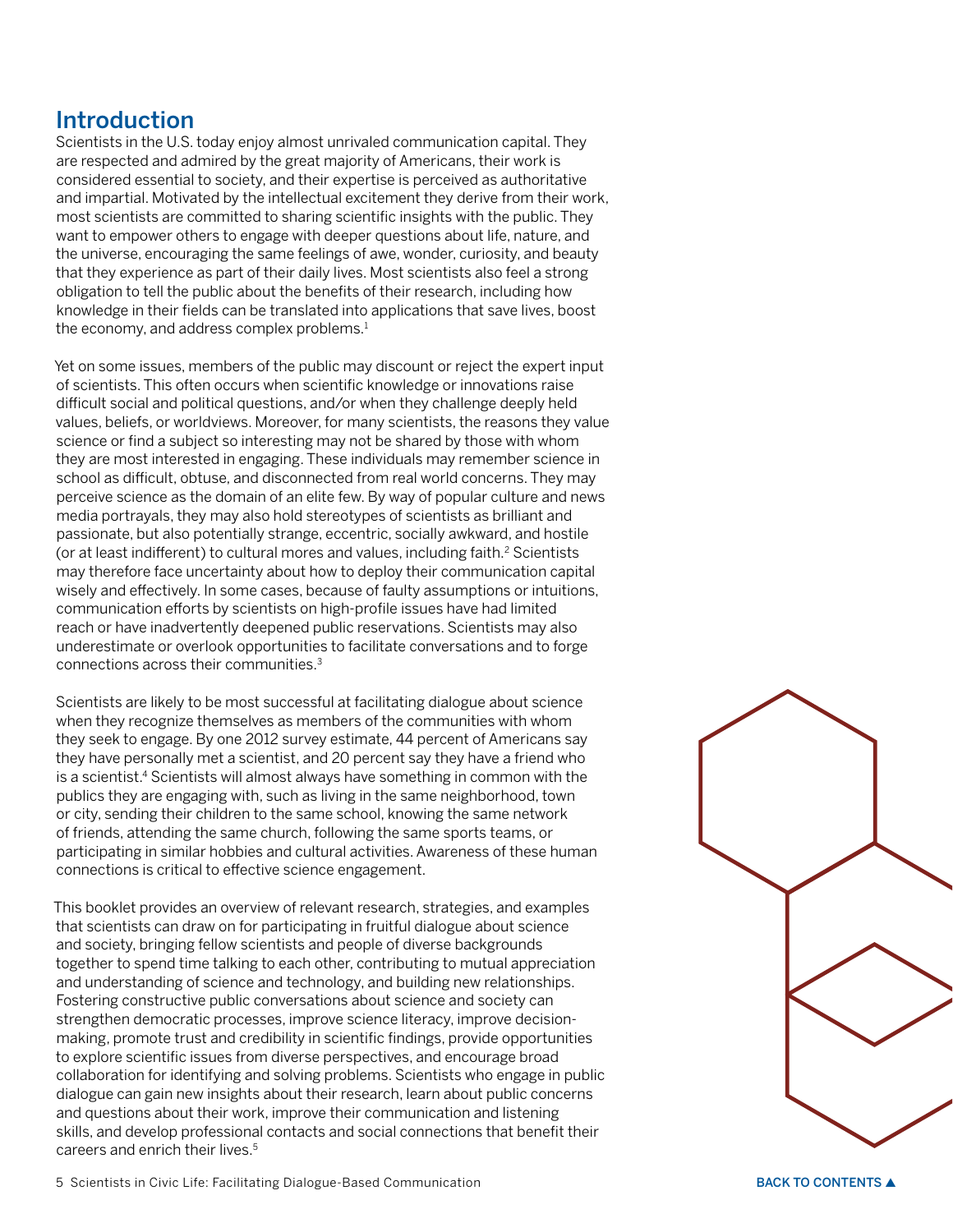<span id="page-5-0"></span>**Communication** approaches that focus solely on imparting scientific information can be counterproductive.

Section I of the booklet, "The Social Context for Dialogue," reviews research on the nature of science and society debates, and how people form judgments and make decisions about complex science-related issues. Contrary to conventional wisdom, studies show that science literacy has only a loose connection to public attitudes. As a consequence, communication approaches that focus solely on imparting scientific information can be counter-productive. Instead, beliefs about contentious science issues mirror who we are socially and politically, and therefore efforts to broker more thoughtful dialogue must be sensitive to the strong role that identity plays. Section II, "Dialogue-Based Communication," reviews several approaches to dialogue that scientists can use to facilitate thoughtful conversations with a broad range of individuals. These share a focus on communication that is defined by an iterative back-and-forth process among multiple parties and stakeholders, in which non-scientists are active participants in determining what is discussed and sharing their own knowledge and perspectives on complex problems and issues. Modes of dialogue may need to be adjusted depending on the needs, background, and preferences of the individuals or groups involved. Section III, "Effective Strategies for Science Engagement," reviews evidence-based communication research that can inform approaches for public dialogue on science topics. In particular, scientists can build trust by partnering with opinion-leaders who are respected by a particular group or community, consciously emphasizing specific language or frames of reference, and by acknowledging uncertainties or limits to scientific knowledge. On a more personal level, scientists can connect around shared values and identities, by conveying sincerity and personal warmth, and by discussing their passion, curiosity, and dedication to discovering new knowledge and solving problems.

### Section I: The Social Context for Dialogue

Since the 1970s, polls indicate that the great majority of Americans have consistently held scientists in high regard, voicing confidence in their leadership and believing that the societal benefits of their work outweigh any harms. In contrast, during the same period, public confidence in almost every other major institution has plummeted. Americans express similarly strong support for government funding of scientific research, recognizing the value of scientific activity to society. For decades, according to surveys commissioned by the U.S. National Science Board, about 80 percent of Americans have agreed that "even if it brings no immediate benefits, scientific research that advances the frontiers of knowledge is necessary and should be supported by the federal government."6 Most technological innovations and areas of scientific inquiry take place beyond the public eye, rarely rising to gain wider attention by way of news coverage or a political decision.7 Many that do gain notice are viewed by the public optimistically and as contributing to societal progress. For example, even during an era of tight government budgets and political distrust, approximately two-thirds of Americans have a favorable view of NASA, ranking it among the most admired and trusted government agencies. A similar proportion believe that the International Space Station has been a good investment and a majority believe that human astronauts are essential to the future of the space program.<sup>8</sup>

However, as some science-related issues gain political attention and news coverage, they become contentious, generating disagreement. In these cases, a view held by many scientists has been that a lack of public knowledge (or "deficit") is at the root of conflict over issues such as evolution, vaccination, stem cell research, or genetically modified foods. In this paradigm, the main goal of communication and outreach efforts should be to educate Americans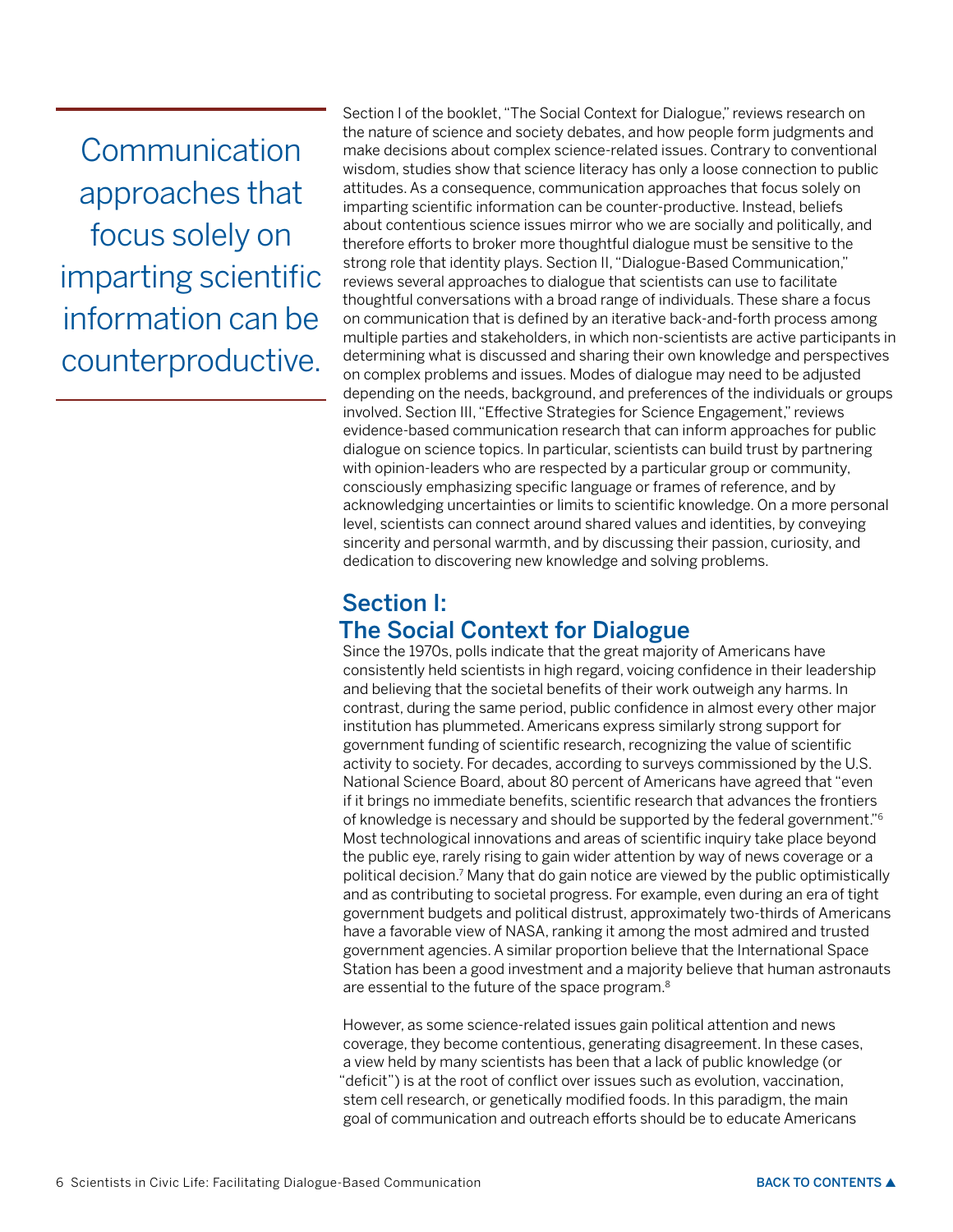about the scientific and technical details of a matter in dispute, correcting the perceived "deficit" through a process of information transmission.9 Once deficits in knowledge are addressed, and the public is brought up to speed on the relevant science involved, the expectation is that they will be more likely to judge scientific issues as scientists do, adopting policy preferences and behaviors that are in line with their expert advice. Facts are assumed to speak for themselves and to be interpreted by all decision-makers, stakeholders, and members of the public in similar ways. If non-scientists reject these facts, then the failure is assumed to be a failure in transmission and is blamed on scientists' inability to make their work simple enough for non-experts to understand, or on journalists, advocates, "irrational" public beliefs, the public education system, or a combination of these factors.10

A deficit model approach to science communication is ill-suited to engaging people, especially on contentious issues. First, science is subject to constant refinement in which evaluation of competing hypotheses, debate, and scrutiny are important parts of the process. Scientific "facts" and bodies of evidence are often complex, provisional and interpretable in multiple ways even among credible experts.11 For example, even though scientists with expertise in the field overwhelmingly agree that climate change is occurring, is human caused, and is a major threat, there is a greater degree of uncertainty about its relationship to various extreme weather events.<sup>12</sup> Experts also disagree over the relative efficacy of renewable energy sources like solar and wind to substantially reduce greenhouse gas emissions, and whether the benefits of nuclear energy outweigh the costs and risks.<sup>13</sup> An emphasis on facts rather than process does not reflect the realities of science. A need to recognize uncertainties, a normal and healthy characteristic of the scientific enterprise, is easily exploited by interest groups whose goal is to cast doubt on certain scientific conclusions in an effort to block policy action, or to promote one set of technological options over others.14 Second, news reports and academic organizations have highlighted legitimate problems with replication in some fields of scientific research, as well as instances of scientific wrongdoing. The promises of scientific findings and their applications have at times been exaggerated or hyped. These trends, which can contribute to public distrust and cynicism, require more than just a focus on the translation of scientific evidence to address.15 Third, even though debates such as those over genetically-modified (GM) foods or climate change focus on supposedly competing claims over scientific evidence, such claims often function as proxies for larger moral and ideological differences, such as the appropriate role of government in society, the implications of technological progress and economic growth, humankind's relationship with nature, and the balancing of personal autonomy versus societal well-being. For example, decisions regarding whose values and worldviews should determine whether government funding should be provided for embryo research, what priority climate change should take as a policy problem, whether parents should be required to vaccinate their children, or the scope and content of public school science curricula are questions that involve not only scientific considerations, but also social, political, and economic factors.16

Fourth, research suggests that those who perceive that they have the most at stake in a science-related decision are likely to evaluate expert advice based on a set of criteria that have more to do with trusting the source of information than trusting the evidence. In other words, the perceived credibility of the 'messenger' matters. These stakeholders unsurprisingly can feel alienated if experts have not consulted them and conveyed that their input is valued. Perceptions of science and scientists will also vary based on the institutional affiliation of the experts involved, the track record of

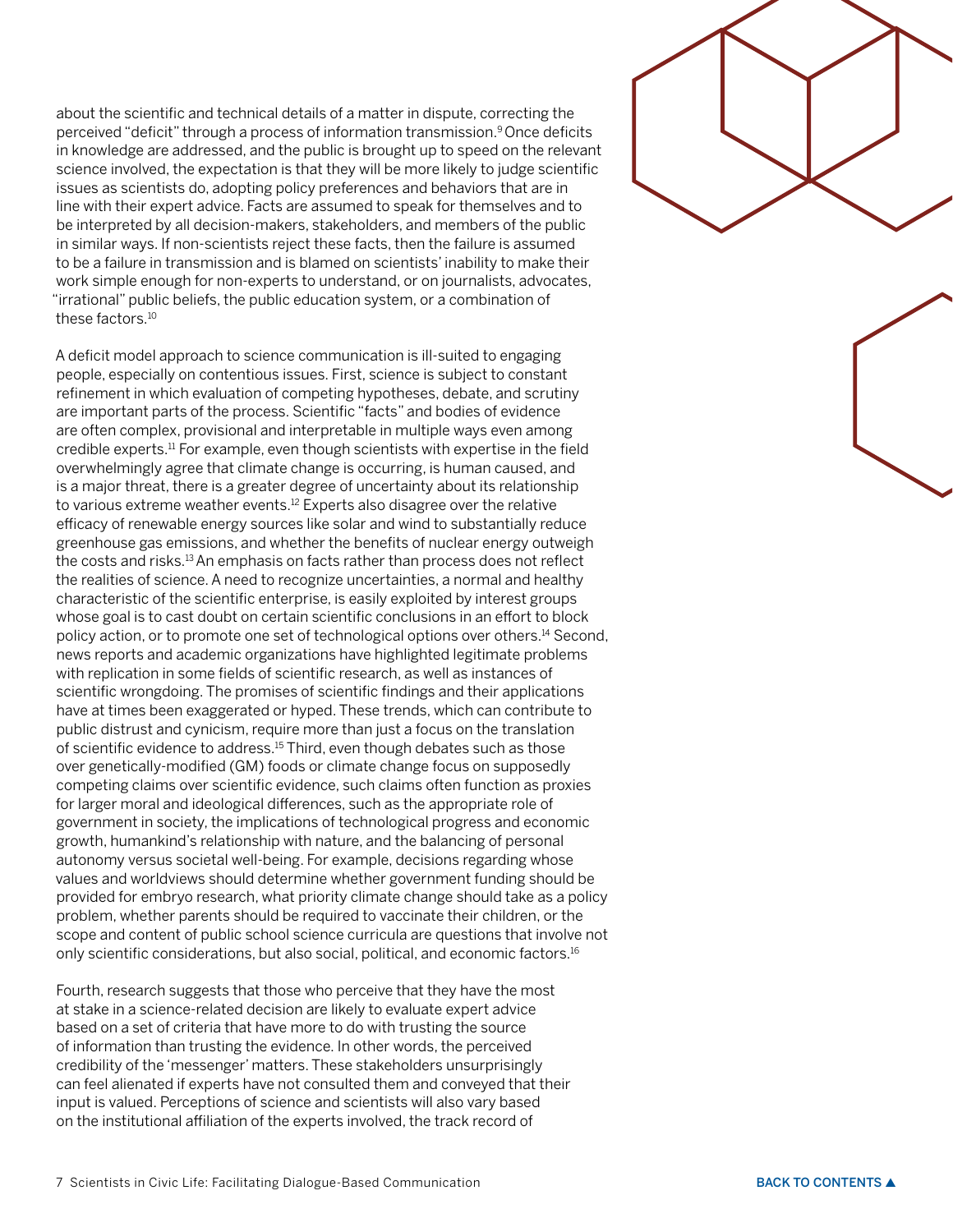government representatives or agencies in holding relevant parties accountable for past mistakes, and other issues that might overlap with the decision at hand (See also Box 1).<sup>17</sup>

#### **Box 1. Genetically Modified Food and the Local Food Movement**

Among those Americans who are most opposed to genetically modified (GM) food, values-based judgments and a set of historically overlapping issues account for their skepticism of scientific advice and their support for labeling. These attitudes cluster together with preferences for their food to be organic, vegetarian, natural, locally produced, not processed, and without artificial colors or flavors.<sup>18</sup> The origins of the movement date back to the 1980s and a series of food safety controversies.19-20 Influential activists, food writers, and documentary filmmakers have sought to make connections between industrial food production, agricultural policy, and problems such as obesity, income inequality, food-borne illness, and the decline of community life.<sup>21</sup> Many states and cities across the country have rebuilt their economies and identities around locally owned, mostly organic farms, restaurants, and artisanal foods, efforts which are complemented by the popularity of well-known national organic brands. In 2014, U.S. consumption of organic fruits, vegetables, dairy, breads, meat, and other foods generated an estimated \$35 billion in sales, more than triple the amount from a decade ago.<sup>22</sup> Even though the broader public remains largely unaware of GM food and the issue of labeling, the growth in the organics industry and local food economies has created a formidable alliance of farmers, entrepreneurs, and activists supporting food system reforms that include the labeling or ban of GM food. Frustrated by federal rules that do not allow the consideration of issues such as economic impacts or local control as part of the regulatory process, these interests have turned to state politics to pass state-level laws requiring the labeling of GM products. For those in this alliance, corporatecontrolled, "unnaturally" produced GM food is perceived as a direct threat to their livelihood and preferred way of life, a concern that they believe has been ignored by federal regulators and many scientists.<sup>23</sup> Merely providing more scientific information on the relative safety or benefits of GM food, no matter how effectively communicated, is unlikely to resolve these concerns since they are rooted in issues of local autonomy and community identity.

Fifth, despite the assumed importance of science literacy to public perceptions, studies indicate only a weak link between an individual's scientific knowledge and their attitudes about politically controversial issues like vaccination, evolution, genetically modified foods, or embryonic stem cell research. Other factors such as socio-economic status, race, political identity, and religious beliefs tend to be much stronger predictors of how Americans view these issues and others.<sup>24</sup>

Contrary to conventional wisdom, on many issues, it is often the most scientifically literate and best-educated Americans who are the most prone to biased processing of scientific evidence, and to discounting information which contradicts their pre-existing views. Researchers have not reached a consensus on explaining this paradox, but studies suggest that strong partisans with higher science literacy and education levels tend to be more adept at recognizing and seeking out congenial arguments, are more attuned to what others like them think on a given topic, are more likely to react to these cues in ideologically consistent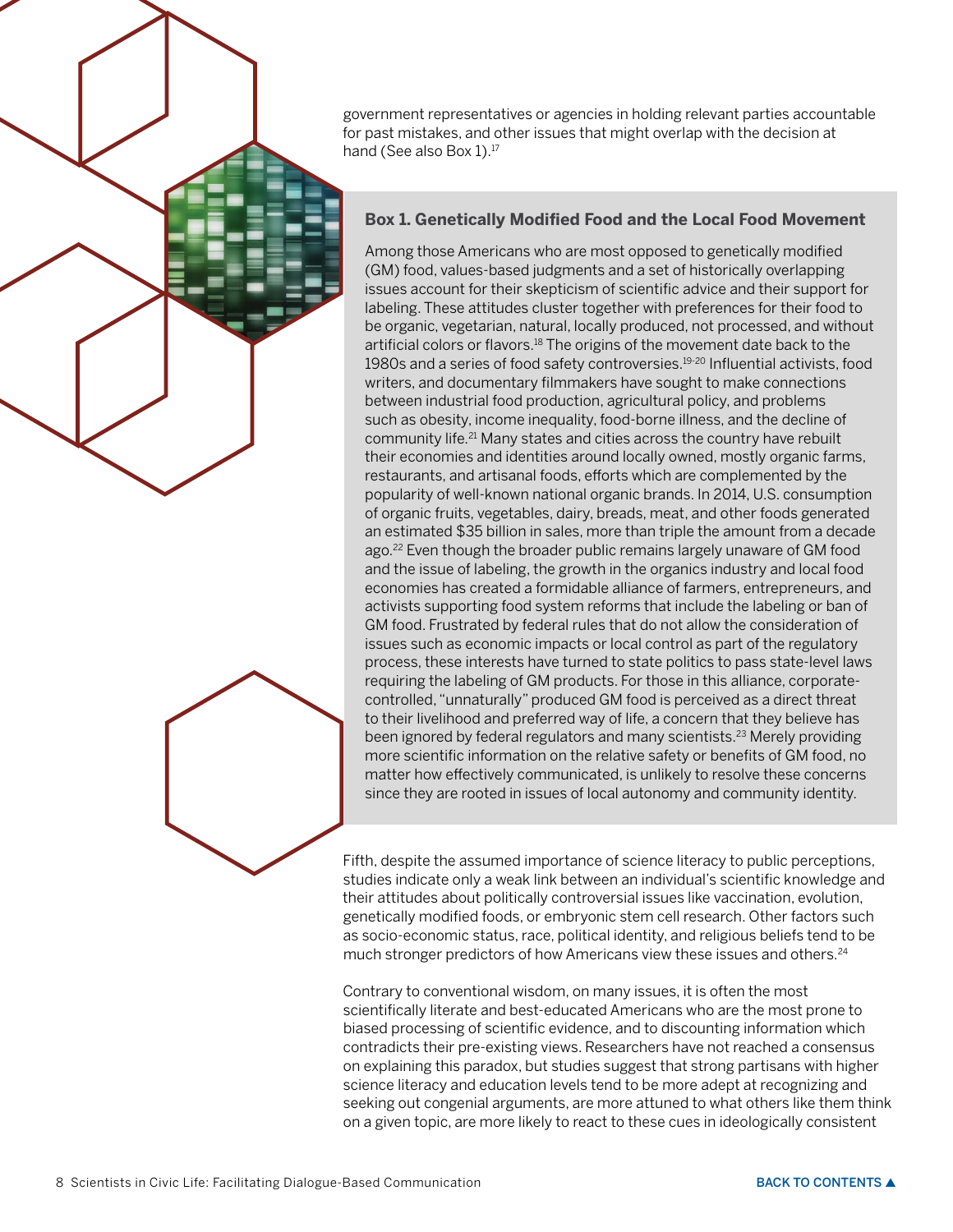ways, and tend to be more personally skilled at offering arguments to support and reinforce their preexisting positions.25

For example, liberals and conservatives who score low on science literacy tend to hold equivalent levels of support for federal funding of scientific research. But as science literacy increases, conservatives grow more opposed to funding while liberals grow more supportive, a shift that is in line with their differing beliefs about the role of government in society.26 Other studies find that better-educated conservatives who score higher on measures of basic science literacy are more likely to doubt the human causes of climate change. Their beliefs about climate science conform to their sense of what others like them believe and that actions to address climate change would mean more government regulation, which conservatives tend to oppose.27 Better-educated and more scientifically literate liberals engage in similarly biased processing of expert advice when forming opinions about natural gas fracking, genetically modified food, and nuclear energy. In this case, their opinions reflect what others like them believe and their skepticism toward technologies associated with big corporations and industry.<sup>28</sup>

The polarizing effects of knowledge have also been observed in relation to religious identity and beliefs about evolution. In this case, greater science literacy predicts doubts about evolution among the most religious but acceptance of evolution among the more secular. Rather than measuring scientific knowledge, studies show that questions about evolution tend to measure a commitment to a specific religious tradition or outlook. Many in the public are aware of the scientifically correct answer to questions about evolution, but if not otherwise prompted, they are inclined to answer in terms of their religious views (See Fig. 1.1–1.4 on page 10).29

In a 2012 survey, when half of respondents were asked by the U.S. National Science Board to answer true or false, "Human beings, as we know them today, developed from earlier species of animals," 48 percent of those questioned answered "true." But among the other half of the survey sample, those who were asked "*According to the theory of evolution*, human beings, as we know them today, developed from earlier species of animals," 72 percent answered "true." A similar difference in response occurs when a true or false question about the big bang is prefaced with "*According to astronomers*, the universe began with a big explosion."30 Because they are socially contested issues, asking people whether they believe in evolution or human-caused climate change is equivalent to asking people to affirm the social group with which they identify. As a result, people's responses to these questions do not reflect what people know factually about the issue, but instead reflect their core political, social, and religious identities. Furthmore, the better-educated and more scientifically literate are more adept at recognizing the connection between an issue and their group identity.<sup>31</sup> Over the past two decades, as political leaders, activists, and journalists have increasingly framed policy debates in terms of a right-left divide in politics, it has become easier for better-educated and more knowledgeable Americans to bundle their opinions across issues in a politically consistent manner, no matter how complex an issue might be.

In the debate over federal funding for embryonic stem cell research, diverging messages from elected officials combined with a heavy focus by the news media on these differences led to increasing polarization in how Americans viewed the issue. In 2001, as President George W. Bush debated a possible ban on federal funding for research, leaders of his party were split on the issue. Some supported funding while others sided with some religious groups in opposing funding. Following President Bush's decision to restrict funding, given conflicting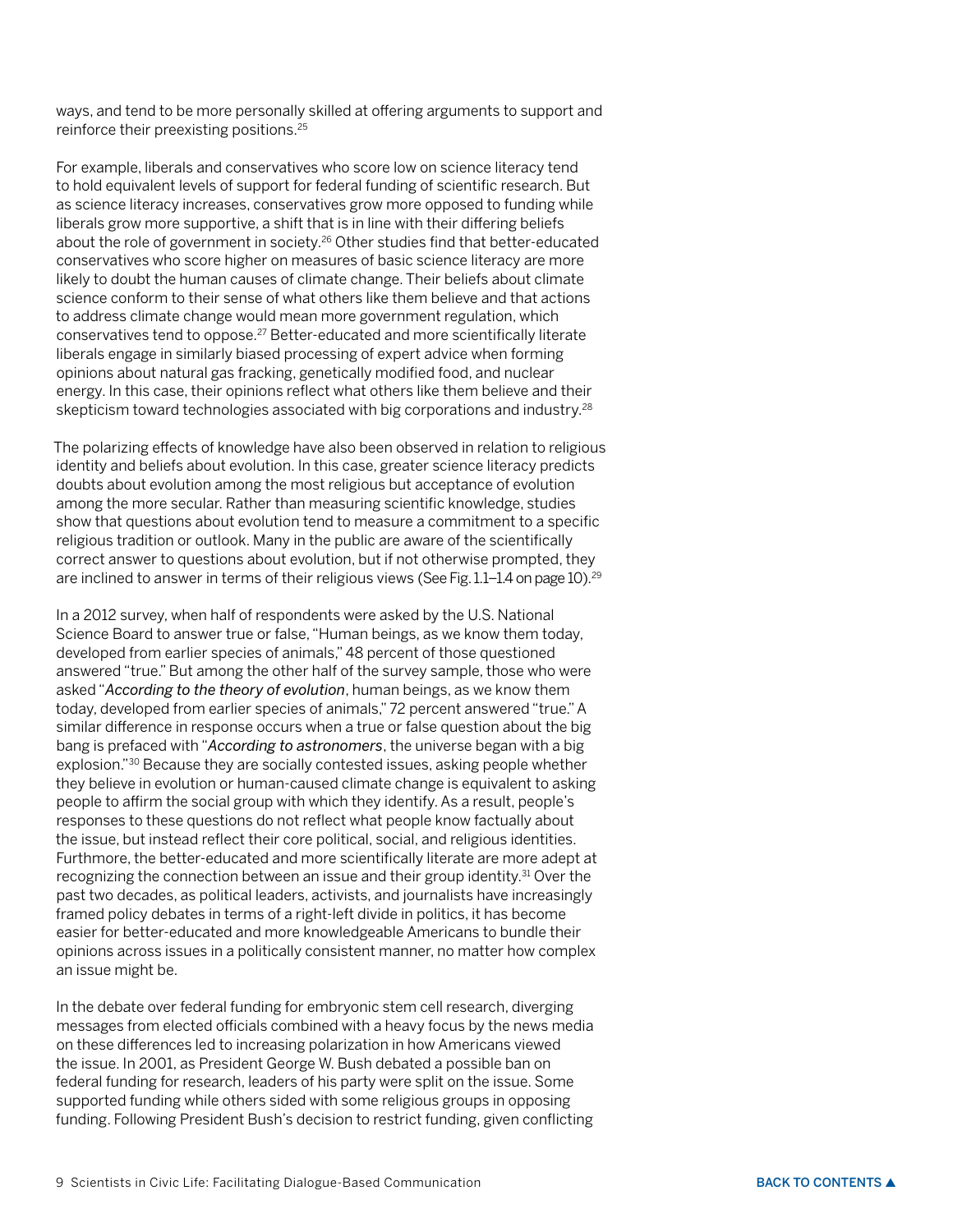

#### **Figure 1.1**

"Human beings, as we know them today, developed from earlier species of animals. (True/False)"



Ordinary science intelligence

#### **Figure 1.3**

The universe began with a huge explosion. (True/False)



Kahan, DM (2017). 'Ordinary science intelligence': a science-comprehension measure for study of risk and science communication, with notes on evolution and climate change. Journal of Risk Research Vol. 20 , Iss. 8.

#### **Figure 1.2**

#### "**According to the theory of**

**evolution**, human beings, as we know them today, developed from earlier species of animals." (True/False)



#### **Figure 1.4**

#### **According to astronomers**,

the universe began with a huge explosion. (True/False)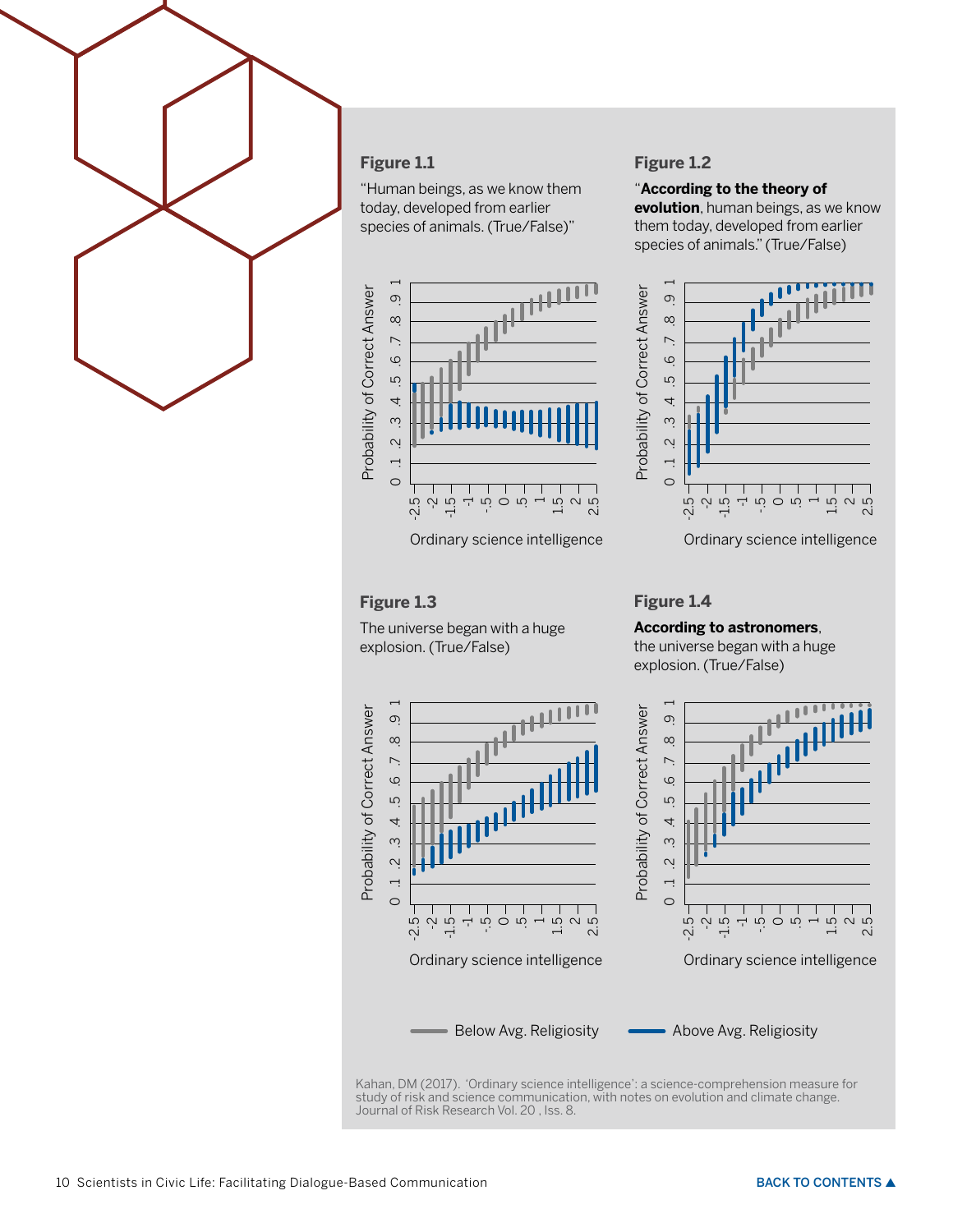cues among party leaders, survey studies showed that political identity had no statistically significant impact on public support for government funding. Instead, after controlling for a number of variables, religious identification and beliefs were the strongest influences on public judgments.<sup>32</sup>

However, in the months leading up to the 2004 presidential election, partisan differences were made readily apparent for the public by way of campaign messaging and news coverage. Polls showed that Americans became increasingly aware of the diverging positions on funding between President Bush and his Democratic challenger John Kerry, even as their knowledge of the relevant scientific, ethical, and policy considerations remained relatively low. Following the 2004 election, survey studies showed that religious identity remained a major influence on support for government funding, but in contrast to earlier years, political identity had also emerged as a substantial predictor of attitudes, with these differences being greatest among partisans holding at least a fouryear college degree. Interestingly, by 2010, following President Barack Obama's decision to expand federal funding for embryonic stem cell research, polls showed that partisan differences had decreased (see Figure 2 on page 12).<sup>33</sup>

To summarize, during the early 2000s as elected officials and candidates from the two major political parties diverged on the issue, the best-educated and most scientifically literate among partisans aligned their beliefs to be consistent with these messages. By 2010, as political controversy on the issue subsided, the gap in how the best-educated partisans viewed the issue began to narrow.34 Such closure suggests more understanding is needed of how controversies over science policy issues emerge and are eventually resolved. Scholars remain uncertain about the precise factors that bring a controversy like the one over embryonic stem cell research to a resolution. In many cases, closure occurs through a loss of interest by the major stakeholders involved. By the time President Obama decided to expand funding, political leaders and groups had already moved on to contest other issues such as health care reform that were deemed more politically advantageous. Absent diverging cues from their political leaders, members of the public were willing to trust in the perceived consensus of scientists and biomedical researchers on this topic. Public support for funding increased, as did the perceived moral acceptability of research. A related factor may be the discovery in 2007 of induced pluripotent (iPS) stem cells which did not require the destruction of human embryos during production, providing an ethically agreeable alternative.35

As complex policy choices related to gene editing and other biomedical advances are debated over the next decade, the years of polarization that occurred in public attitudes about embryonic stem cell research suggest what can happen if emerging scientific developments such as gene editing raise overarching political or ethical questions that cannot be addressed by science alone. By encouraging thoughtful dialogue to explore these concerns, scientists may be able to mitigate polarization around political, religious, or social differences. Noting broad-based public concern about the use of gene editing for human enhancement, a 2017 report from the U.S. National Academies of Sciences recommended that scientists and policymakers should facilitate ongoing input from the public regarding the benefits and risks of human gene editing and that more research was needed on how to effectively facilitate such a process. Similarly, University of California-Berkeley biochemist Jennifer Doudna, a pioneer in the field, has warned that broader discussion of the technology's social and ethical implications remains far behind the breakneck pace of its applications. Noting the risk of a public backlash, she has called for a robust global conversation about the technology, urging that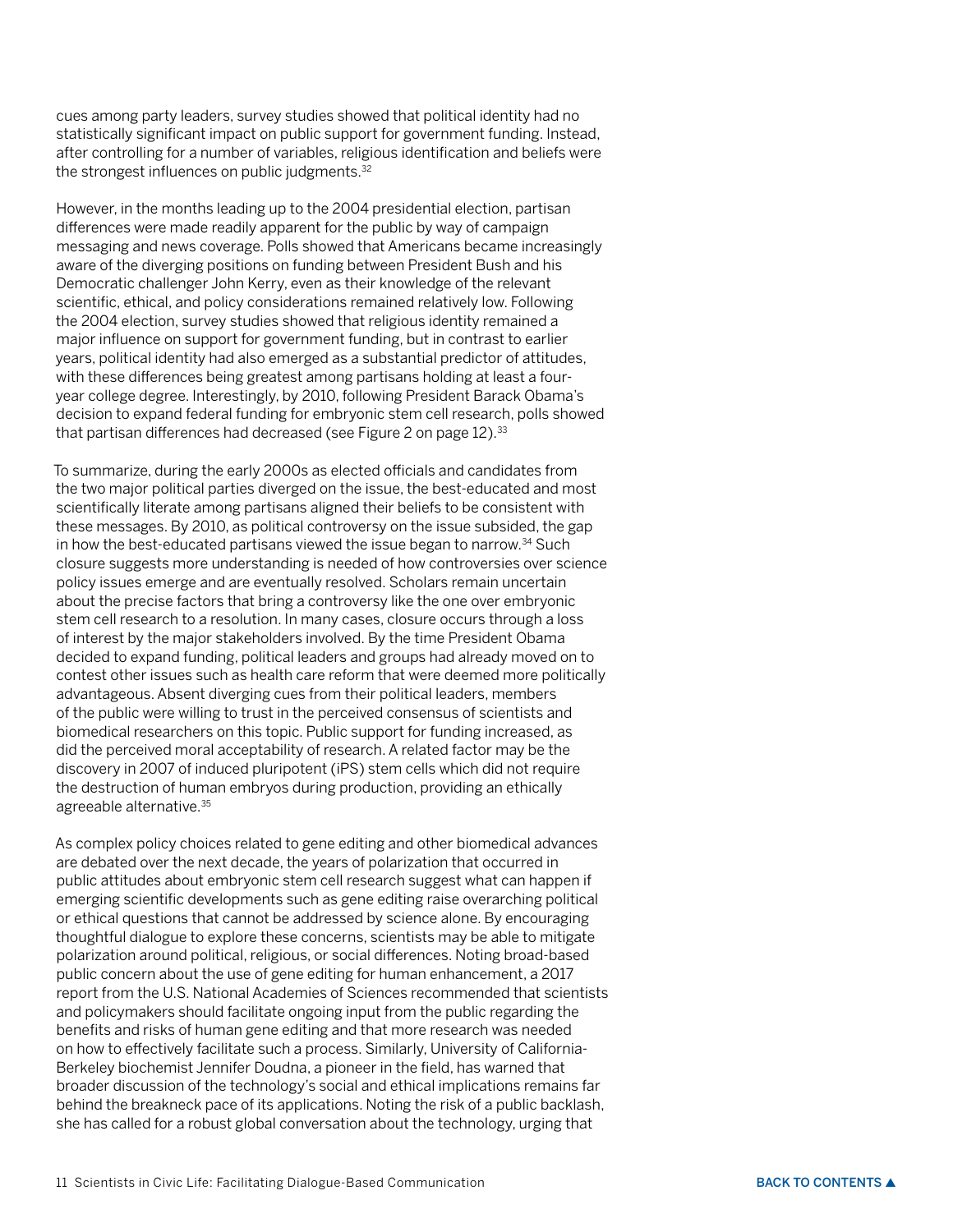



**Polarization in Attitudes about Embryonic Stem Cell Research** 

Nisbet, Matthew, and Ezra M. Markowitz. "Understanding public opinion in debates over biomedical research: looking beyond political partisanship to focus on beliefs about science and society." PloS one 9, no. 2 (2014): e88473; VCU Life Sciences surveys, 2002-2010.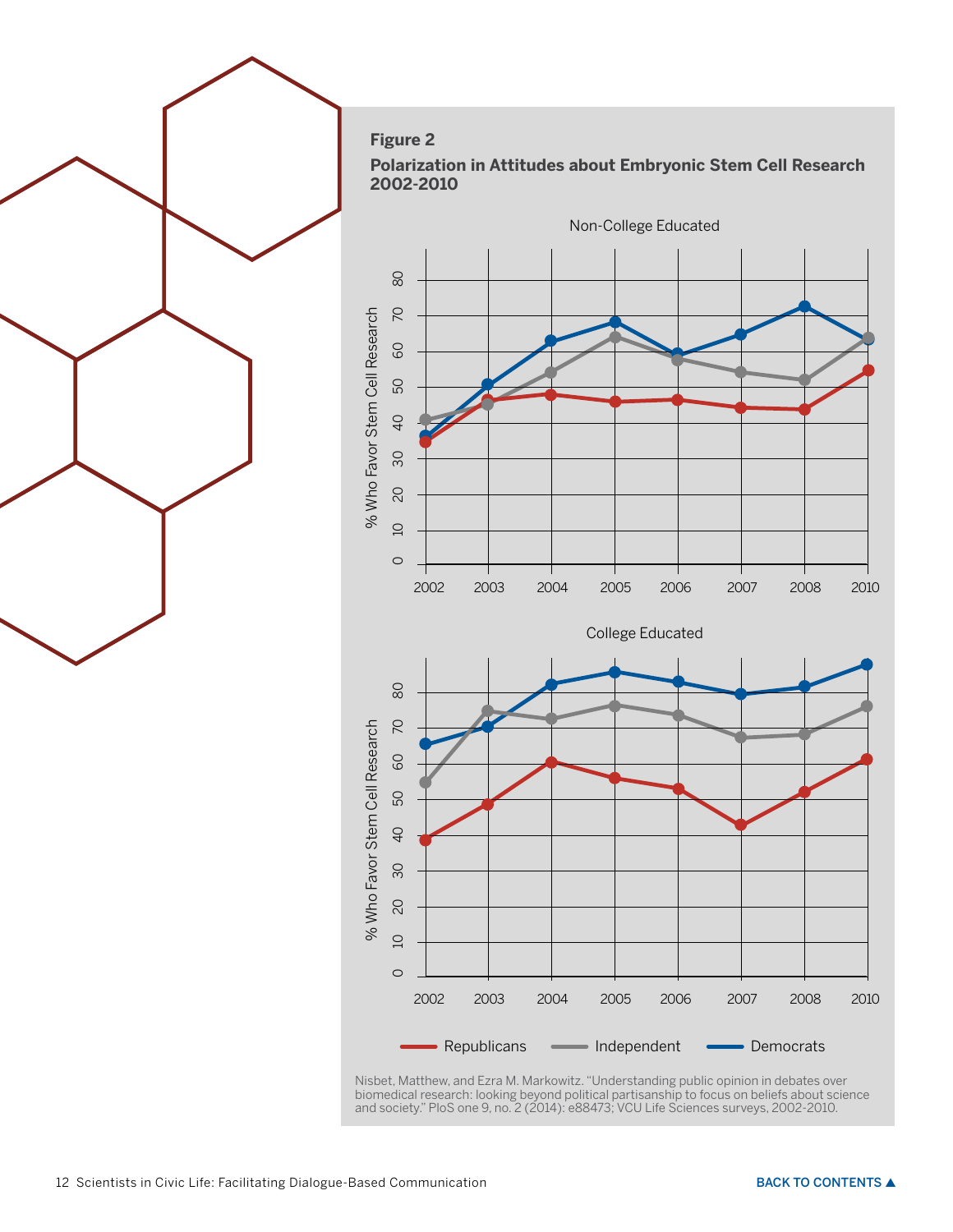all scientists regardless of disciplinary expertise must be prepared to engage in dialogue about the far-reaching consequences of gene editing, applying the principle of "discussion without dictation" on how gene editing might be used.<sup>36</sup>

Political polarization is not limited to longstanding debates over climate change or biomedical research, but in recent years has extended to even traditionally nonpartisan issues such as infectious disease. Within a few weeks of the October 2014 outbreak of the Ebola virus in West Africa, polls showed that Americans had split in their views of the risks of Ebola. Republicans were significantly more likely to say they were worried about Ebola than Democrats. They also reported substantially less confidence in the ability of the federal government to handle the situation. Coinciding with the U.S. midterm elections, cable news and talk radio programs tended to frame the U.S. government's response to Ebola in strongly political and partisan terms, making it easier for those Americans who may have already distrusted the Obama administration and/or who opposed that administration's immigration policy to discount reassurances from government health officials that there was little need to worry.37

The role of cable news in polarizing opinions over Ebola is emblematic of long-term changes in the news media system that have accelerated in recent years. Efforts by scientists, public health officials, or other experts to clearly and thoughtfully explain the complexities and uncertainties of an issue like Ebola are in stark contrast to some of the discourse mobilized by highly visible pundits and the opinion-driven coverage that can dominate news media. Sensationalization of disease outbreaks and their consequences provoke emotional responses from audiences and may increase viewership, but reduces the ability to have a productive societal discussion about how to handle epidemics and other pressing concerns.38

In a polarized political culture and news media context, the proficiency with which highly educated and scientifically literate Americans will at times argue against scientific evidence that counters their existing views explains why it is so challenging to broker agreements on socially contested science issues. Media can amplify the ways that certain scientific topics become associated with individual identity related to ideology or political party. In turn, misleading arguments in the media can make it easy for an individual to reject scientific consensus or evidence because these counter-arguments may provide an alternative perspective that affirms their existing viewpoint.

There is no obvious solution to this dilemma. The tendency for people (regardless of their political leanings) to rely to some degree on group identity to make sense of contentious issues does not mean that scientists should avoid emphasizing scientific evidence, or the conclusions from research. However, it does mean that scientists cannot take the trust of their audience for granted. To effectively engage with a broad spectrum of publics about science, scientists should consider adopting specific practices that may help to defuse the biased processing of information, opening up a space for thoughtful dialogue.

#### **Science, Inequality, and Social Identity**

Since the 1970s, scientists have been fairly insulated from the forces disrupting the global economy, enjoying consistently strong employment prospects that place them among the top tier of society's income earners. The success of the science and engineering sector has not come without profound societal implications. Scientific advances have generated career opportunities and wealth for those at the top of the knowledge economy, just as those same innovations

Scientists cannot take the trust of their audience for granted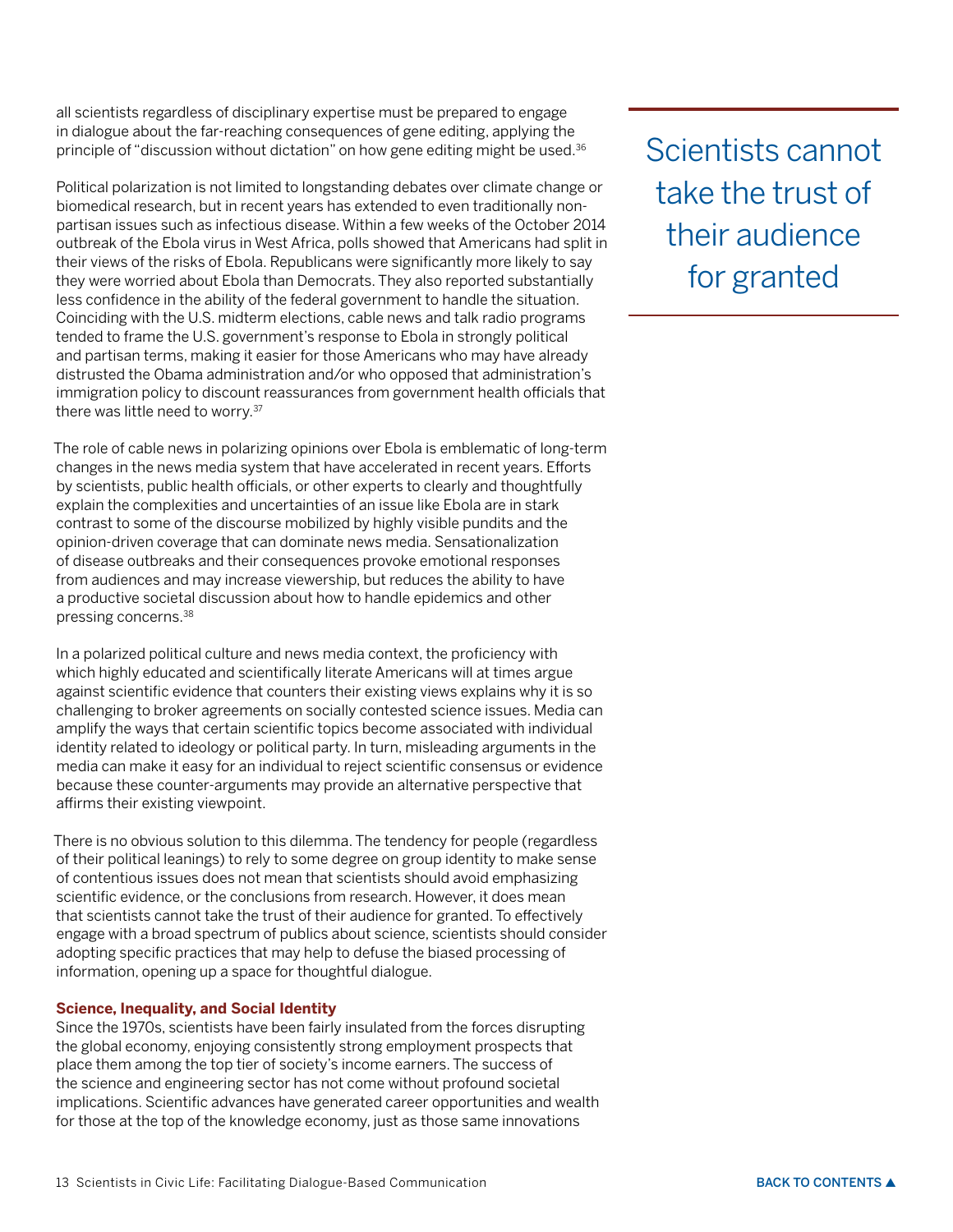have eliminated millions of jobs among those at the bottom, transforming entire industries and geographic regions, generating public resentment among those who have been left behind, and seeding political polarization.<sup>39</sup> In order to facilitate conversations with a broad spectrum of Americans, scientists involved in public dialogue must be sensitive to differences in socio-economic status, race, gender, and other forms of social identity, including their linkages to public reservations about technology or distrust of scientific advice.

Studies indicate, that enduring disparities related to income, education, and race play an important role in how individuals view the relationship between science and society. When asked generally about the societal impact of scientific advances and technological innovations, those members of the U.S. public who express the strongest optimism tend to be white, hold a college degree or higher, and rank among the top quartile in terms of income. Due to their socio-economic status, these individuals can justifiably expect that their careers will benefit from an innovation-based economy, and that they will be able to afford new technologies and medical treatments. In contrast, individuals who express the strongest reservations about science and technology tend to hold a high school degree or less, earn less than \$50,000 annually, and are more likely to be non-white. These individuals may be justifiably concerned about how they will compete in an innovation-based economy, afford access to new technologies or medical advances, and how such advances may reinforce patterns of discrimination and other social disparities.40

The potential for public anxiety based on socio-economic disparities can be clearly illustrated in the case of driverless cars and by extension applications related to artificial intelligence (AI). These innovations are promoted as a boost for the economy, as contributing to public safety and environmental protection, and as enhancing consumer convenience- though some analysts suggest that these outcomes are not certain.<sup>41</sup> If these technologies develop as their advocates claim, they are likely to eliminate the jobs of millions of truck and taxi drivers, retail workers, and professionals. In a 2017 survey, when asked to consider a future in which robots and computers can do many human jobs, more than twice as many Americans (72 percent) expressed worry than enthusiasm (33 percent) and a similar proportion expected that economic inequality would become much worse as a result of such advances. Concerns about the negative impact of workplace innovations were strongest among those lacking a four-year college degree.<sup>42</sup> In a similar vein, Americans also express strong reservations about the impact on social inequality of biomedical innovations related to human enhancement. Strong majorities say they are "very" or "somewhat" worried about gene editing, brain chips and synthetic blood, and that these technologies would become available before they were fully understood. Much of their anxiety relates to anticipated disparities: more than 70 percent fear these innovations would exacerbate the divide between "haves" and "have-nots" because they would only be available to the wealthy.<sup>43</sup>

Science communication efforts that focus on informally educating the public by way of TV documentaries, popular science books and magazines, and science museums tend to engage the best-educated and highest earning Americans who on average are the heaviest consumers of these resources. These demographics tends to be already enthusiastic, knowledgeable, and optimistic about technological innovations (see Box 2). If scientists, science advocates and policymakers are to constructively engage with individuals who hold rational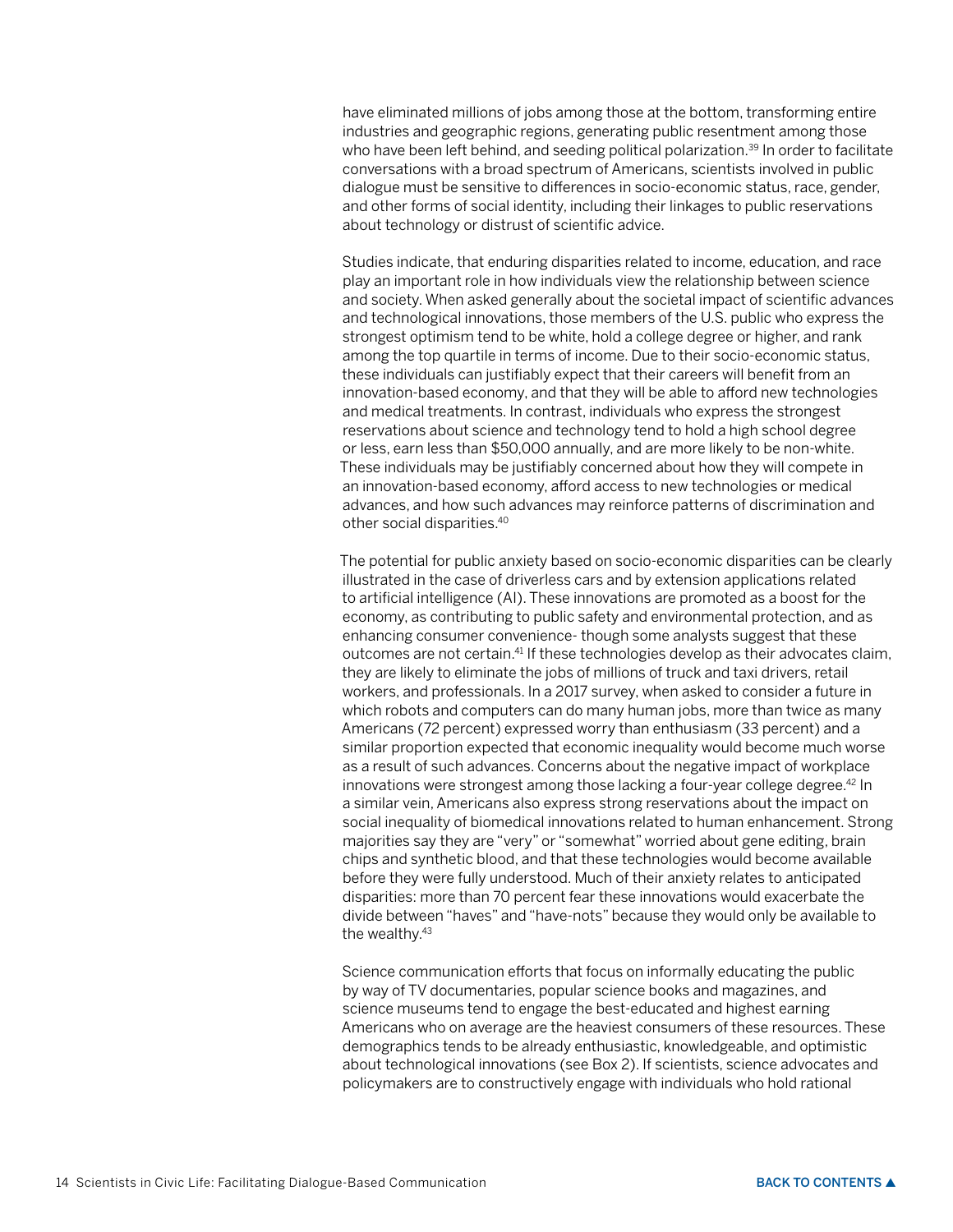#### **Box 2. Science News, Museums, and Knowledge Disparities**

Between 2004 and 2007, as hundreds of nanotechnology-related products and applications were introduced into the U.S. marketplace, knowledge of nanotechnology increased substantially among the best educated, but declined among the least educated. These disparities in knowledge occurred even as news coverage of nanotech increased and science museums, science centers, and universities invested considerable resources in informal education and outreach activities.<sup>44</sup> This "knowledge gap" effect has been tracked by researchers across issues for several decades. As an emerging scientific issue like nanotech, gene editing, or artificial intelligence gains news attention and is the subject of outreach at museums and other venues, those individuals who hold higher socio-economic status tend to acquire knowledge at a faster rate than their lower status counterparts, so that the difference in knowledge between these segments tends to increase rather than decrease.45

There are several reasons for these disparities. First, individuals from higher socio-economic backgrounds tend to follow science-related information in the news more closely. A 2017 Pew Research Center survey found, for example, that less than 1 in 5 Americans are active science news consumers, seeking out and consuming science news at least a few times a week. This group tends to be on average better educated, higher wage earners, and predominantly white. In turn, attention to science news along with socioeconomic status are the strongest predictors of whether an individual engages in other informal science education activities, such as attending a museum, taking up a science-related hobby, or participating in a citizen science project.46 Second, through cognitive skills and knowledge acquired in formal schooling, better-educated individuals also tend to comprehend, remember, and retrieve complex information encountered in the news more efficiently and can rely on their equally well-educated friends and family members to discuss and follow up on concepts they do not understand. Third, as higher wage earners, they also possess the financial means and time to access high quality, subscription-based sources of news coverage and to pay for admission at often costly science museums and centers. Moreover, because of their greater spending power, advertising-dependent news media outlets select stories and admission-dependent museums develop exhibits that also tend to cater to the interests of higher earning Americans.47 In 2012, 40 percent of Americans in the top quartile of wage earners said they had visited a natural history museum or a science center during the past year compared to less than 20 percent among those in the bottom quartile.<sup>48</sup> The knowledge gap effect has even been observed relative to TV media outreach strategies such as Discovery Channel and National Geographic Channel programs that are intended to engage broader audiences who otherwise may never consume science-related information.49

and legitimate concerns about technological innovations as potential drivers of inequality, they will need to turn to novel approaches for reaching segments of the public from lower socio-economic backgrounds. Examples discussed later in this booklet include working with trusted opinion-leaders to create opportunities for dialogue in 'non-scientific' contexts- including church, at work, and community events that encompass diverse spectrums of the U.S. public.

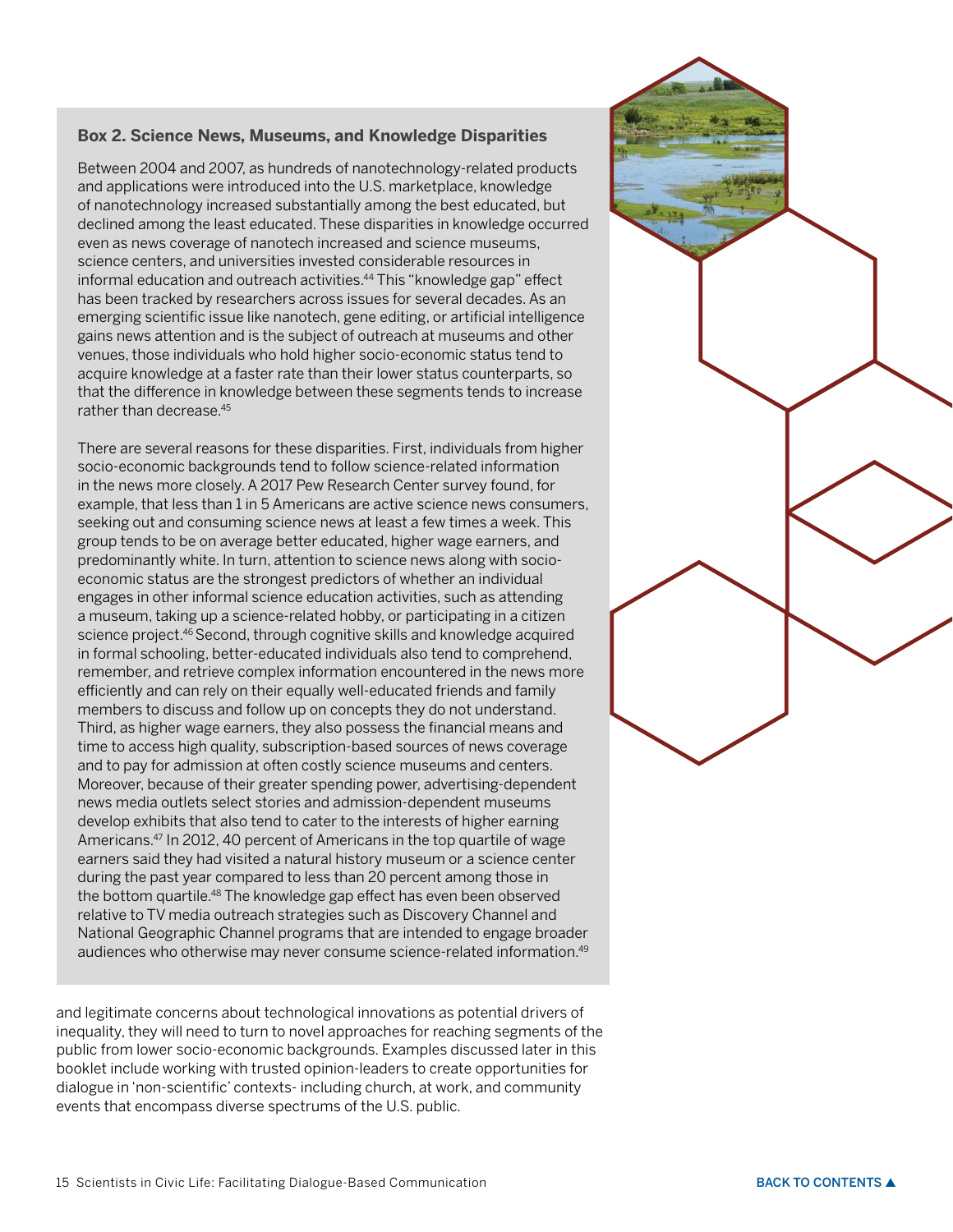Most Americans (whether religious or otherwise) are broadly supportive of the scientific enterprise and value the role of science and technology to society.

Scientists should be sensitive to how racial and gender disparities relate to public reservations and trust and to attitudes about specific science, technology, and environmental issues. Many black, Latino, indigenous peoples and other people of color encounter systemic discrimination from an early age. School systems across the U.S. are racially segregated and often poorly resourced, limiting access by minority students to quality science education and the opportunities that accrue to those pursuing careers in science and engineering. Similarly, even informal science engagement in the form of science festivals, science centers and museums are impacted by structural inequalities, including opportunities to attend and participate in them, and perceptions of who these institutions and activities are meant to serve.<sup>50-51</sup> Reservations and concerns about science among underrepresented minority communities are also rooted in history, as science has been used to justify racist social policies and unethical medical experiments.<sup>52</sup>

Because of discrimination in housing and community development in the U.S., blacks and Latinos are substantially more likely to live near industrial sites that pose environmental health risks and to live in areas and housing that are among the most vulnerable to climate change impacts. Perhaps not coincidentally, surveys show that Latinos and blacks tend to be more concerned about climate change and other environmental threats than their white counterparts. For scientists, leaders of these communities are therefore important potential partners in efforts to engage with decision-makers about environmental problems.53 In California, the Hewlett Foundation has funded opportunities for dialogue and relationship-building between environmental scientists, public health officials, and opinion-leaders from among the state's black and Latino communities. These opinion-leaders in turn have helped businesses in their communities and their state legislative officials understand the serious environmental risks faced by people of color in California, leading to changes in policy and business practices.54

Race and socio-economic status also combine to influence parental attitudes about childhood vaccination and vaccination rates across communities. In addition to careful consideration of the communication approaches used by health care providers and public health officials, scientists and science communicators should be aware of financial and other barriers that impact vaccination rates, particularly among children from low-income black and Latino households. These may include unaffordable co-payments for vaccination-related doctor's visits, limited opportunities for home visits by health care providers, vaccination services at day care facilities, schools, pharmacies and government offices, and vaccinations as part of other government benefits provided to low-income women and children<sup>55</sup>

Specific to gender, women obtain more than half of U.S. undergraduate degrees in biology, chemistry, and mathematics, but fewer than 1 in 5 degrees in computer science, engineering, and physics. In fields where women are under-represented, overly-masculine cultures, perceptions of success as reflecting innate ability rather than opportunities, and early childhood experiences that favor boys over girls may account for the disparities.<sup>56</sup> Culturally-derived concepts of gender are also embedded in many computing algorithms which in turn can reinforce conceptions about who does science, and who science is for. For example, because AI applications such as online text translation or web search tools are based on patterns in human language, they can replicate cultural biases such as associating the words "female" and "woman" with household work, the arts, and service professions, and "male" and "man" with math, science, and programming or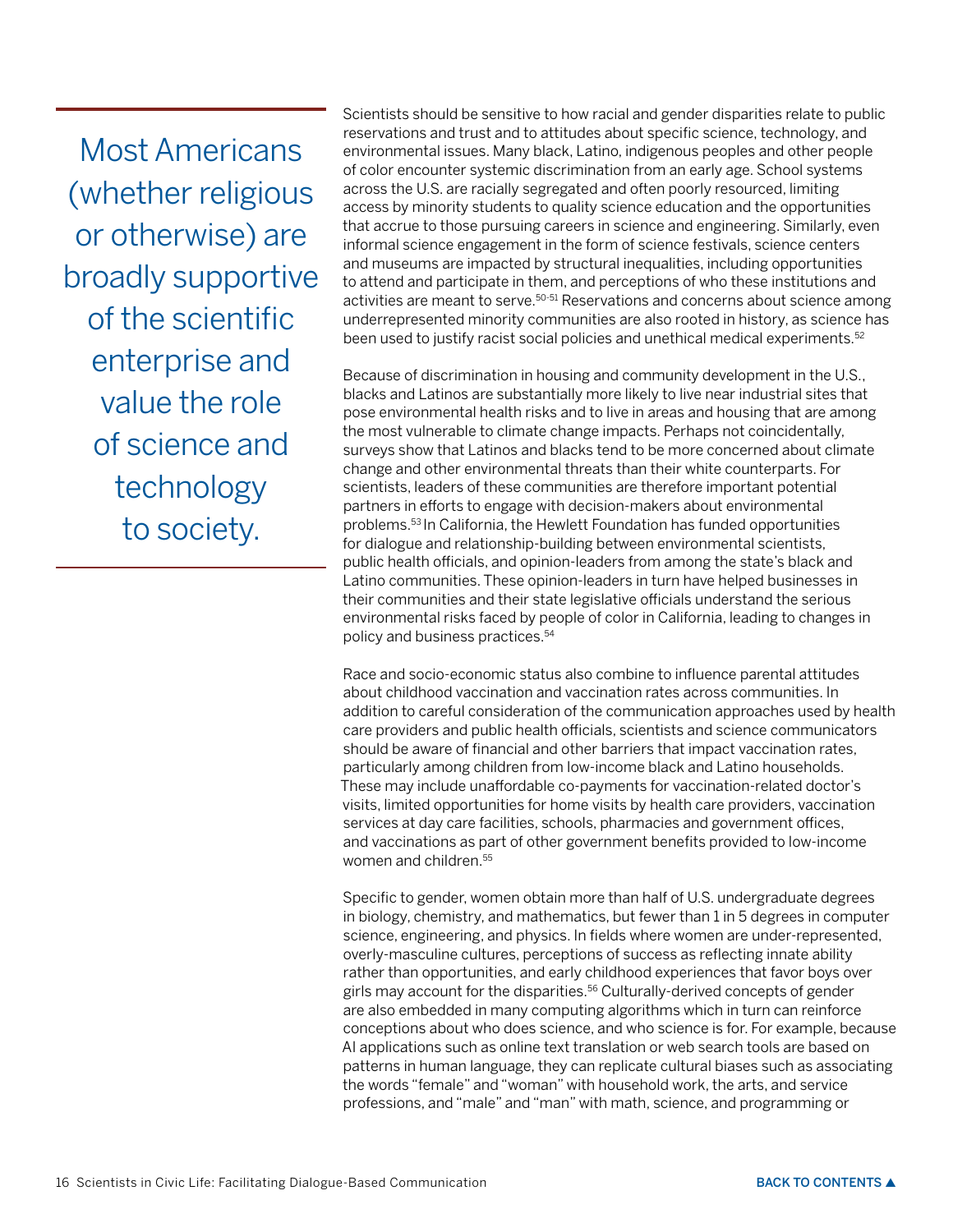engineering professions.57 Dialogue-based initiatives should therefore be sensitive to the possibility of gender-based differences in perceptions and trust.

#### **Science, Religion, and Faith Institutions**

Most Americans (whether religious or otherwise) are broadly supportive of the scientific enterprise and value the role of science and technology to society. When Evangelical Christians, for example, are asked about how they view the relationship between science and their faith, only 30 percent say science and religion are in conflict. Instead, a combined 70 percent see the two as either in collaboration or as independent from each other.<sup>58</sup> Moreover, most scientists and people of faith hold a shared commitment to service, compassion, and perseverance, values that enable collaboration on problems related to health, education, poverty, human rights, and environmental stewardship.59

However, apart from socio-economic and racial differences, those Americans who express the strongest optimism about the impact of science and technology on society tend to be less religious in their background. Those who hold the strongest reservations are more likely to identify as born-again or Evangelical Christian, attend church regularly, and say that religion plays a more important role in their life.<sup>60</sup> Americans with a greater depth of religious faith tend to express the strongest reservations when asked about debates over advances in the biomedical sciences and the teaching of evolution. A 2016 survey study, for example, indicates that Americans who say religion plays a strong role in their daily lives and who attend church and pray regularly, are more likely to oppose the use of gene editing to reduce the risk of disease among infants, the use of brain chips to enhance cognitive ability, and the use of synthetic blood to improve physical ability. When asked why they oppose these potential applications, most said they viewed them as crossing a moral boundary, and as meddling with nature.<sup>61</sup>

A second recent survey study indicates that among Americans who report religion playing a strong role in their daily lives, only 40 percent believe that the scientific community is capable of developing human gene editing applications in a responsible way. Seventy percent believe that scientists should consult the public before pursuing gene editing applications. Interestingly, a strong preference for consultation is also shared among those Americans who score highest in knowledge about gene editing, and who report stronger levels of news attention to the topic. In all, these trends indicate a broad public demand for dialogue and discussion about the future of gene editing.<sup>62</sup>

Specific to the teaching of evolution in public schools, a systematic review of U.S. polls conducted between 1999 and 2005 (a period of several high-profile legal challenges to creationism and Intelligent Design in public schools) indicated that more than two-thirds of Americans supported teaching creationism along with or instead of evolution, compared to less than a third who supported teaching evolution only.63 For those Americans who continue to oppose the teaching of evolution, they may do so because it directly contradicts their literal interpretation of scripture. But for many who fully accept evolution, the teaching of evolution in public schools is also a complex political and legal question about which they may be ambivalent or unsure. They may be uncertain about why an overwhelming majority of scientists agree that evolutionary theory is the only appropriate explanation of life's origins to offer in a science course, and what role elected officials, parents, courts, scientific experts, teachers, or some combination of these groups should play in curriculum decisions.<sup>64</sup>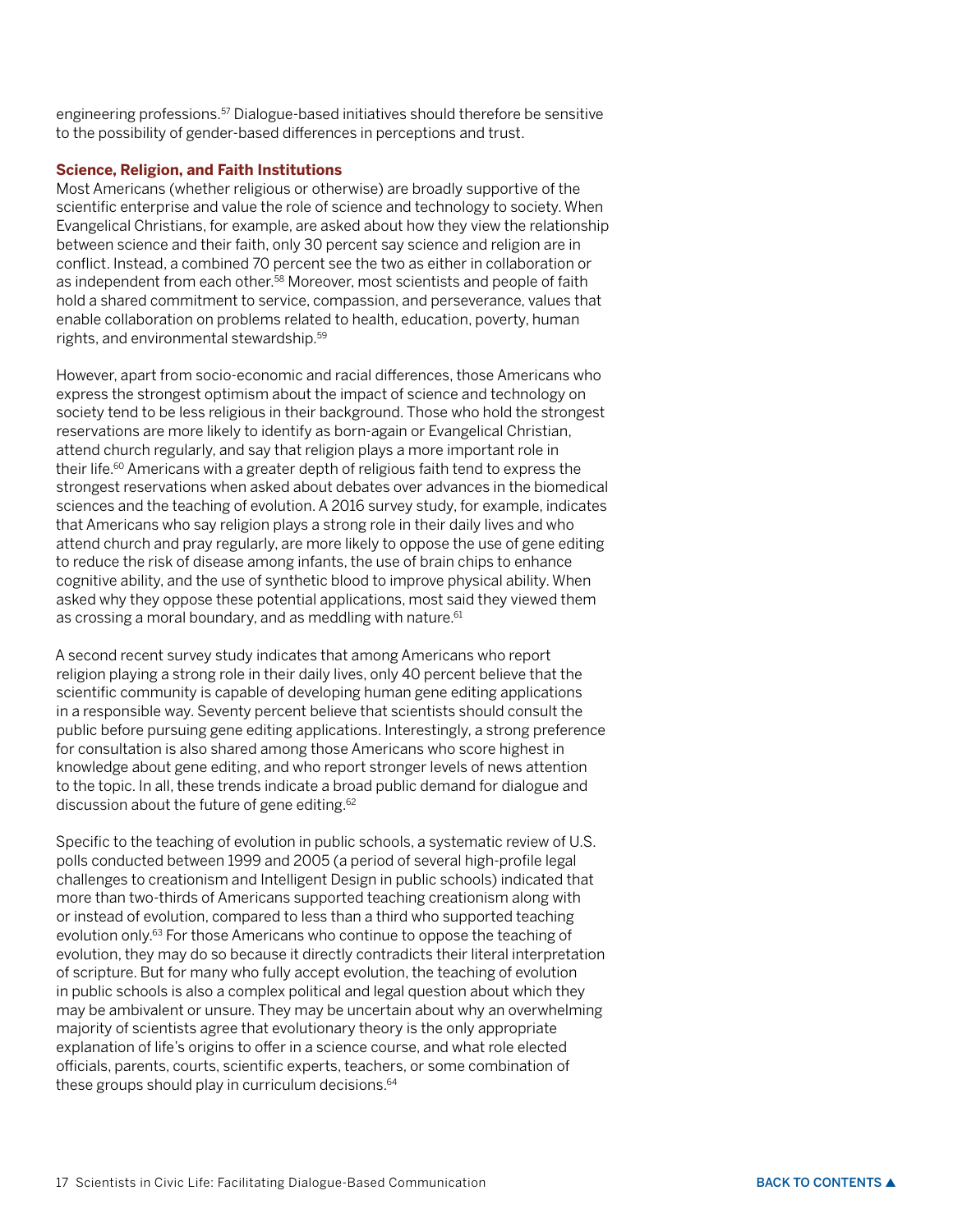Scientists and their organizations need to foster and participate in forms of dialogue about science and society across a variety of social settings.

Even for individuals who perceive no direct conflict with sacred texts, evolutionary science elicits more philosophical questions about our place in the universe, and can challenge deeply held concepts such as free will or beliefs about how the mind works. Survey research conducted in the UK and Canada show that in both countries, half of religious or spiritual people thought human consciousness could not be explained by evolutionary processes. But similar doubts were also expressed by 1 in 3 Canadian atheists, and nearly 1 in 5 U.K. atheists.<sup>65</sup>

Debates over biomedical research and the teaching of evolution tend to distract from the opportunities that scientists and religious Americans have to forge relationships built on common values and goals. Importantly, religion is more than just a belief system that shapes how people understand science or prioritize a problem like climate change. Churches are communication centers where information can be shared and conversations can take place about science and technology-related issues. Church leaders rely on strong interpersonal bonds and norms of stewardship to encourage their members to participate in civic-related activities. These networks are further strengthened by the moral framing of issues by church leaders, the conversations that church-goers have with others, and information provided directly when at church. <sup>66</sup>

Churches and other faith institutions can therefore serve as powerful networks of civic recruitment. In such contexts, people receive requests to become involved in their communities to address problems like climate change or to voice their opinions to elected officials on topics like evolution or biomedical research. Studies show that the more requests a person receives in a social setting like a church, the higher the level of their civic and political participation.<sup>67</sup> Churches also indirectly provide "hard" and "soft" resources that individuals need to become involved in their communities. Examples of hard resources include a space to meet and access to computers and photocopiers. As examples of soft resources, the time that church-goers invest in building relationships with each other and in shared communal action translates into higher rates of civic participation outside of the church (see Figure 3).<sup>68</sup>

Recognizing the role that churches play as forums for dialogue and as catalysts for civic participation, several initiatives have invested in facilitating opportunities for church-based dialogue about science and society-related topics. For example, as part of the multi-year "Scientists in Congregations" initiative, thirty-five Christian congregations across twenty-five U.S. states (as well as congregations in Canada and France) have worked with local scientists to develop lecture series and events that cover the intersections of theology and science in relation to genetics, neuroscience, evolution, and other topics. The lectures were recorded and archived online, along with instructional materials and resources that can be adopted by other congregations.<sup>69</sup> The American Association for the Advancement of Science (AAAS) has partnered with several historically black church denominations, pairing local churches with local scientists to facilitate conversations across congregations about obesity, nutrition, mental health, and drug abuse prevention, among other topics, and to encourage youth to consider scientific careers in related fields. The Black Church Health Connection Project included the development of guidebooks, training videos and materials, and a searchable database of local scientist volunteers with whom church leaders could connect.70 In similarly designed initiatives, the U.S. Centers for Disease Control and Prevention have partnered with black and Latino congregations to educate and provide services to their communities related to childhood vaccination, cancer screening, AIDS prevention, and diabetes treatment.<sup>71</sup>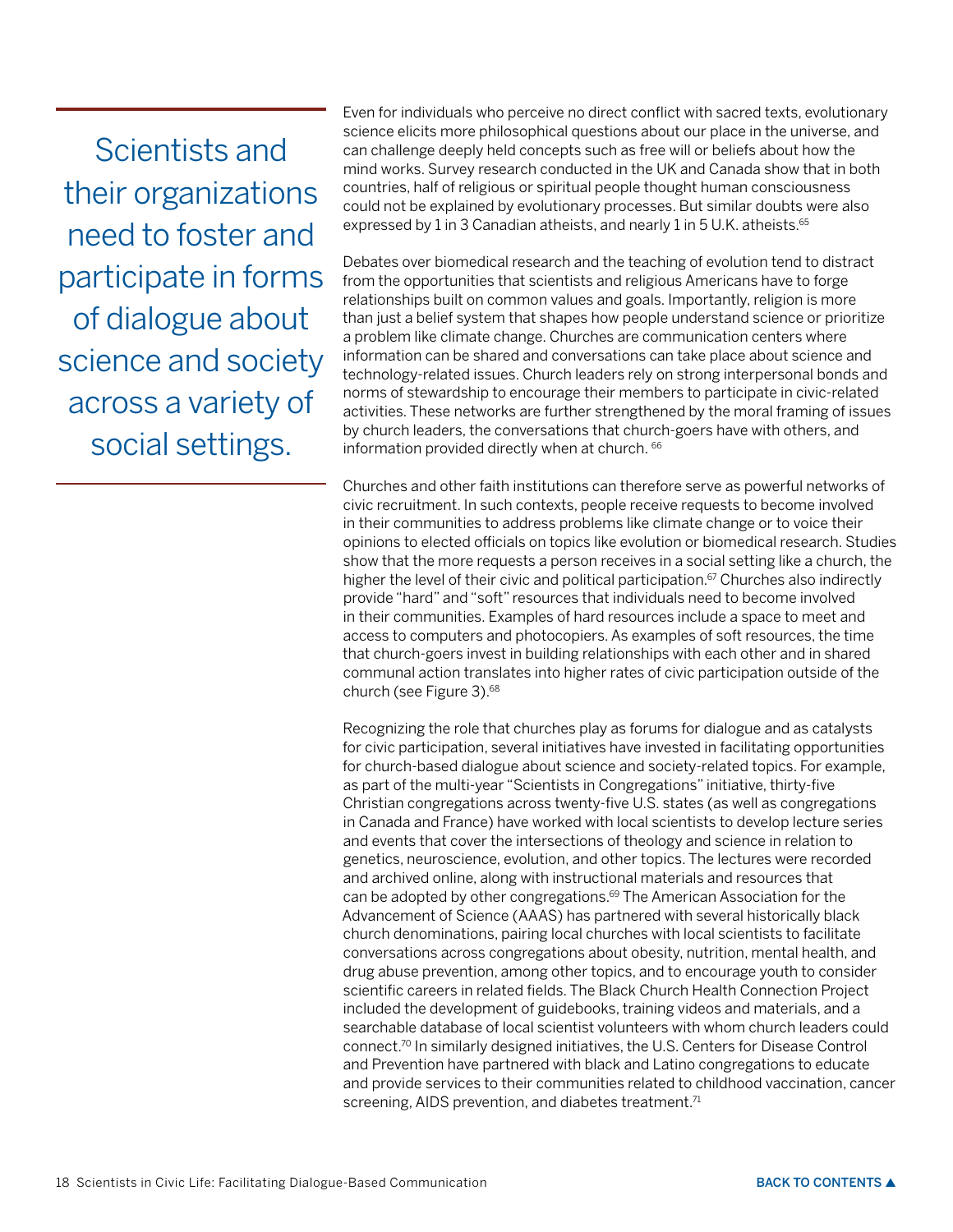

#### **Churches as Engines of Civic Engagement**

<span id="page-18-0"></span>**Figure 3**

Source: Lewis, Valerie A., Carol Ann MacGregor, and Robert D. Putnam. "Religion, networks, and neighborliness: The impact of religious social networks on civic engagement." Social Science Research 42, no. 2 (2013): 331-346.

Apart from public health topics, church-based dialogue may be especially important for engaging U.S. Latinos about science-related issues such as gene editing, climate change, or evolution. Latinos account for 18 percent of the U.S. population, and are the second largest ethnic group behind whites.72 A majority of Latinos (55 percent) identify as Catholic, but a growing proportion also identify as Evangelical (16 percent). Among Latino Catholics, 40 percent say they attend church weekly, and among Latino Evangelicals 71 percent say the same.73

### Section II: Dialogue-Based Communication

Given the complexity of the relationships between science and society, and the role that social identity plays in how Americans find, use, and interpret information, traditional efforts at one-way science communication that focus primarily on filling in gaps in public knowledge are not likely to be effective. Instead, scientists and their organizations need to foster and participate in forms of dialogue about science and society across a variety of social settings. Dialogue-based approaches to communication take different forms, but each approach shares in common a few key principles.

First, communication is defined as an iterative back and forth process between various members of the public, stakeholders, experts, and decision-makers. Such approaches assume that there is no single "correct" way to talk about and understand science-related issues. Second, rather than being top-down and controlled by scientists and their partners, stakeholders and members of the public are invited to be active participants in defining what is discussed, and sharing their own knowledge and perspectives on complex problems and issues.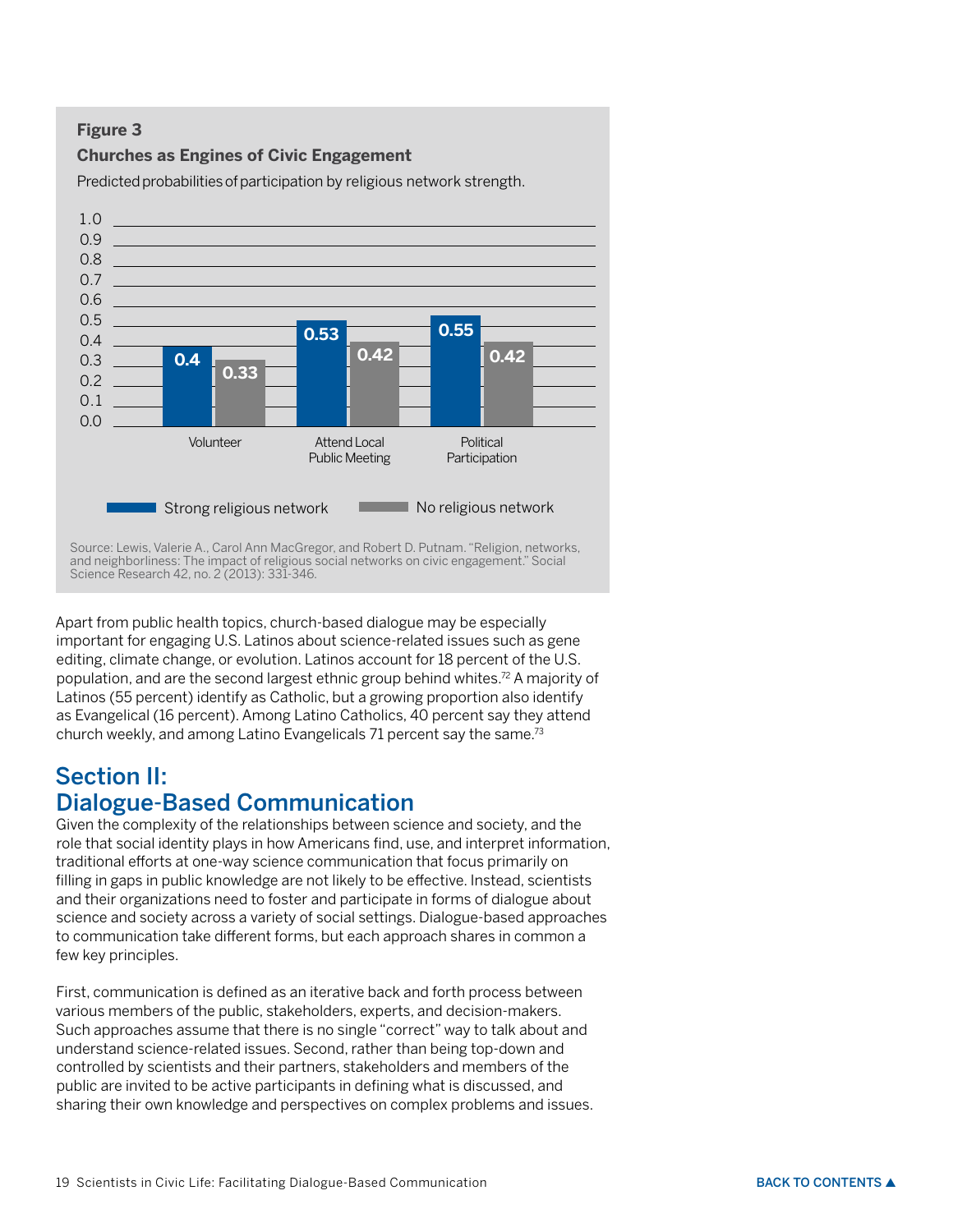If scientists are to facilitate conversations about science and technology among more diverse audiences, they must also work to build relationships with trusted opinion-leaders from these groups. Third, despite the ubiquity of using a term like "the public" when discussing science communication (including in this booklet), in reality there is no single "public" with which to communicate or engage. The general public is made up of multiple diverse and cross-cutting "publics." These include but are not limited to residents of local communities, church leaders and congregations, racial or ethnic groups, types of consumers, political identity groups like liberals or conservatives, professionals like public health workers, teachers, farmers, industry sectors, businesses, non-profits, and school groups. Each "public" may require a different mode of communication or engagement strategy, with engagement activities tailored to their needs, backgrounds, and preferences.<sup>74</sup> Scientists are therefore encouraged to consider the demographic background of the groups they seek to engage including characteristics related to age, race, language and cultural affiliation.

#### **Facilitating Informal Conversations**

When considering opportunities for dialogue, scientists may overlook the vital role played by informal, everyday conversations at work, church, community events, or similar contexts. Studies show that opportunities to informally discuss complex science and society issues, including potentially contentious topics such as genetically modified foods, the teaching of evolution, or gene editing, can promote more attentive processing of the information that people might subsequently encounter in the news media, online, or by way of other sources. This greater level of elaboration in turn can lead to a deeper and more sophisticated understanding of a complex issue, along with a greater ability to apply this knowledge when making decisions, in expressing an opinion, or when participating in a formal dialogue event.<sup>75</sup>

If scientists are to facilitate conversations about science and technology among more diverse audiences, they must also work to build relationships with trusted opinion-leaders from these groups. Surveys show that scientists, science communicators, and science educators tend to be disproportionately white, male, liberal, and non-religious.<sup>76</sup> Like most Americans, scientists tend to live, work, and socialize within social circles that mirror their background, social identity, and religious beliefs. Such scientists are therefore likely to have fewer friends and acquaintances who are from lower socio-economic backgrounds, are black or Latino, have a conservative ideological outlook, or are churchgoers, particularly Evangelical or born-again Christians. Like-minded social circles can limit the ability of scientists to reach and communicate with people who do not share their background. Scientists therefore need to recognize ways that they can connect with others by emphasizing shared interests and values. They also need to collaborate with trusted individuals who can build bridges to groups that are difficult for scientists to reach and who can lead discussions of complex science topics in ways that are personally relevant.<sup>77</sup>

In facilitating productive dialogue about science topics that intersect with faith and religion, all scientists have a role to play. Regardless of their personal beliefs, when engaging in conversations with faith communities, scientists can connect around common values and interests on topics such as health, education, sustainability, and food security. Every scientist is also likely to find something in common with people and groups who live and work in their local community. As fellow residents, scientists can build connections by way of their identification with local pastimes, sport teams, entertainment choices, favorite businesses, economic trends, school districts, cultural traditions, natural resources, and climate/weather events. Moreover, though some areas of scientific inquiry such as evolution, human sexuality, or biomedical research may generate disagreements, many other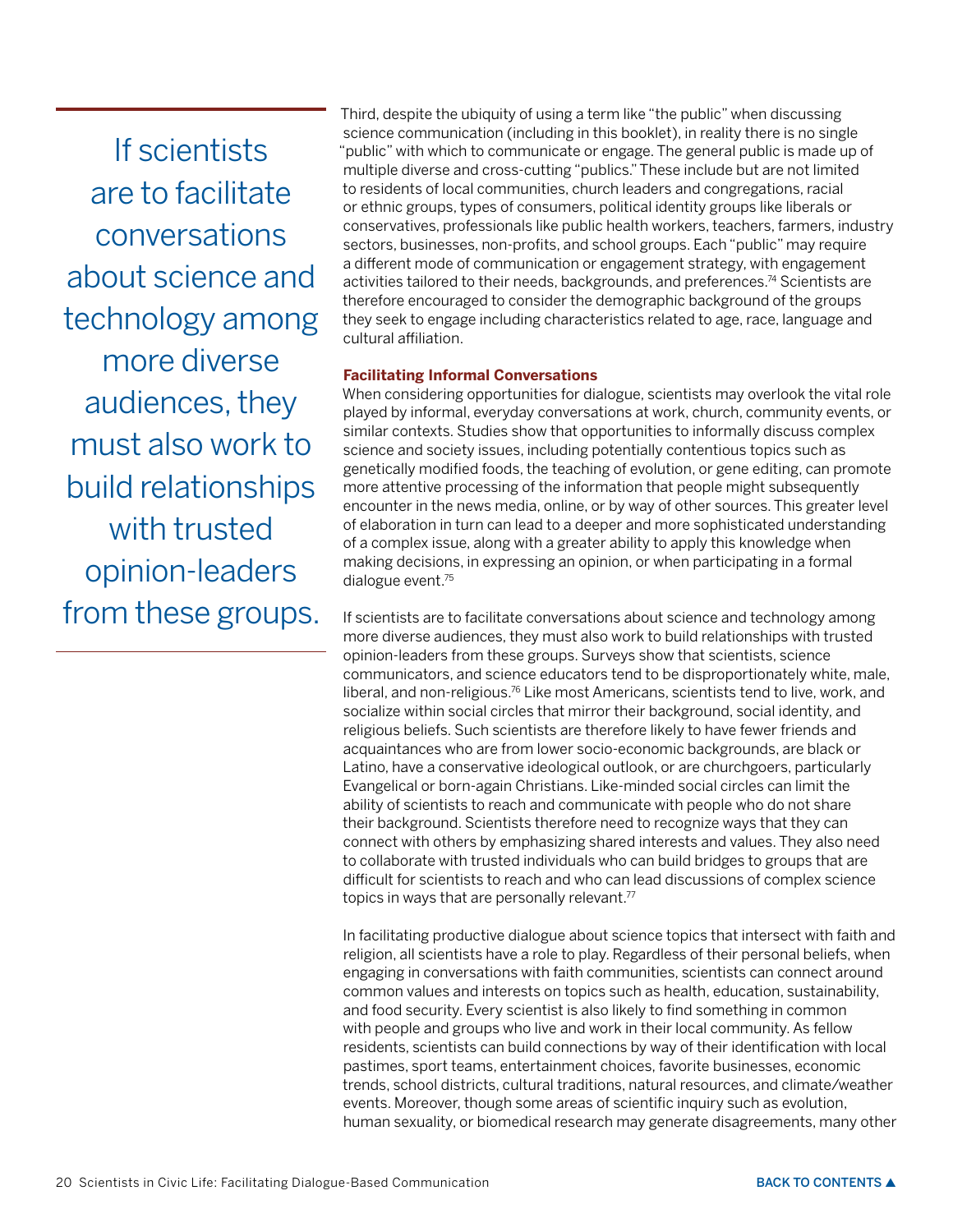areas of science do not. Even in the face of such disagreements, dialogue-based efforts can help break down stereotypes between scientists and people of faith, cultivating mutual respect and personal relationships.

#### **Table 1. Religious Beliefs and Behaviors Among U.S./U.K. Biologists and Physicists**

|                                                   | $U.S.$ % | U.K. % |
|---------------------------------------------------|----------|--------|
| Identifies with some religious affiliation        | 39       | 37     |
| Claims to be at least a slightly religious person | 30       | 27     |
| I know God exists, no doubts                      | 10       | q      |
| Reports praying once a day or more                | 11       |        |
| Reports attending religious services weekly       | 11       |        |
| <b>Number of respondents</b>                      | 1.779    | 1.531  |
| Response rate %                                   | 57       |        |

Note: Survey conducted during 2011/2012. Respondents include biologists and physicists affiliated with universities and research institutes. See Ecklund, Elaine Howard, David R. Johnson, Christopher P. Scheitle, Kirstin RW Matthews, and Steven W. Lewis. "Religion among scientists in international context: A new study of scientists in eight regions." Socius 2 (2016): 2378023116664353.

Scientists who are themselves already a part of faith communities may be particularly well-positioned to serve as trusted dialogue brokers. By one 2011/2012 survey estimate, approximately 11 percent of U.S. biologists and physicists say they attend church services at least weekly and a similar proportion say they hold no doubts about the existence of God. More than one-third claim a religious affiliation.78 Through their shared beliefs and community membership, these "boundary pioneers" are likely to be effective at facilitating conversations between their fellow scientists and those members of the public who share their faith. In doing so, boundary pioneers can draw on their own experience to share insights on the relationship between science and their personal faith. For these scientists and their peers involved in post-secondary education, another successful strategy for promoting dialogue can be to use available teaching modules and resources to model thoughtful ways to think about science and faith for students in their classrooms (see also Box 7).79

An example of such a "boundary pioneer" is Dr. Francis Collins, currently director of the National Institutes of Health and past director of the Human Genome Project. In 2006, Collins published *The Language of God: A Scientist Presents Evidence of Belief*, a best-selling book in which he describes how as a scientist he came to believe in God. Collins introduces to readers the concept of "Biologos," a framework he uses to reconcile his Evangelical Christian faith with his scientific understanding of evolution, astronomy, biology, psychology, and other fields. Combining bios (Greek for "life") and logos" ("the word"), Collins' framework is grounded in the premise that God is the source of all life, creating the universe 14 billion years ago, but that once life began no further interventions from God were needed. For Collins, humans are not an exception to this process, sharing a common ancestor with apes, but as he emphasizes as part of his Biologos framework, there are unique aspects of human life that defy evolutionary explanation, revealing our spiritual nature.<sup>80</sup>

Following the publication of his book, Collins received thousands of emails asking him questions about science and scripture. In response, Collins founded the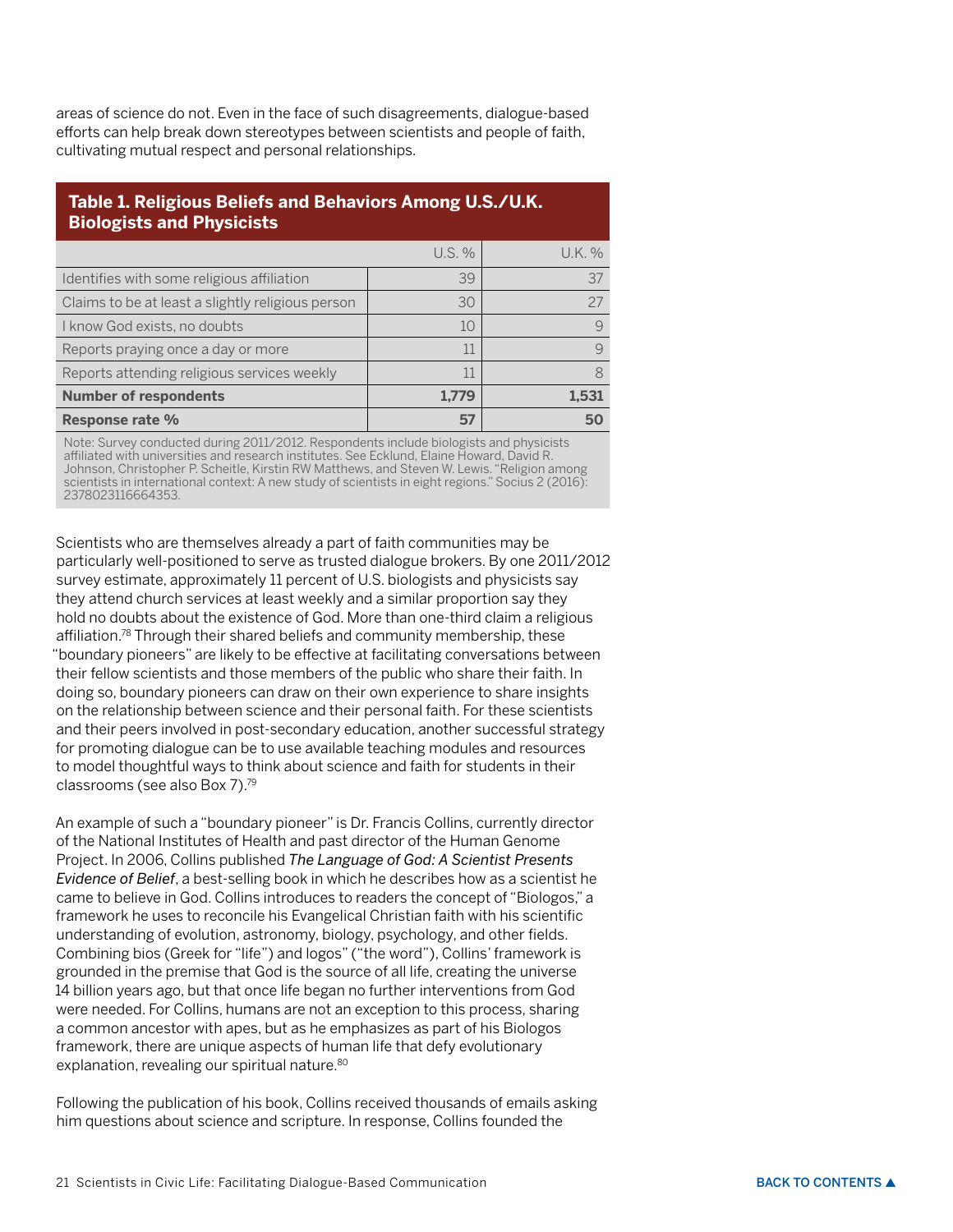Biologos Foundation, an organization and website (www.biologos.org) aimed at facilitating conversations about science and religion among Evangelical Christians and others. By way of explainer articles, blog posts, videos, and events, the organization focuses on common questions asked by the public or that are present in popular culture, relating each back to the Biologos framework. Examples include "Are science and Christianity at war?", "Can science and scripture be reconciled?", "Are gaps in scientific knowledge evidence for God?", and "How should we interpret the Genesis flood account?"<sup>81</sup>

Many religious leaders and clergy are also interested in facilitating constructive conversations among their congregations and faith communities about scientific topics. Unfortuately, clergy have historically not been likely to have formal training in how to lead thoughtful dialogue about the social implications of science. To address this gap, the AAAS Dialogue on Science, Ethics, and Religion (DoSER) program has partnered with Christian seminaries and theological schools to include more science in their core curricula as part of an ongoing "Science for Seminaries" project. Each partner seminary, in consultation with AAAS, integrates science articles, books, films, guest lectures, laboratory and research site visits, and other content into core course offerings such as biblical studies, church history, and theology. These resources are developed in collaboration with local scientists, to build and strengthen relationships with local science institutions. Short educational videos and affiliated study guides have been produced with seminaries in mind, but are freely available to the public through the AAAS website. The videos cover topics such as evolution, neuroscience, astronomy, and the nature of scientific inquiry (See also Box  $3$ ).<sup>82</sup> Through this project, the participating institutions are provided access to a wide range of scientific resources and perspectives, yet have the freedom to engage with the scientific topics that are most relevant to their needs and interests.

Some community opinion-leaders do not hold formal positions of authority. Instead, their influence is derived from their greater attention to a topic, their knowledge, their strength of personality, and their experience in serving as a trusted go-between among their large network of friends, colleagues, neighbors, and acquaintances. Such opinion-leaders help draw the attention of others to a particular issue. Perhaps most importantly, they also signal how others like them might think, respond, or act.<sup>84</sup> Consider the example of Wisconsin Green Muslims, a grassroots initiative led by opinion-leaders among the state's Muslim community. The organization sponsors a "Faith & Solar" initiative that provides information, demonstrations, and encouragement on how to install residential solar units, connecting the action to faith-based messages about cost savings, thriftiness, and environmental stewardship. The organization also promotes a "Green Ramadan" campaign that encourages Muslims to adopt a new environmentally conscious action or behavior each day of the observed holiday.<sup>85</sup> In a similar initiative, Interfaith Power & Light is a multidenominational partnership that encourages its member congregations to "be faithful stewards of Creation by responding to global warming through the promotion of energy conservation, energy efficiency, and renewable energy," and ensuring the voice of faith communities are heard in the environmental policy realm.<sup>86</sup>

For scientists seeking a systematic way to identify and work with opinion leaders across groups, survey measures informed by several studies have been developed to reliably and validly identify individuals who hold opinion-leader traits. Shortened versions of these measures can be included in surveys of members of organizations, or distributed among email lists and social media followers. Scores on these questions can then quickly identify those individuals who have strong

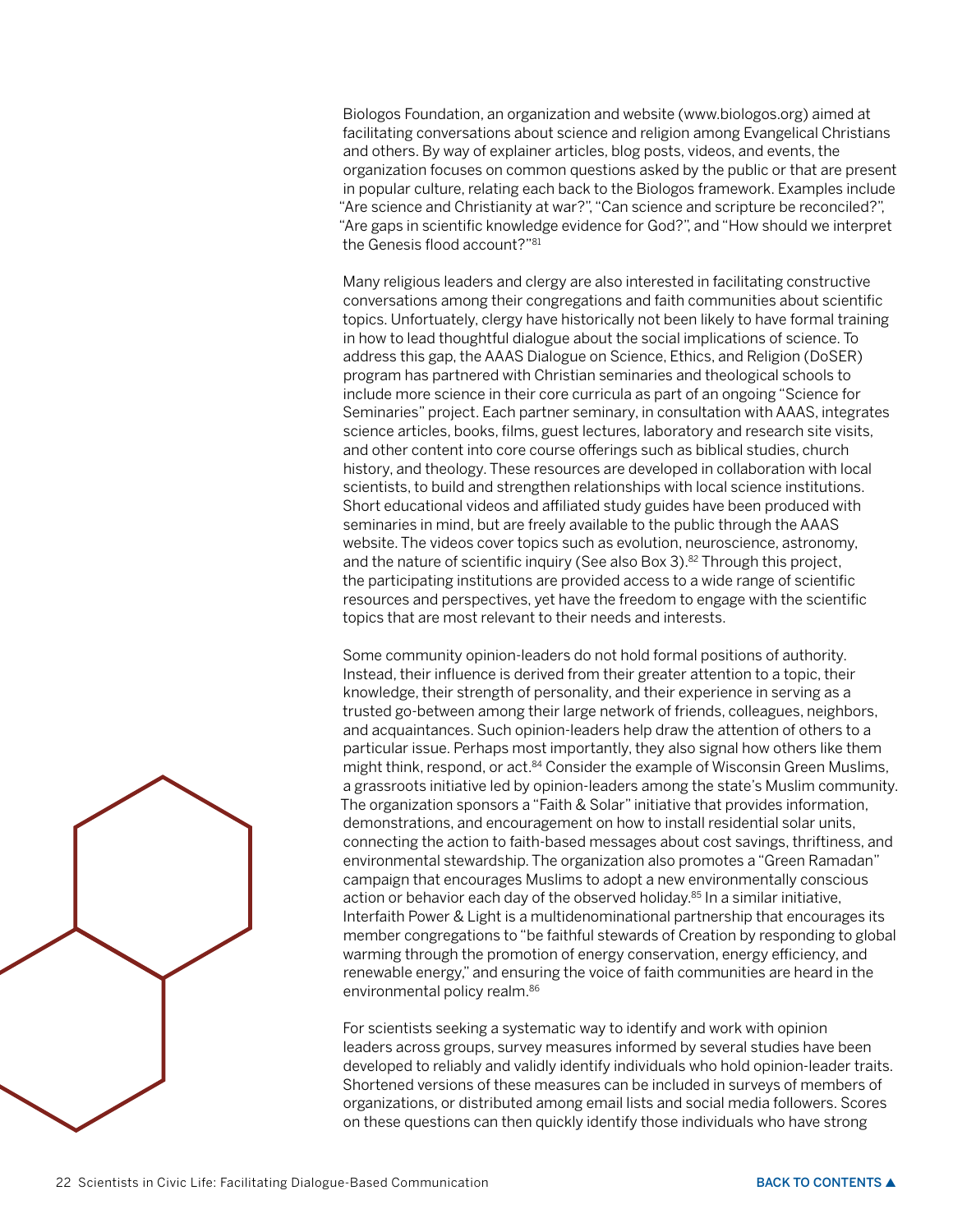#### **Box 3. The Clergy Letter Project: Local Opinion-Leader Engagement**

The Clergy Letter Project is a high-profile example of local scientists and clergy members collaborating together on behalf of efforts to constructively facilitate conversations about evolutionary science with school board members, their communities, and congregations. In 2004, concerned by the passage of anti-evolution policies by a local school board, University of Wisconsin-Oshkosh biologist Michael Zimmerman (now at Evergreen State College) reached out to a colleague's husband, Rev. John McFadden, who was pastor of a local Protestant church. Zimmerman encouraged McFadden to pen an open letter on why science and religion can co-exist. Within a few weeks, the letter was co-signed by more than 200 of the state's protestant clergy, and delivered to members of the school board. "We the undersigned, Christian clergy from many different traditions, believe that the timeless truths of the Bible and the discoveries of modern science may comfortably coexist," the letter stated. "We believe that the theory of evolution is a foundational scientific truth, one that has stood up to rigorous scrutiny and upon which much of human knowledge and achievement rests." Combined with similar statements from local parents and other community leaders, the school board eventually reversed their decision. Zimmerman then extended this collaboration to the national level. Within a year, he had recruited more than 10,000 signatories to the original letter and had helped author versions of the letter for Jewish and Buddhist clergy to adopt. At www.clergyletterproject.org, Zimmerman also created an online database listing scientists by state and zip code willing to talk to local congregations. In a related project called "Evolution Sunday" (the Sunday closest to February 12, Charles Darwin's birthday), clergy at hundreds of churches across the country devote their sermon to discussing evolution.<sup>83</sup> Although the Clergy Letter Project is more an example of grassroots coalition building than dialogue brokering, several of the principles involved apply to most dialogue-based communication efforts. These include identifying influential opinion-leaders and working with them as partners to craft narratives that resonate with tough-to-reach audiences, thereby unlocking mutual understanding and collaboration on behalf of shared goals.

opinion-leader-like traits. More informally, as part of their dialogue-based activities, professional lives, and community interactions scientists can observe and identify those individuals who appear to be key influencers and go-betweens.<sup>87</sup>

In designing initiatives that connect scientists with community opinion-leaders, one example to learn from is the Science & Engineering Ambassadors program. Sponsored by the U.S. National Academy of Sciences and the National Academy of Engineering, the program has trained and supported close to 40 scientists and engineers in the Pittsburgh, PA area. The goal of the program is to help local community members become more conversant with science-related topics, gain knowledge and skills in explaining science-related information to others, and improve their ability to assess the validity of others' claims and conclusions. Scientists and engineers involved in the program build relationships with opinionleaders living in the Pittsburgh-area who can serve as community go-betweens in disseminating knowledge and information. These opinion-leaders span a variety of fields and sectors and include teachers, business leaders, attorneys, policymakers, neighborhood leaders, students, and media professionals. Overall, the program



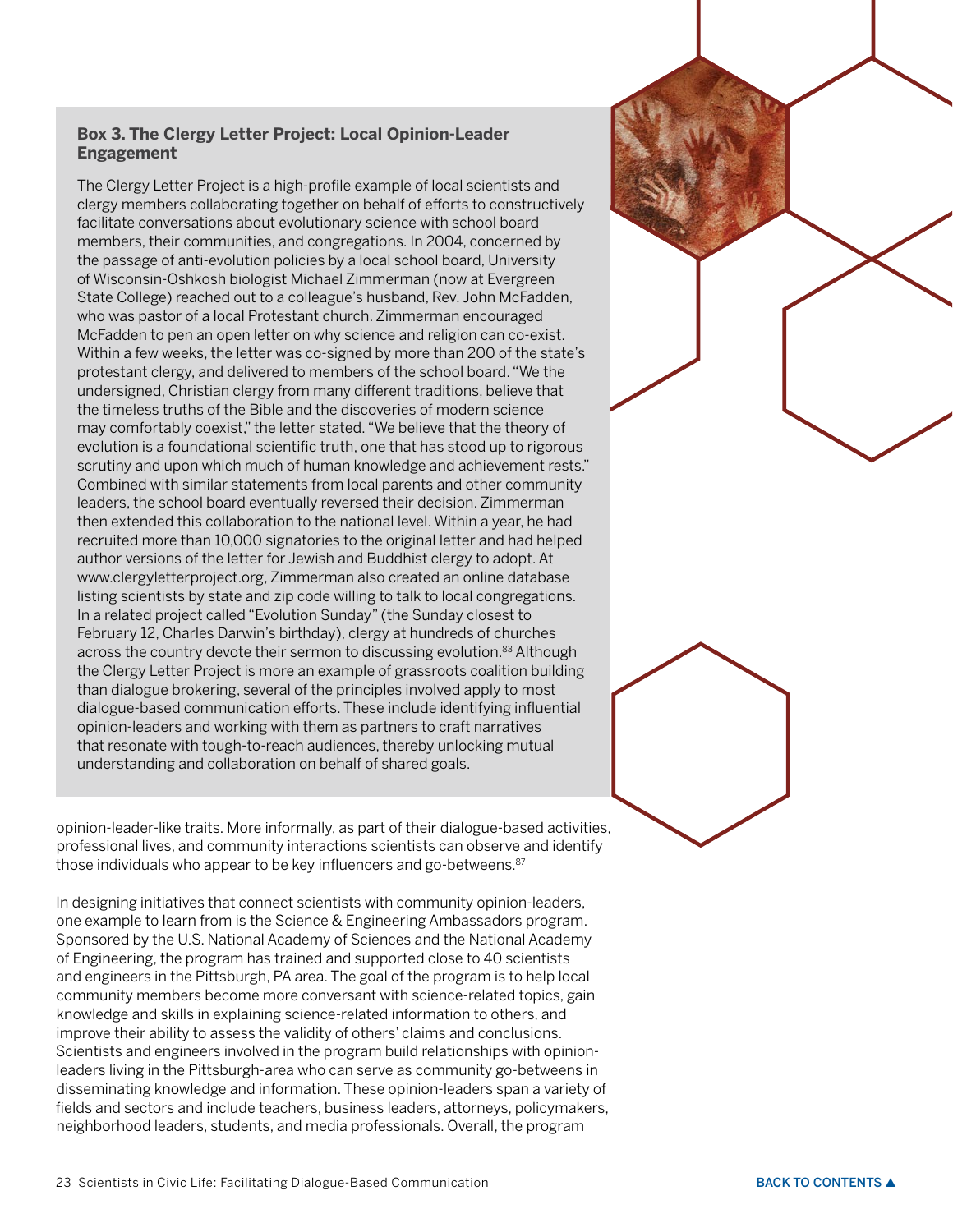seeks to engage those who "participate and have reach within the local community, as well as those who have a platform for disseminating knowledge and fostering community relationships."88

In combination with face-to-face dialogue, cultivating opinion-leaders using social media platforms can under certain conditions serve as a complementary means of encouraging conversations about science and society. Research suggests that involving people in online conversations and sharing of information with others may actually lead individuals to identify as a valuable communicator on a complex science and society topic, imparting a sense of efficacy and possession of the skills needed to take part in various other forms of civic engagement.<sup>89</sup> Research indicates that these platforms should complement but not replace face-to-face connections. People still tend to prefer recommendations they receive face-to-face over those they receive online. Face-to-face interactions also tend to form stronger, closer ties with others. In the absence of a strong foundation in face-to-face dialogue, initiatives that rely predomoninantly on social media may be more likely to generate misunderstanding, encourage like-minded rather than cross-cutting interactions, foster polarization, and cultivate incivility.<sup>90</sup>

Social media platforms can be used as a tool for enhancing face-to-face dialogue, helping to elevate attention to issues and providing information on how people can participate in public discussions, such as attending a community meeting or similar event. But as a direct source of information about science, social media may have a limited impact. Twice as many social media users say they mostly distrust rather than trust the science posts they encounter online. This sentiment is in line with a growing skepticism of social media generally, and is confounded by the tendency for social media to facilitate the spread of misinformation. $91$  More research to assess strategies for fostering constructive dialogue on social media is needed. Such research should incorporate generational differences news media consumption, with younger generations more likely to use social media than older ones (see also Box 4).

#### **Facilitating Formal Dialogue**

In combination with informal conversations about science and technology involving a diversity of opinion-leaders, scientists and their organizations can also sponsor and participate in forums and similar structured events for dialogue. Science cafes are a common type of public dialogue event. These casual forums held in coffee shops, bookstores, pubs, libraries, restaurants, and other community venues feature informal conversations between scientists and the public about current science topics. A typical science cafe is usually about 90 minutes long and involves one or more expert speakers and a moderator. Usually speakers give short presentations without visual aids, a strategy aimed at building a stronger connection with those in attendance. Science cafes, however, are likely to be limited in their reach, engaging members of the public already strongly enthusiastic about and interested in science, or who have close ties to the scientists involved and their institutions. Nevertheless, science cafes can be important opportunities for scientists to develop their communication and listening skills, especially if they have prior training.<sup>94</sup> For example, as part of the University of Michigan's "Learn to Relate" program, graduate students and early career scientists participate in a series of communication workshops before putting their newly acquired knowledge and skills into practice at science cafes held at local pubs and coffee shops.<sup>95</sup>

Science festivals are a popular and growing form of engagement now held across several dozen U.S. cities and states. Festivals bring together temporary exhibits,



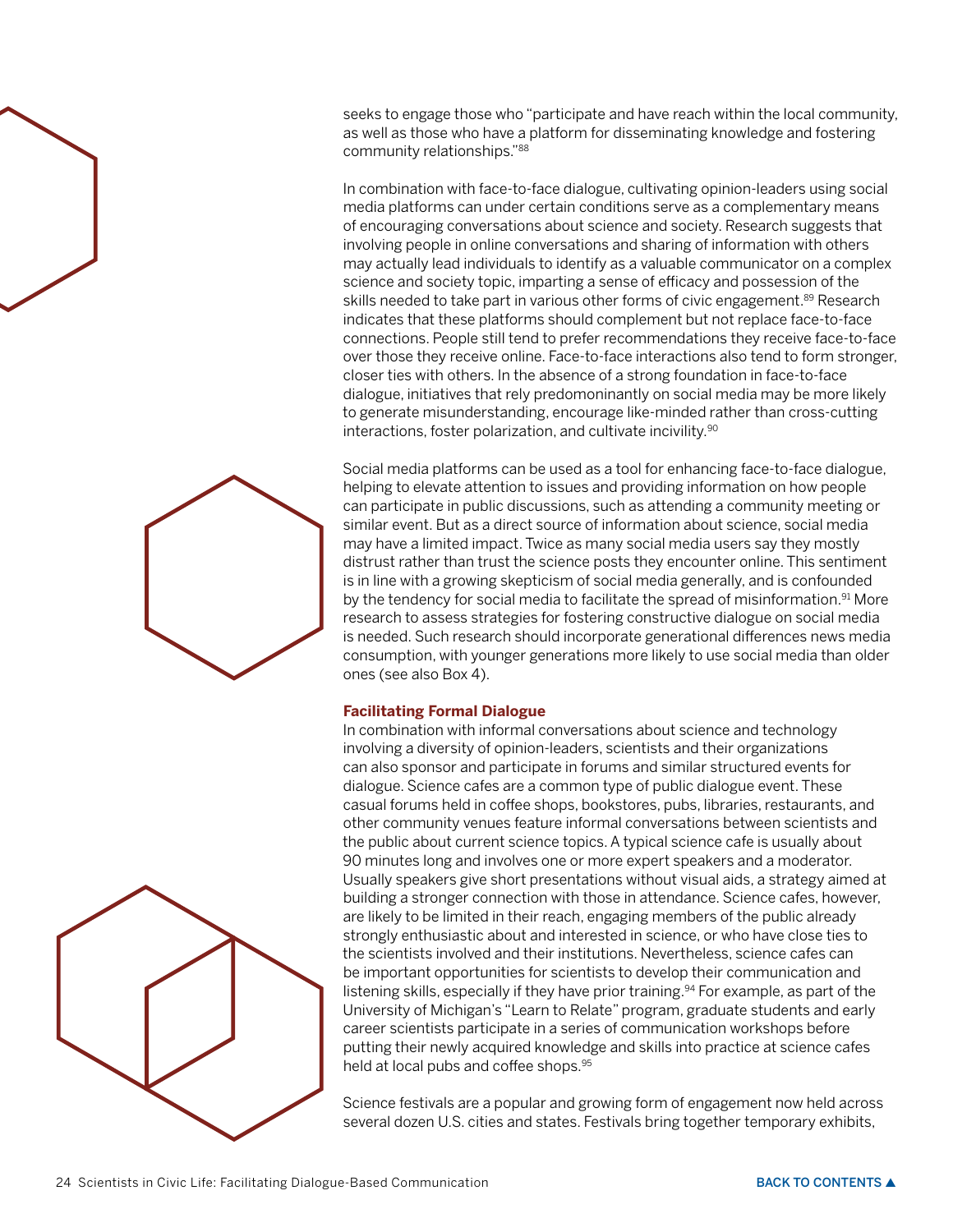#### **Box 4. Local TV News, Metereologists and Conversations about Climate Change**

As ubiquitous as social media use might be, local TV news remains an important platform by which to engage Americans in conversations about complex issues related to science and technology. For example, specific to climate change, studies have identified television news metereologists as especially important community influencers. Local TV broadcasts remain the top news source for a majority of Americans and those from lower socio-economic backgrounds (though this audience is skewed towards older Americans).<sup>92</sup> Most Americans say they watch the local news primarily for the weathercast. Given their training, visibility, reach, and trusted status, weathercasters as opinion-leaders hold the unique ability to describe how local weather conditions, such as heat waves, drought, or heavy precipitation, may be related to climate change. Among viewers, such descriptions are likely to prompt further discussion about weather and climate change, facilitating learning and motivation for more information on the topic. Drawing connections between local weather and climatic change is important. Research shows that when people understand that they have personally experienced the effects of climate change, they are more likely to be concerned about the issue and to support a variety of policy actions. To date, more than 250 local weathercasters in the United States representing 185 stations and 105 media markets have been recruited to include regular "Climate Matters" segments as part of their broadcasts, using easily adopted visuals that are localized to specific audiences. A longitudinal study evaluating a pilot program at a local TV station in Columbia, South Carolina, found that after one year of regular Climate Matters segments, viewers of the station's broadcast had developed a more science-based understanding of climate change than viewers of other local news stations.<sup>93</sup>

museum-type activities, short experiments, scientists, art organizations, students and members of the public, often attracting several thousand attendees. For example, the Wisconsin Science Festival is held each year in the state's capital in Madison, home to the state's flagship university. Festival activities also extend to cities and towns across the state. Events include hands-on interactive activities, special exhibits, lectures, films, food vendors, and opportunities for socializing and networking.96 To prepare scientists to effectively engage with attendees at science festivals, the "Sharing Science" initiative organized by the National Informal STEM Education Network offers day-long trainings on "Sharing Science through Conversation," that focuses on avoiding jargon and facilitating conversations with attendees and "Sharing Science through Hands-On Activities," which focuses on effective interaction and relationship building around festival demonstrations. $97$ As part of its annual meeting (held in a different U.S. city each year), the AAAS hosts a free Family Science Days to promote science and technology activities, education, careers and advocacy. Activities include Meet-A-Scientist forums and a range of presentations and activities. Despite the appeal and advantages of such events for participants (in terms of visibility, access, and organization), the adults who attend festivals (often with their children) tend to be strongly knowledgeable and enthusiastic about science. According to a 2012 evaluation of several major festivals, 40 percent of attendees held a Masters or doctoral degree, and half worked or studied in a science and technology related field.<sup>98</sup>

Other public dialogue-focused initiatives integrate contributions from scientists with those from experts specializing in the humanities, philosophy, ethics, the

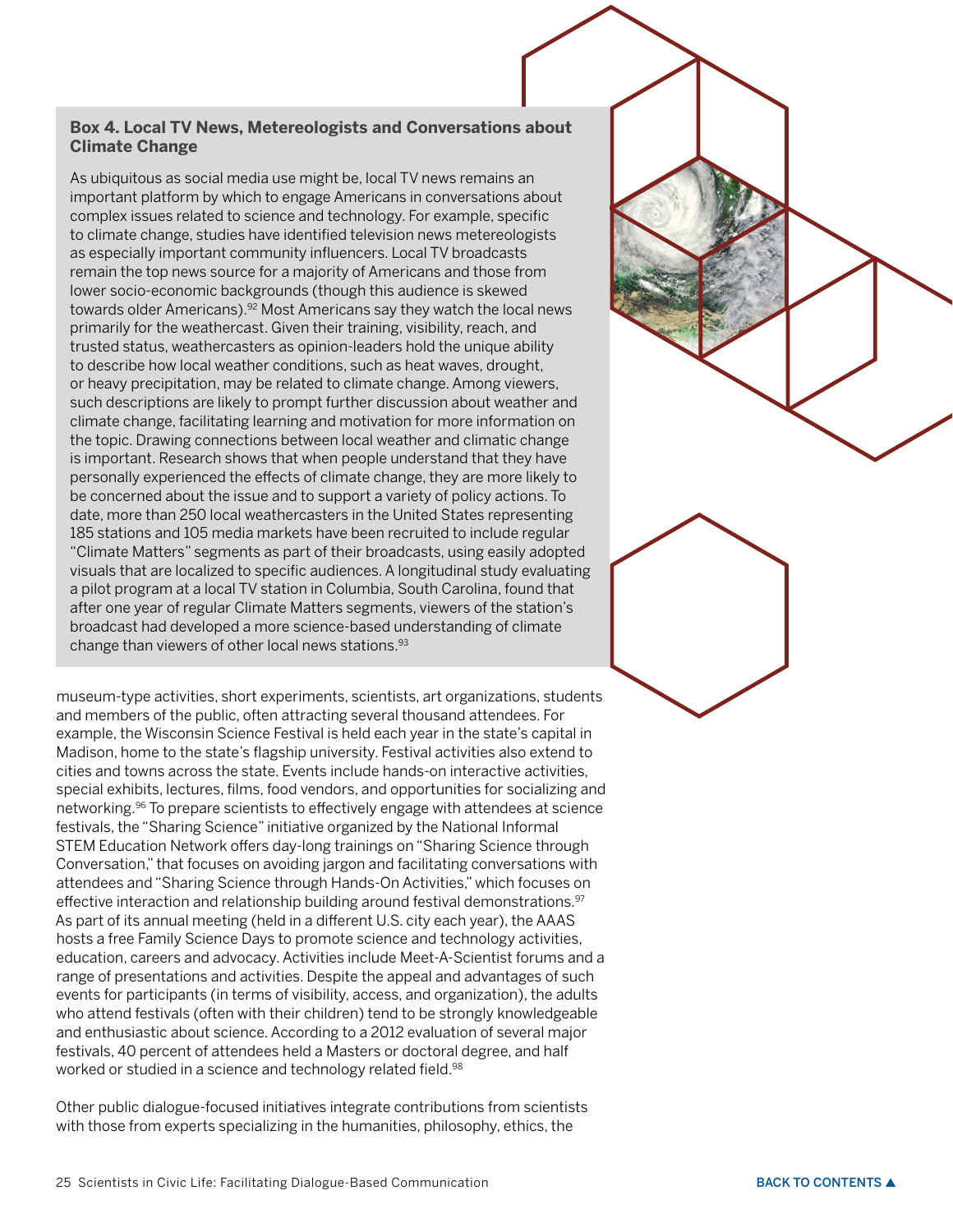Among the most important types of organized dialogue initiatives are smaller, more intimate events that bring together scientists with other societal leaders to facilitate the sharing of perspectives.

creative arts, and journalism. Experts from the humanities and philosophy draw on literature, religious traditions, and diverse ethical frameworks to help the public consider a range of impacts and what is of value about scientific advances and technological innovations. They can also help both scientists and other publics consider how a problem like climate change may relate to their strongly held values and sense of identity. Artists, media producers, and other creative professionals have the potential to be inspiring storytellers about complex problems, communicating about issues such as climate change or biotechnology in imaginative, compelling, and novel ways. Their work can motivate different forms of learning, sponsor critical reflection and deliberation, generate empathy for others, and produce inspiring and thought provoking visions of the future.<sup>99</sup>

In one example that harnessed multi-disciplinary perspectives, faculty at the University of Alberta in Canada hosted workshops about the social implications of human genetic engineering among visual artists, scientists, bioethicists, social scientists, and journalists. Inspired by their conversations together, the artists were commissioned to produce visual works reflecting on the themes discussed, while the other participants were asked to write short essays. The project culminated in the artistic exhibit "Perceptions of Promise," which toured Canada and the U.S. In each country, public forums were held at museum venues, generating local news coverage of the themes expressed. The essays and artistic works were published as part of a book sold at affiliated art museums, and distributed internationally.100 Also at the University of Alberta, a similar exhibitbased initiative titled "Immune Nations" brought together medical researchers and visual artists in an effort to promote constructive dialogue about childhood vaccination, combining art with research evidence in an effort to build public support for universal vaccination.<sup>101</sup> However, the same issues noted above regarding science festivals remain: art museums and books of essays may not reach publics beyond those who are already interested in science, or who are already likely to visit museums.

Among the most important types of organized dialogue initiatives are smaller, more intimate events that bring together scientists with other societal leaders to facilitate the sharing of perspectives, the forging of relationships, and the identification of common goals and values. In one example, the AAAS DoSER program organized six workshops in 2014-2015 that convened scientists and religious leaders to discuss topics of mutual concern and possible tension such as the teaching of evolution, climate change, and global health. The first three workshops held in different regions of the country focused on dialogue between scientists and Evangelical leaders. The next three involved scientists and leaders from a range of other Christian and Jewish religious traditions. To inform the discussion, focus groups were conducted in advance of the events, and the meetings were professionally facilitated. Global health and climate change were identified by many participants as topics upon which scientists and religious leaders could collaborate. Human origins, evolution, stem cell research, and human sexuality were identified as topics where agreement would be difficult, but issues about which scientists and religious leaders could understand and respect their differences. Participants also expressed that the meetings helped break down stereotypes about the "other" group, facilitating learning and relationship building.<sup>102</sup>

"Science in Synagogues" is a similar grassroots initiative designed to equip Jewish clergy, scientists, and laypeople with the knowledge and skills to engage in dialogue and learning about society's biggest questions, drawing on science and religion as sources of wisdom and inspiration. At synagogues and Jewish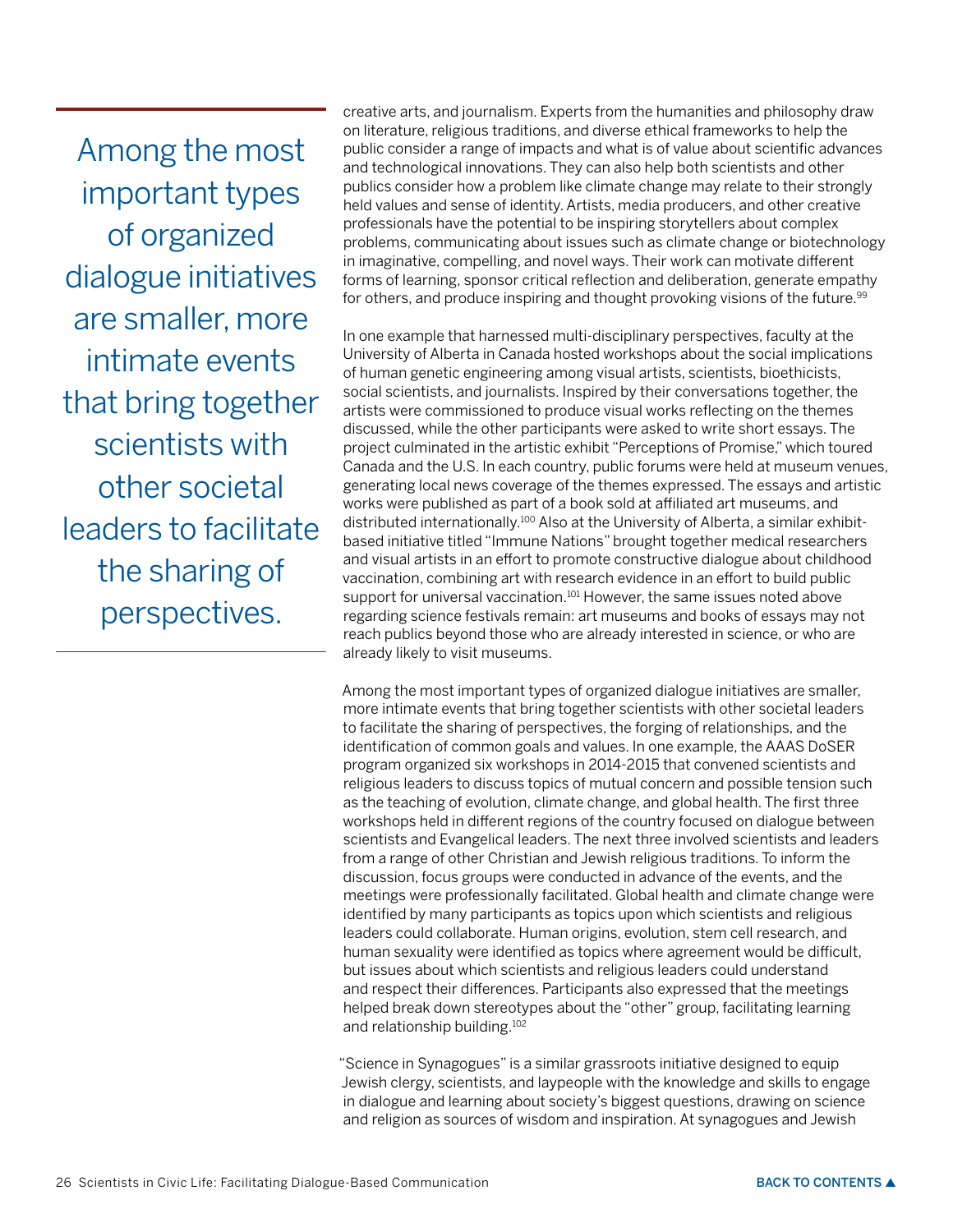community centers, the program sponsors adult education courses, lectures, and events on topics exploring the intersections among Judaism, neuroscience, astronomy, evolutionary science, moral psychology, and other scientific fields. At many of these events, Jewish scientists discuss the connections between their scientific research and their faith. In more specialized forums, Science in Synagogues brings together clergy and scientists to engage in mutual learning and to design adult educational programs on topics such as "Are We Using Technology, or Is Technology Using Us?"103

#### **Knowledge Co-Production Approaches**

Other organized approaches to public dialogue actively involve the public in the co-production of expert knowledge and in the discussion of policy options. In perhaps the most widespread approach to knowledge co-production, citizen science projects enable members of the public to make scientific observations and collect data. Some even involve the public in the definition of research questions, the interpretation of data, and broader translation and policy efforts. Emerging information science technologies and software, including smartphones, easy-to-use graphical user interfaces and web-based data management systems have allowed citizen science initiatives to grow both in scope and quality.<sup>104</sup> In the "GalaxyZoo" project, for example, hundreds of thousands of citizen scientists have helped astronomers quickly and reliably classify thousands of images of galaxies. The contributions of citizen scientists to the identification of galaxies has enabled astronomers to more efficiently use valuable observatory time, leading to the publication of more than 50 scientific papers.<sup>108</sup> In a similar way, the "Chimp & See" project<sup>105</sup> allows participants to score video data collected from camera traps in wild habitats across central Africa. The goals for this project include assessing the density and distribution of animal species (particularly chimpanzees), as well as developing and testing hypotheses about the behavior and ecology of the animals recorded. Discussion boards allow citizen scientists to ask questions, post ideas, and discuss challenges of the research with the lead scientists.

Cultural beliefs and practices, including traditional ecological knowledge (TEK) in indigenous communities, or activities drawn from spiritual or religious perspectives, can sometimes directly inform scientific inquiry and practice. The U.S. Fish and Wildlife Service incorporates TEK perspectives into wildlife and forestry management.<sup>106</sup> The Ecological Society of America hosts a TEK section<sup>107</sup> which includes among its goals "to promote the understanding, dissemination and respectful use of traditional ecological knowledge in ecological research, application and education" and "to facilitate communication among people with diverse ways of knowing, both within ESA and between ESA and other communities." 108 In another example, the investigation of meditation as a form of mental and physical therapy has involved thoughtful collaboration between religious leaders and scientists (see Box 5 on page 28).

#### **University-led Engagement**

At many land grant universities, cooperative education in the form of agricultural extension and Sea Grant offices is a second widely used approach to knowledge co-production. The emphasis in these programs is on trust building and social learning, using existing university-affiliated infrastructures, networks, resources, and expertise to facilitate an iterative, two-way exchange of knowledge and perspectives. Expert advice and techniques on issues such as innovations in farming practices, energy conservation, and coastal resilience strategies are provided to relevant professionals and stakeholders. These groups in turn provide feedback to university representatives and experts on what is likely to work. This process involves not only consulting the public about specific concerns, needs,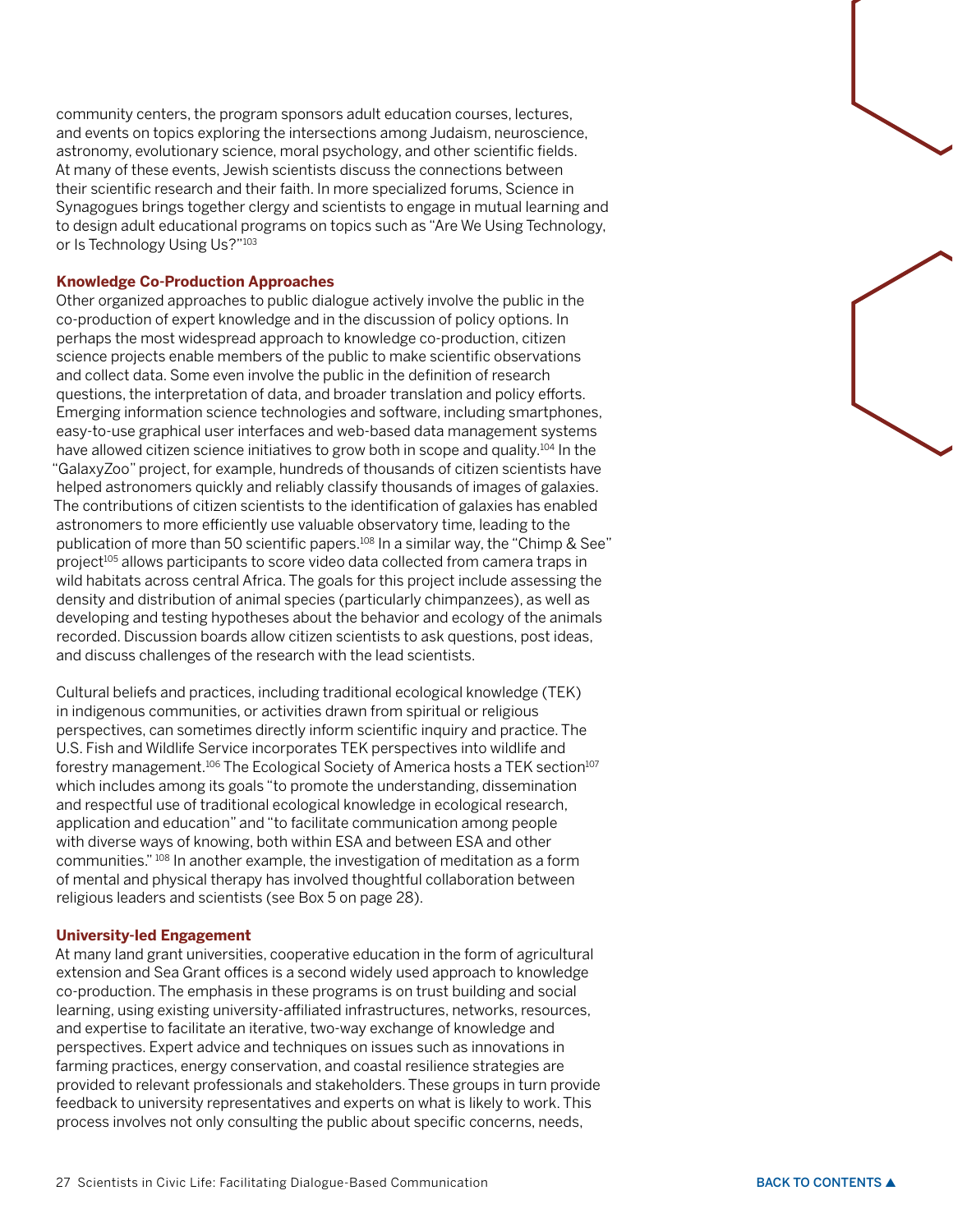



#### **Box 5. Buddhism and the Scientific Study of Stress Reduction**

Many citizen science approaches co-develop scientific knowledge by way of observations and inputs from a broad network of non-scientists. By contrast, in the health sciences, the growing field of Mindfulness-Based Stress Reduction is an example of scientific knowledge that has been generated by way of a dialogue between scientists and religious leaders. This decades-long collaboration has transformed meditation from a ritual rooted in Buddhist tradition into a scientifically-grounded health-promotion practice. An influential figure in the acceptance of mindfulness as a secular and scientific practice is molecular biologist Jon Kabat-Zinn. After being introduced to meditation by a Zen missionary as an undergraduate student, he ultimately helped transform the practice into a clinical intervention, enabling mental, physical, and behavioral outcomes to be evaluated and published in peerreviewed literature.109

To gain legitimacy within the medical community, Kabat-Zinn understood that he needed to strip his approach of any overt religious connections, framing mindfulness as a mental skill acquired through meditation that involves "paying attention in a particular way; on purpose, in the present moment, and nonjudgmentally." By promoting mindfulness, meditation could help patients manage the suffering associated with illness, reasoned Kabat-Zinn, by enabling them to be more accepting of their experience, which in turn would lessen pain, anxiety, and depression. Though not necessarily a replacement for more traditional medical treatments, some meditation research suggests it has utility as a tool to help speed the recovery process and in preparing patients to navigate their experiences and future decisions.<sup>110</sup> Today, more than 600 studies are published annually on meditation and mindfulness suggesting that a collaborative approach was successful in encouraging the scientific community to investigate meditation as a form of medical treatment.<sup>111</sup>

and specialized knowledge, but also recruiting opinion-leaders and early adopters of best practices among these groups to influence their peers. In all, the networks maintained by university-based cooperative education programs offer tailor-made opportunities for scientists and their collaborators to engage in dialogue with a broad spectrum of publics.<sup>112</sup>

In knowledge co-production approaches developed by sustainability science researchers, public consultation starts early with the identification of relevant research questions and lines of inquiry that integrate the needs and questions of relevant stakeholders and policymakers. This type of early "upstream engagement" often takes time. Yet, if successful, as the research is eventually produced, at the final "downstream" stage it will be perceived as having greater value by policymakers and the public, and therefore be easier to communicate and translate. In a leading example, the George W. Mitchell Center for Sustainability Solutions at the University of Maine has developed elaborate upstream consultation methods in studying state-wide decisions related to river dam removal, invasive species, the development of tidal wave power and offshore wind projects, the management of lobster fisheries, and the safety of beaches. Mitchell Center projects involve physical scientists, engineers, economists, anthropologists, and communication scholars working together to understand the physical, social, and human dimensions of sustainability issues. This interdisciplinary process extends from the campus into communities, organizations, and state agencies, as Maine residents, professionals, and stakeholders are consulted early on in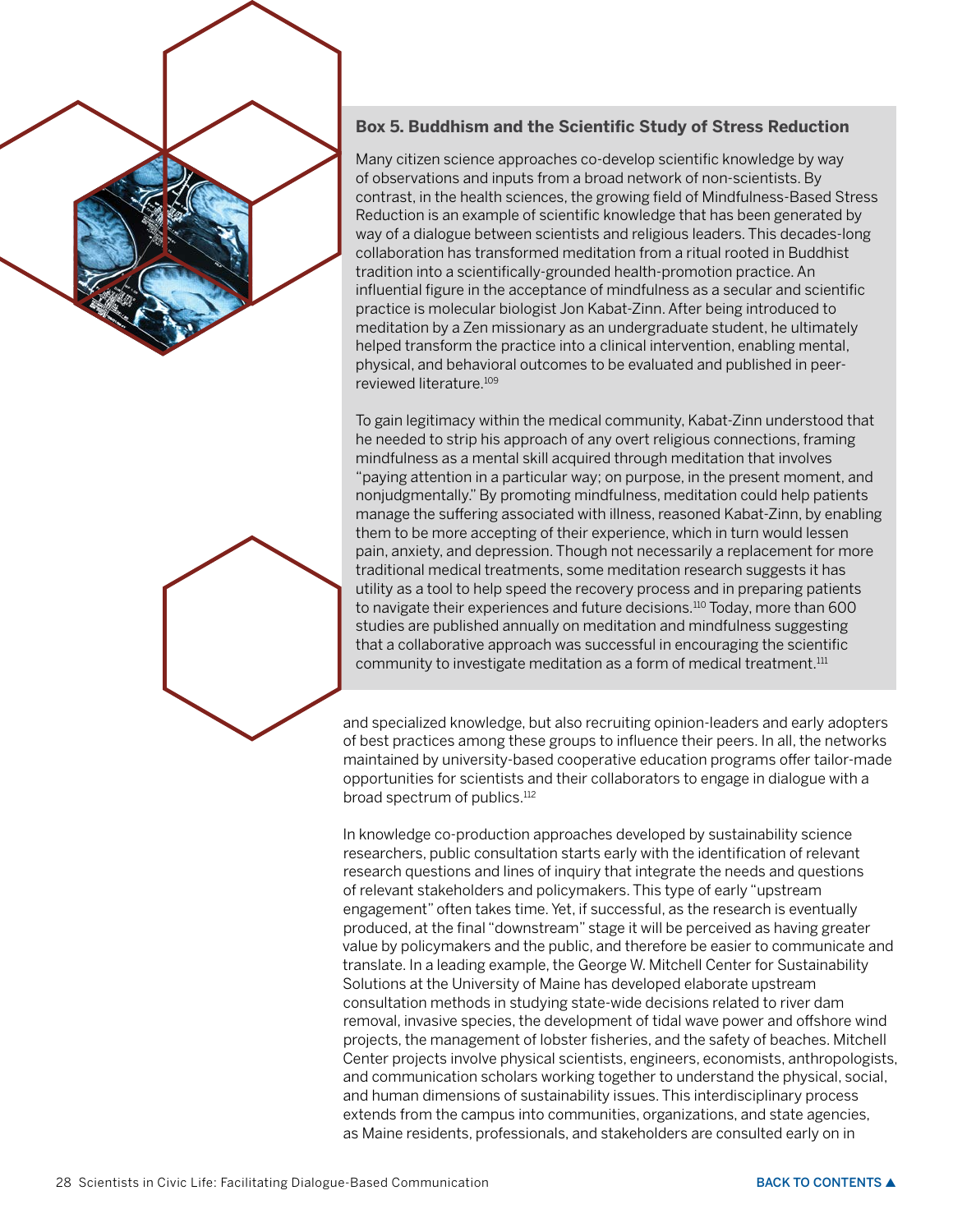<span id="page-28-0"></span>the problem definition process through the implementation stage. This two-way interaction enhances expert understanding while building relationships of trust and networks of communication.<sup>113</sup>

Some approaches to knowledge co-production involve directly consulting the public on emerging areas of research and novel technologies. In these conferences, deliberative forums, and town meetings, recruited members of the public typically receive background materials in advance, provide input on the types of questions they would like addressed at the meeting, and then provide direct input on recommendations about what should be done in terms of research directions or policy. Each format, however, varies by how participants are asked for feedback, how much their feedback matters, and exactly when in the progression of a science-related issue consultation occurs. Such efforts conducted early on in the development of a technology can involve various groups in important exploratory conversations that identify and anticipate social, political, and ethical concerns. 114

For example, in 2008, Johns Hopkins University organized public meetings and focus groups in several U.S. cities in order to consult the public on a proposed national biobank that would collect human tissue and genetic material to be used in medical research. Participants were asked about privacy protections and the possible misuse of personal information, donor consent agreements, and whether donors would be able to receive research results back from the study.<sup>115</sup> Importantly, forum participants were diverse (>40% non-white) and drawn from a broad spectrum of education levels (only ~55% had a bachelor's degree or higher). Among those who participated, most believed that the biobank should go forward, and more than half indicated they were likely to donate to the bank if asked. Similar deliberative-style approaches have also been used to consult the public on nanotechnology. More recently, at the University of Wisconsin-Madison, organizers used a consensus conference format to divide locally recruited senior citizens, college students, and other area residents into "expert groups" and "lay groups." The expert group researched one aspect of nanotechnology and presented it to the lay group whose objective was to ask clarifying questions, discuss among themselves, and reach a consensus recommendation on nanotech's benefits and risks. Following the event, apart from appreciating the opportunity to learn, participants also said they valued hearing what others had to say and having a voice on the topic.<sup>116</sup>

Other studies evaluating similar dialogue-based public consultations find that participants not only learn directly about the technical aspects of the science linked to the topic discussed, but perhaps more importantly, they also learn about the social, ethical, and economic implications of the issue. Participants also feel more confident and efficacious about their ability to participate in science decisions, perceive relevant institutions as more responsive to their concerns, and say that they are motivated to become active on the issue if provided a future opportunity to do so. Such dialogue-based forums, if carefully organized, can demonstrate scientists' openness to feedback and respect for public concerns. Such perceptions that predict eventual acceptance and satisfaction with a policy decision, even if the decision is contrary to an individual's original preference. $117$ 

### Section III: Effective Strategies for Science Engagement

In combination with these approaches to facilitating public dialogue, over the past decade a growing body of research has tested specific types of communication strategies that can be used by scientists and science communicators to achieve a number of related goals. When incorporated into public dialogue approaches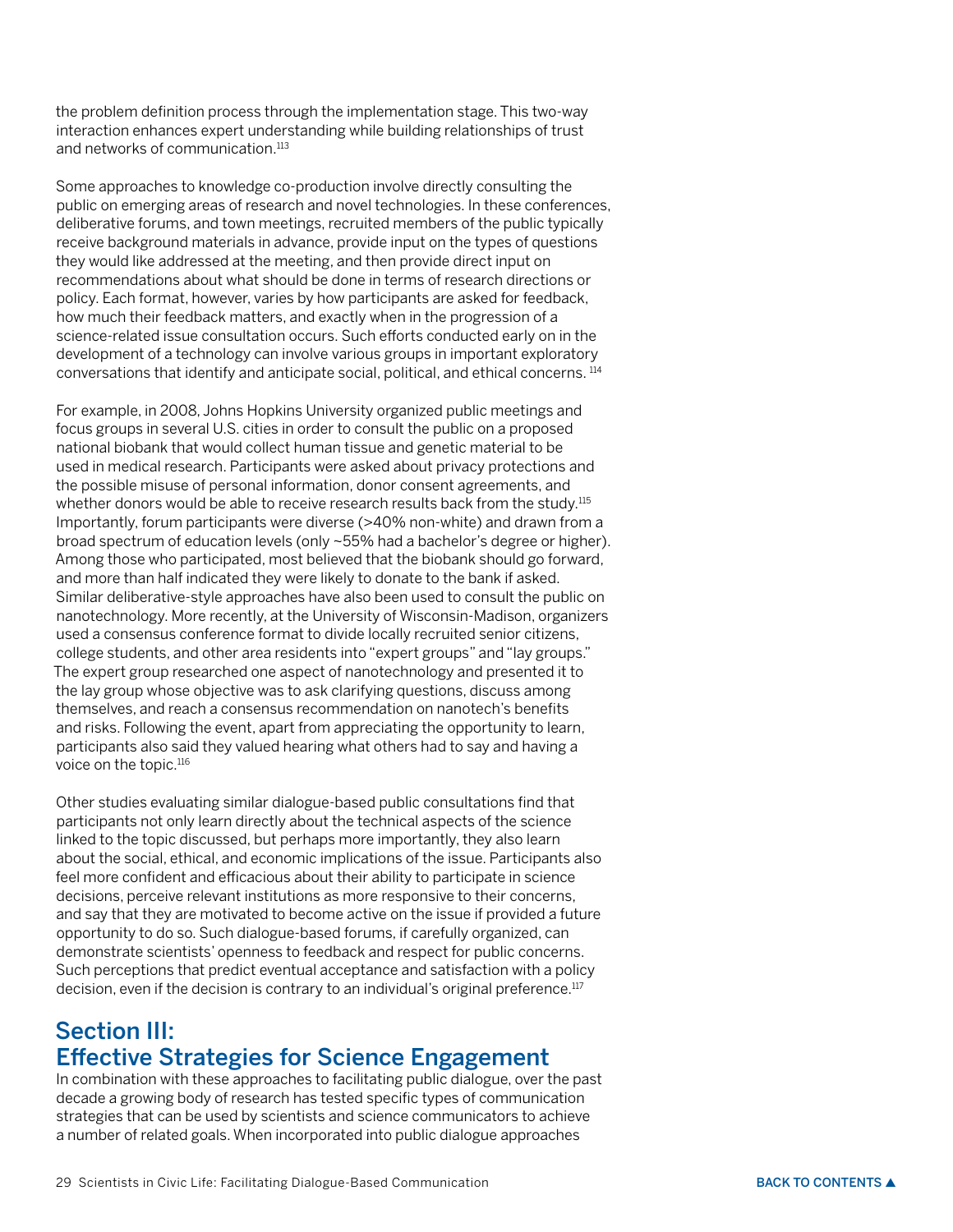Distrust of expert advice is most likely to occur when an individual or group perceives science as being used to support actions that threaten their values, sense of identity, or strongly held beliefs.

and activities, the "science of science communication" can aid in communicating personal, religious, cultural, or political relevance; and in building and maintaining trust. These evidence-based strategies can be used by scientists and practitioners in their informal conversations with the public and non-scientists, but they can also be used as part of the design of formal public dialogue activities and forums, including how those forums are framed and the materials and presentations that are provided.

Research on effective science communication continues. In order to effectively apply such research to a specific public dialogue initiative, scientists and practitioners will need to collaborate with social scientists who can apply and test various approaches relative to the specific issue, audiences, and contexts. Such collaborations are necessary for building a broader infrastructure for public dialogue initiatives.

#### **Maintaining Trust and Credibility**

In facilitating or participating in conversations with the public, scientists are often sensitive to the balance between discussing scientific evidence and advocating for a specific decision or policy outcome. Some believe, for example, that urging the public to support specific actions to address climate change or advocating policies to encourage childhood vaccination may damage their credibility in the eyes of the public and also among their peers. Other scientists argue that on climate change, vaccination, and other issues, the stakes are too high not to encourage the public to consider concrete steps to address these challenges. Research in the social sciences paints a complicated picture of how the public arrives at judgments of trust and whether or not advocacy damages scientists' credibility.<sup>118</sup>

Distrust of expert advice is most likely to occur when an individual or group perceives science as being used to support actions that threaten their values, sense of identity, or strongly held beliefs. Conservatives, for example, are more likely to dismiss scientific evidence about climate change if they are also told the solutions to the problem involve regulating the economy.<sup>119</sup> Therefore, some scholars recommend that maintaining trust across audiences with differing political perspectives requires scientists to avoid endorsing a specific outcome. Instead, they advocate that scientists should work to ensure relevant science is used (or at least consulted) in considering a policy decision. Scientists should communicate when possible about scientific consensus supported by diverse lines of evidence, yet also explain when possible how scientific judgments were reached rather than responding to questions by asserting that a scientific matter is settled.<sup>120</sup> From this perspective, a scientist should convey that she is "faithful to a valuable way of knowing, dedicated to sharing what she knows within the methods available to her community, and committed to subjecting what she knows and how she knows it to scrutiny and hence, correction by her peers, journalists, and the public."<sup>121</sup>

Others argue that the distinction between discussing science and advocating for a specific political outcome is a false binary comparison. Instead, they conceptualize communication efforts as falling along a continuum. At the low end of the continuum are efforts focused exclusively on conveying scientific findings and related risks. In the middle are efforts to pair discussion of science with a call for general action, or a range of policy options. At the high end of the continuum is advocacy on behalf of a specific policy action and pursuit of different tactics to achieve that end. From this perspective, there is no single "correct" role for a scientist. However, scientists should be prepared that more advocacy-focused efforts at the high end of the continuum are likely to lead to a loss of credibility among some audiences. Given this knowledge, individual scientists should weigh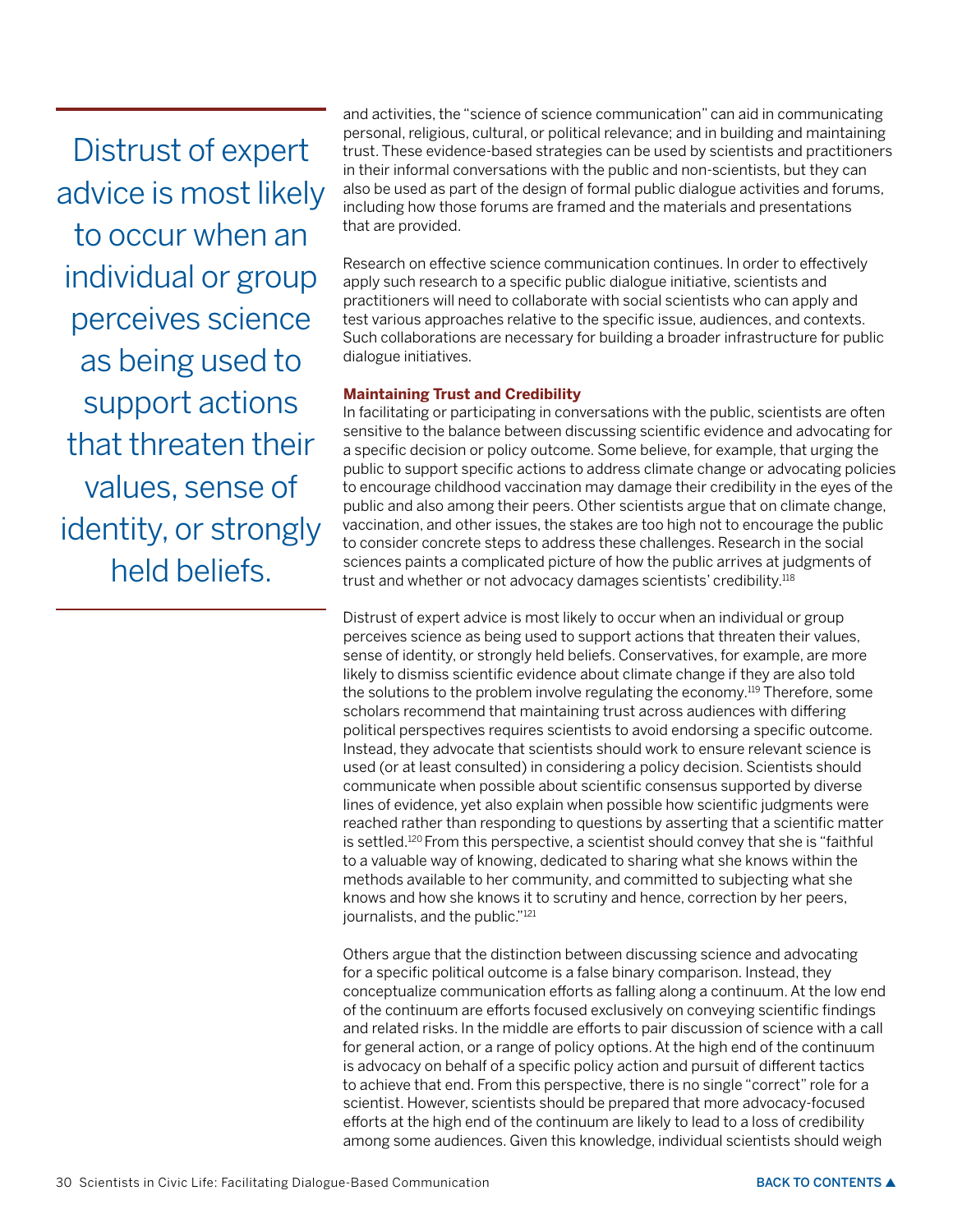where to place themselves on the continuum, taking into account factors such as career stage, intended audience, whether they work for a university, government agency, or non-profit, and their personal strengths and motivations.<sup>122</sup> Ultimately, scientists must bear responsibility for clearly delineating which of their public statements reflect their best understanding of the scientific evidence, and which statements reflect their personal policy preferences or recommendations.

Researchers have begun to evaluate how engaging in forms of advocacy might influence the perceived credibility of scientists with different audiences. According to one study, climate scientists may have more leeway in conversations and public forums to endorse the need for general action, or even to advocate for specific limits on coal plants without losing credibility.123 However, if the goal is to reduce biased reasoning relative to expert advice, other studies suggest that scientists and their organizations might be best served by providing the public and decisionmakers with a diverse range of solutions and options rather than just a few. In the case of climate change for example, those options might range from investments in renewable energy to nuclear energy to geoengineering. Such a strategy allows scientists to "present information in a manner that affirms rather than threatens people's values."124

People tend to doubt or reject expert information that could lead to restrictions on social activities that they value, but studies find that if they are provided with information that upholds those values, they react more open-mindedly. For example, studies show that politically conservative individuals tend to interpret expert advice on climate change more favorably when they are made aware that the possible responses to the problem do not just include regulation and renewable energy, but also nuclear power and geoengineering, actions that to them symbolize human resourcefulness.<sup>125</sup>

Finally, regardless of the approach that a scientist takes relative to advocating for a specific decision or action, some scholars recommend that in conversations scientists should emphasize those motives for which the public rates scientists highly, such as a desire to educate the public, serve the public interest, and protect the environment. By doing so, scientists may be able to balance existing perceptions of expertise with greater perceptions of warmth, a key factor influencing feelings of trust.<sup>126</sup> Moreover, scholars also recommend that in seeking to engage with new and unfamiliar groups, scientists may benefit from not hiding but displaying their human side and personal beliefs. Connecting with diverse groups and gaining their attention and trust requires researchers to exhibit their passion for a topic, why they care, and their personal motivations.127 Further, to promote trust, as reviewed in Section II, scientists can benefit from facilitating and organizing dialogue-focused events with trusted opinion-leaders who can relate the science under discussion more directly to the interests and cultural background of various audiences.

Consider how these principles were applied to a recent initiative designed to facilitate public dialogue and learning about geological history. In response to the rising popularity of Young Earth Creationist tours of the Grand Canyon, nonreligious and religious scientists collaborated in publishing *The Grand Canyon Monument to an Ancient Earth: Can Noah's Flood Explain the Grand Canyon?*128, a 240-page photo-driven book that explains the science behind the Grand Canyon's formation over millions of years, a history that the contributors present as fully compatible with Christian beliefs. Sold on Amazon and at stores near the Grand Canyon, the goal of the book and related outreach activities is to engage those Americans interested in the Grand Canyon who may have questions about how the history of the Grand Canyon relates to Christian teaching. Importantly, the book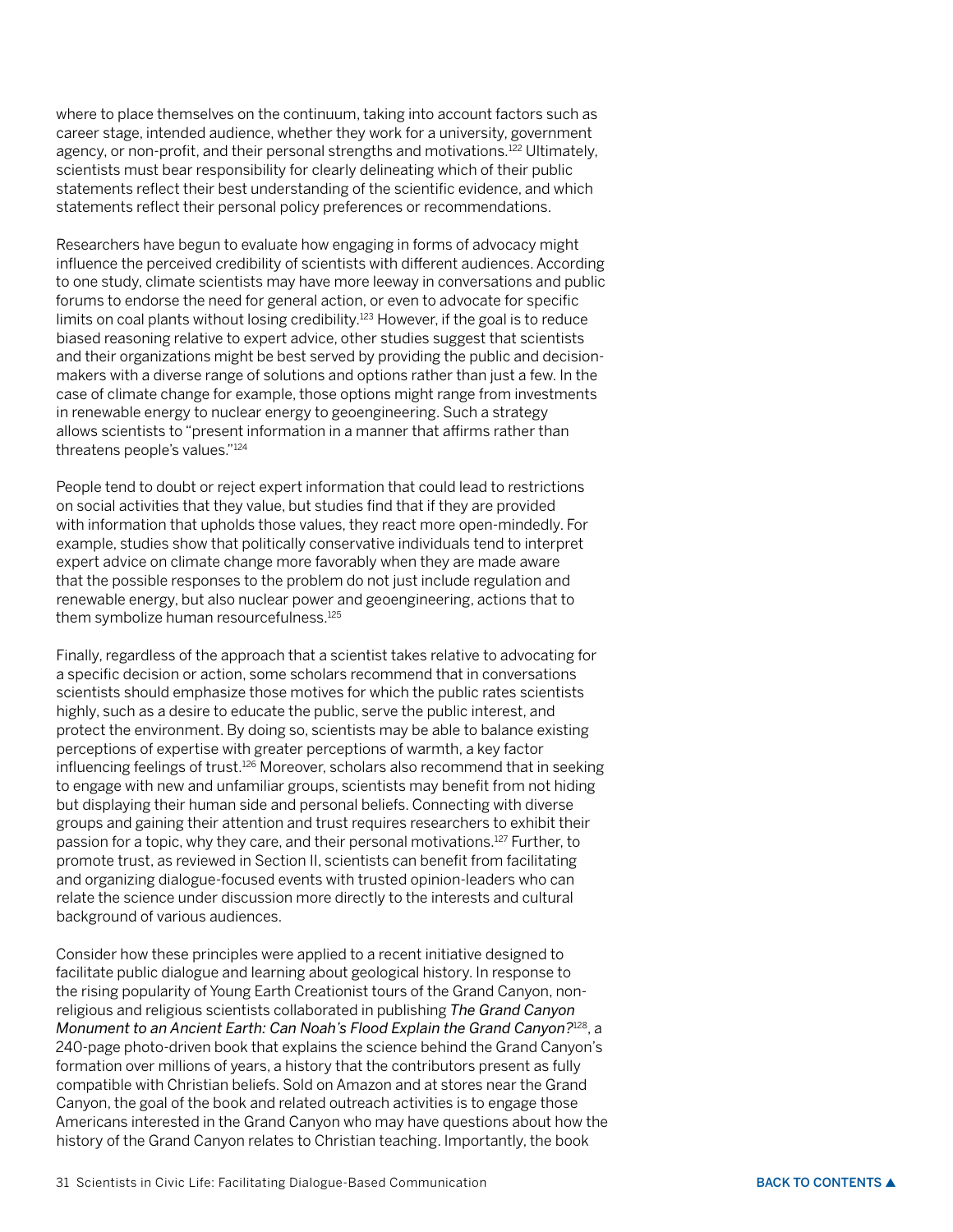has been reviewed, discussed, and endorsed by a spectrum of Christian clergy and church leaders, providing these leaders with examples to discuss in explaining why the development of the Grand Canyon over millions of years is compatible with Christian faith<sup>129</sup>

#### **Framing Conversations**

In combination with these strategies for maintaining trust and credibility, how scientists "frame" their informal conversations with different audiences and publics will influence which groups they are able to reach and how their communication efforts will be interpreted. "Frames" are thought organizers that structure presentations, conversations, public debate, and media portrayals. Frames help simplify complex science-related issues by lending greater weight to certain considerations and arguments over others.130

There is no such thing as unframed information, and many successful scientists and science communicators are already effective at framing their ideas (whether intentionally or intuitively) in conversations, through article and grant writing, class lectures and teaching, public presentations, social media use or other interactions. Framing should *not* be taken as synonymous with placing a false or misleading spin on an issue. Rather, in an attempt to remain true to what is conventionally known about a complex topic, as a communication necessity, framing can be used to pare down information, giving greater weight to certain considerations and elements over others. When scientists and science communicators apply research on framing to efforts at facilitating thoughtful conversations and public dialogue, they can aid others in making connections between their everyday lives, their specific values, and the world of science. Framing can also be used to focus conversation on common interests and values rather than points of disagreement.<sup>131</sup>

As a general principle, studies find that frames are likely to influence judgments of complex science-related debates when they are relevant  $-$  or "applicable" to individuals' existing views about the world, such as their beliefs about the relationship between science and society, the government and the economy, or their moral duty to others.<sup>132</sup> For example, human gene editing might be framed as a powerful new technology that potentially crosses moral and ethical boundaries or as a scientific breakthrough that will reap major benefits to human health and the economy. Both frames accurately depict the nature of the issue, though place different emphasis on what is at stake and the possible courses of action. Depending on an individual's point of view and social outlook, many people are likely to be more open to one of these accounts over the other in reaching judgments about the social implications of gene editing. Framing can be particularly influential in shaping how individuals interpret and understand a new or unfamiliar issue (see also Box 6).

Over the past decade, research on framing has been used to help structure more thoughtful and engaging conversations with the public about several potentially contentious science-related issues. In one leading example, the National Academies of Science, Engineering and Medicine relied on framing research to structure *Science, Evolution, and Creationism*. Released in 2008, the report was intended for use by scientists, teachers, parents, and school board members who wanted to engage in more constructive conversations with individuals and groups who remain uncertain about evolution and its place in the public school curriculum. To guide their efforts, the Academies commissioned focus groups and, in collaboration with a large number of professional scientific societies, a national survey to gauge the public's understanding of the processes, nature, and limits of science. They also specifically wanted to test the effectiveness of various frames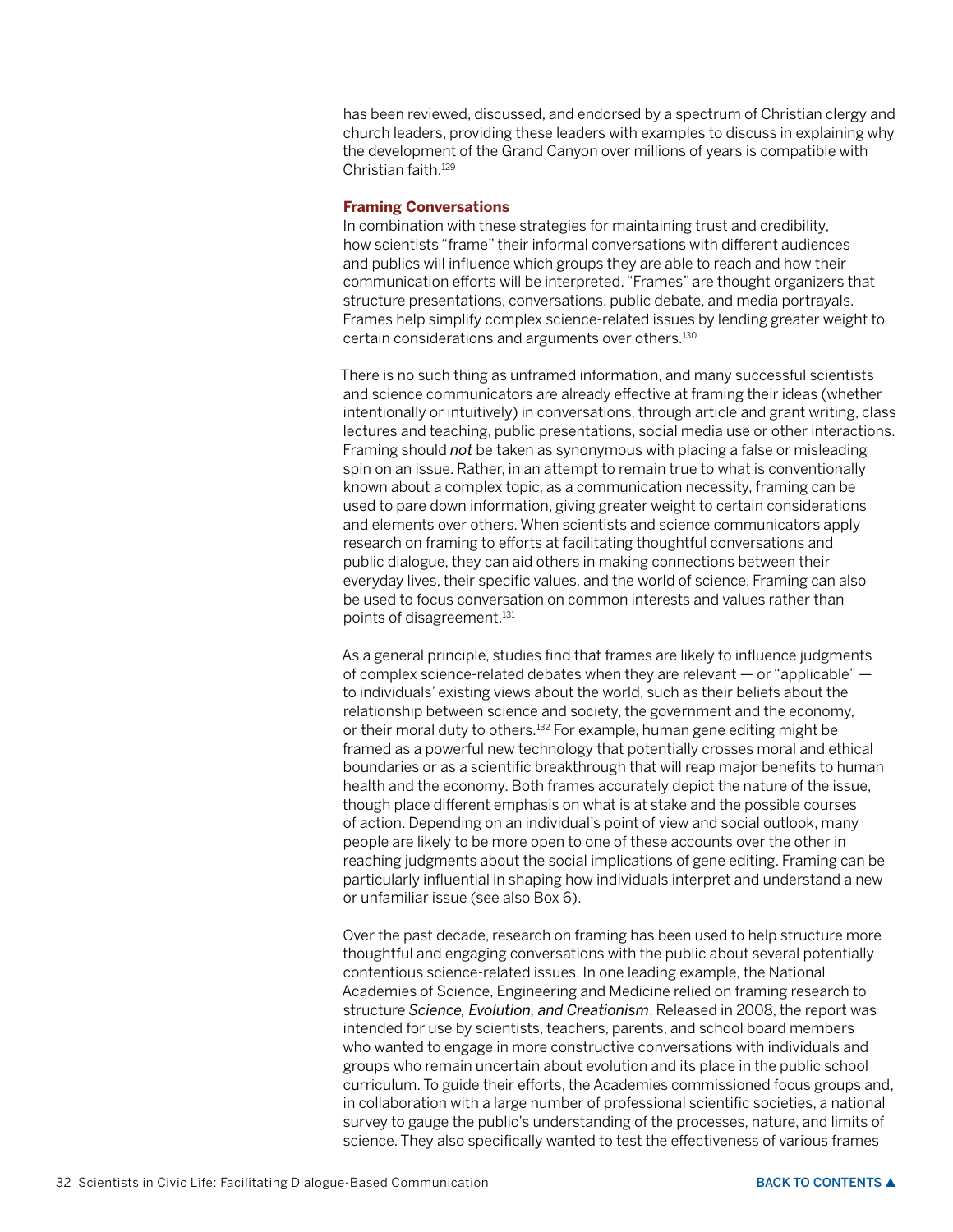#### **Box 6. Framing and Public Opinion about Stem Cell Research**

In 2001, as President George W. Bush considered placing limits on federal funding for embryonic stem cell research, elected officials and advocates sought to selectively frame for Americans why embryonic stem cell research mattered and what was at stake for society. To convey their reservations about research, opponents of funding argued that it was morally wrong to destroy embryos, since they constitute human life. They conveyed this meaning by relying on metaphors and catchphrases such as "scientists playing God," allusions to books such as Frankenstein, Brave New World, and 1984 and by making moral appeals to the sanctity and purity of human life. In contrast, to convey their optimism about stem cell research, those advocating for expanded funding emphasized the moral duty to move forward with research that could benefit many Americans. They did so by referencing metaphors such as scientists "racing to find a cure," arguing that it was "pro-life to be proresearch," and emphasizing the many types of diseases and health problems that could be treated with stem cell-derived therapies, thereby highlighting the moral duty to help suffering patients.<sup>133</sup>

Two selectively worded national survey questions asked in 2001 (before most Americans were familiar with the debate over stem cell research) suggest how framing can differentially activate one interpretation of an issue over another, shifting public opinion in opposing directions. The first national survey, sponsored by a group advocating for federal funding, mentioned as the source of stem cells extra embryos "donated to research" and then includes as background information a list of eight high-profile diseases or injuries for which stem cell research might provide "cures." Not surprisingly, public support for funding was measured at 65 percent. The second survey, sponsored by a group opposed to federal funding, told respondents, "Congress is considering whether to provide funding for experiments using stem cells from human embryos. The live embryos *would be destroyed* in their first week of development to obtain these cells." The respondents were then asked, "*Do you support or favor using your federal tax dollars for such experiments?*". Given this information, 70 percent of respondents voiced their opposition to funding.134

of reference in persuading people that alternatives to evolution were inappropriate for science class.

The Academies' committee had expected that a convincing storyline for the public would be a traditional emphasis on past legal decisions and the doctrine of church-state separation. Yet the data revealed that audiences were not persuaded by this framing of the issue. Instead, somewhat surprisingly, the research pointed to the effectiveness of defining evolutionary science in terms of social progress, explaining its role as a building block for advances in medicine and agriculture. The research also underscored the effectiveness of reassuring the public that evolution and religious faith can be fully compatible. Taking careful note of this feedback, the National Academies decided to structure and then publicize the final version of the report around these main points of emphasis.

To reinforce these messages, the Academies' report opens with a compelling "detective story" narrative of the supporting evidence for evolution. Also, placed prominently in the first few pages is a call out box titled "Evolution in Medicine: Combating New Infectious Diseases," featuring an iconic picture of passengers on a plane wearing masks to protect against SARS, a viral respiratory disease.



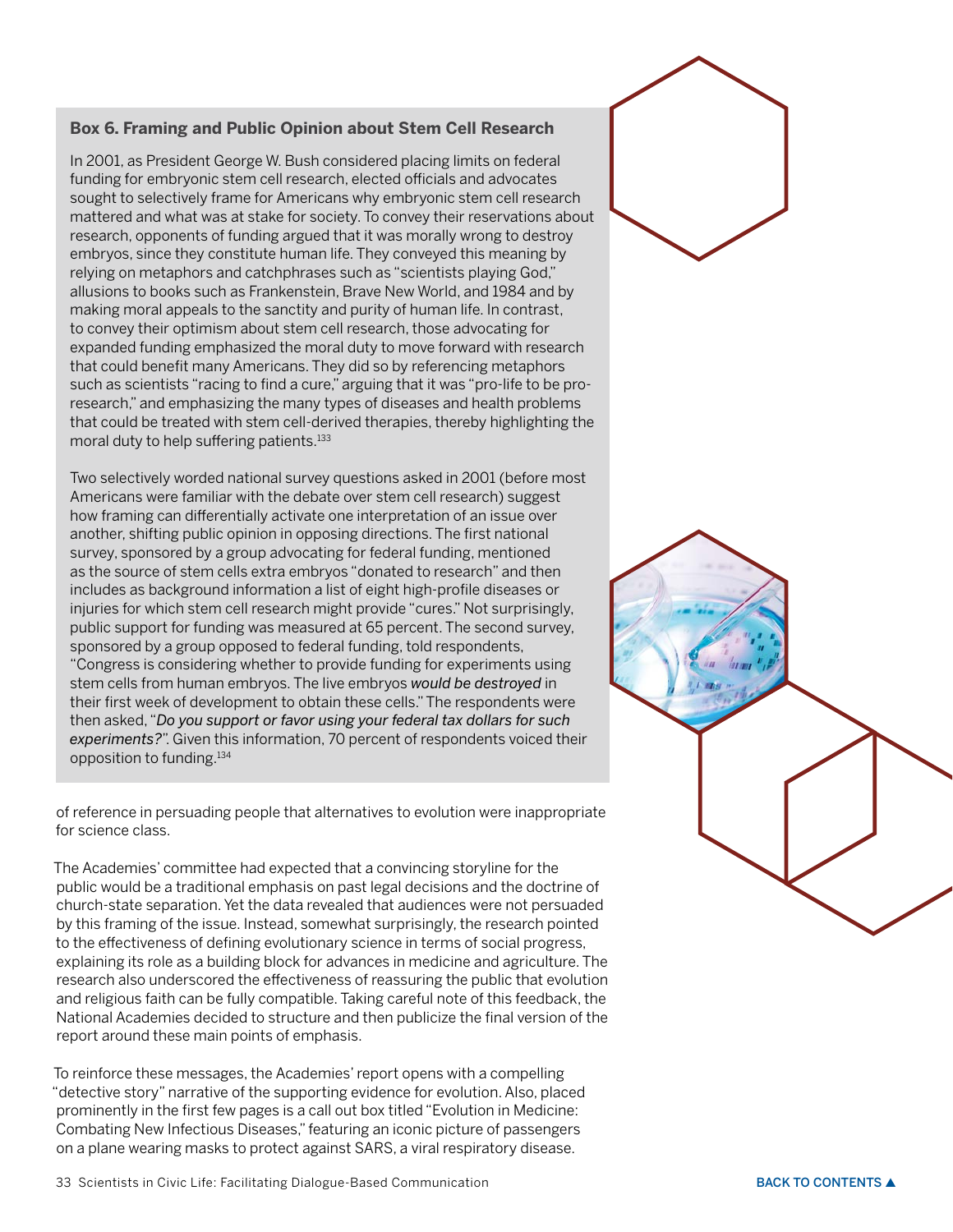<span id="page-33-0"></span>On subsequent pages, other societal benefits are made prominent in call out boxes titled "Evolution in Agriculture: The Domestication of Wheat" and "Evolving Industry: Putting Natural Selection to Work." To engage religious audiences, at the end of the first chapter, following a definition of science, there is a prominent threepage special color section that features testimonials from religious scientists, religious leaders and official church position statements, all endorsing the view that religion and evolution are compatible. Both the report and the press release state that: "The evidence for evolution can be fully compatible with religious faith. Science and religion are different ways of understanding the world. Needlessly placing them in opposition reduces the potential of each to contribute to a better future." The booklet also was reviewed by a broad array of people from scientific and various religious communities prior to publication and it contains a series of Frequently Asked Questions that focus on issues that research indicated were of paramount importance to the booklet's intended readers.<sup>135</sup> (See also Box 7).

In other examples, several framing-related studies and initiatives have focused on shifting how Americans view the personal significance and relevance of climate change. Many of these studies suggest that climate scientists can benefit from joining with public health experts and community leaders to re-frame the issue in terms of public health risks, and the benefits to public health if societal actions are taken. Results indicate that a public health focus is especially persuasive to political conservatives and to African-Americans. Framing climate change in terms of public health stresses its potential to increase the incidence of infectious diseases, asthma, allergies, heat stroke, and other salient health problems, especially among the most vulnerable populations: ethnic minorities, communities of color, the elderly and children. A public health frame makes climate change personally relevant to new audiences by connecting the issue to problems that are already familiar and perceived as important. The frame similarly shifts the geographic location of impacts, replacing visuals of remote Arctic regions, animals, and peoples with local and more familiar people and places.<sup>141</sup>

Other research has examined the narratives, metaphors, imagery, and frames of reference that can be used by scientists and religious leaders to engage people of faith on climate change by way of informal conversations, public statements, popular articles, and sermons. Consistent with a public health focus, this research recommends presenting a commitment to climate change as representing a moral responsibility to God, to our children, neighbors, to the "least of us," and "all of creation." Climate change can be discussed as part of a story arc that encompasses a challenge, an action, and a resolution- a narrative style familiar from scripture.<sup>142</sup> Even when framed in such terms by the highest religious authorities, scientists and science communicators should recognize that this approach has limits, especially outside of a dialogue-focused framework. For example, an analysis<sup>143</sup> of responses by Catholics to Pope Francis' 2015 Laudato si encyclical on climate change found that those aware of the encyclical held more polarized views on climate change than those who were not. In response to the encyclical, liberal Catholics tended to assign the pontiff greater credibility, while more conservative Catholics assigned the pontiff less credibility.

### Conclusion: Building a Culture of Dialogue

As scientists take up the challenge of sharing their knowledge and insights with the public, they must recognize that approaches to science communication that focus primarily on filling in gaps in technical knowledge (the "deficit" model) are unlikely to address questions and reservations of many Americans. Effective communication requires more than presenting a scientific lecture in more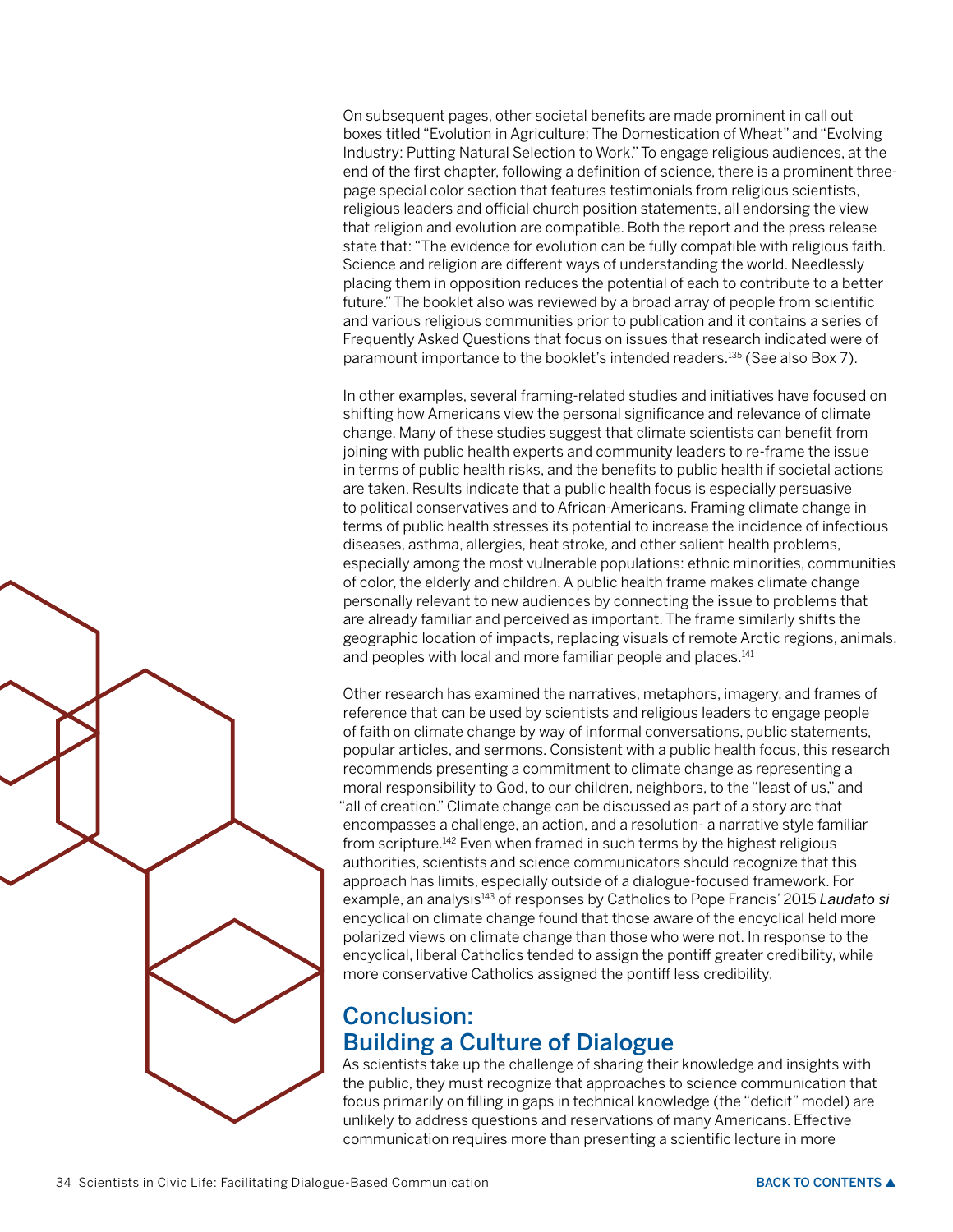#### **Box 7. Classroom Conversations about Evolution and Religion**

Insights from framing research are also being applied to the development of strategies that engage college students in more thoughtful conversations about evolution and religion. Studies indicate that students are more likely to choose a science career if they feel a sense of belonging as part of their course work and if they encounter role models who share their identity. Yet for many religious students, strong cultural cues suggest to them that science and religion are in conflict, and spread false stereotypes that religious students lack competence in science. As a consequence, religious students are less likely to experience a sense of belonging in their introductory biology courses, explaining in part why religious Americans are strongly underrepresented in life science-related careers.<sup>136</sup> Feelings of alienation also intersect with race. Given their higher rates of religiosity, the underrepresentation of minorities in the life sciences has been linked to their belief as students in the incompatibility between evolution and their faith.<sup>137</sup>

To address these barriers to broader student engagement, in a study conducted at Arizona State University, instructors led 95 students enrolled in an introductory biology course through a two-week module on evolution that incorporated discussion of the intersection of faith-based beliefs with scientific principles. In addition to chapters from their textbook on natural selection and speciation, students were also required to read the National Academy's Science, Evolution, and Creationism booklet. Drawing on themes from the booklet, the instructors emphasized the compatibility of religious belief and evolutionary science.<sup>138</sup>

To evaluate the module's impact, surveys were administered to the class before and after the module was completed. In contrast to the more than 50 percent of students at the start of the module who said they perceived religion and evolution as in conflict, only 26 percent said the same at the end, indicating that the module had reduced by half the number of students holding a "conflict" outlook. Interestingly, there were no observable changes in student scores on measures of religiosity. As this preliminary study suggests, carefully framed curricula integrated into college biology courses that shift the context for how students think and talk about evolution can change their outlook on the compatibility of science and religion without fundamentally challenging their religious faith.<sup>139</sup>

In a follow-up study examining how such a curricula could be more fully developed, the Arizona State researchers interviewed 23 evolution instructors working at Christian universities across the country. The experience of these instructors, many of whom had spent years teaching religious students about evolution, provided insights on possible best practices that could be further developed, evaluated, and implemented by college instructors more broadly. Common practices used by instructors at Christian institutions included 1) openly acknowledging that students in class might be struggling with how to reconcile evolution with religious beliefs; 2) providing students with role models of religious scientists who have reconciled evolution with their religious beliefs including emphasizing the instructor's own experience; 3) informing students about the spectrum of beliefs about evolution and religion that exist across denominations and traditions; and 4) discussing with students the perspective that science is only equipped to answer questions about the natural world, and does not necessarily have the tools to answer questions about the existence of God or how to lead a good life.<sup>140</sup>



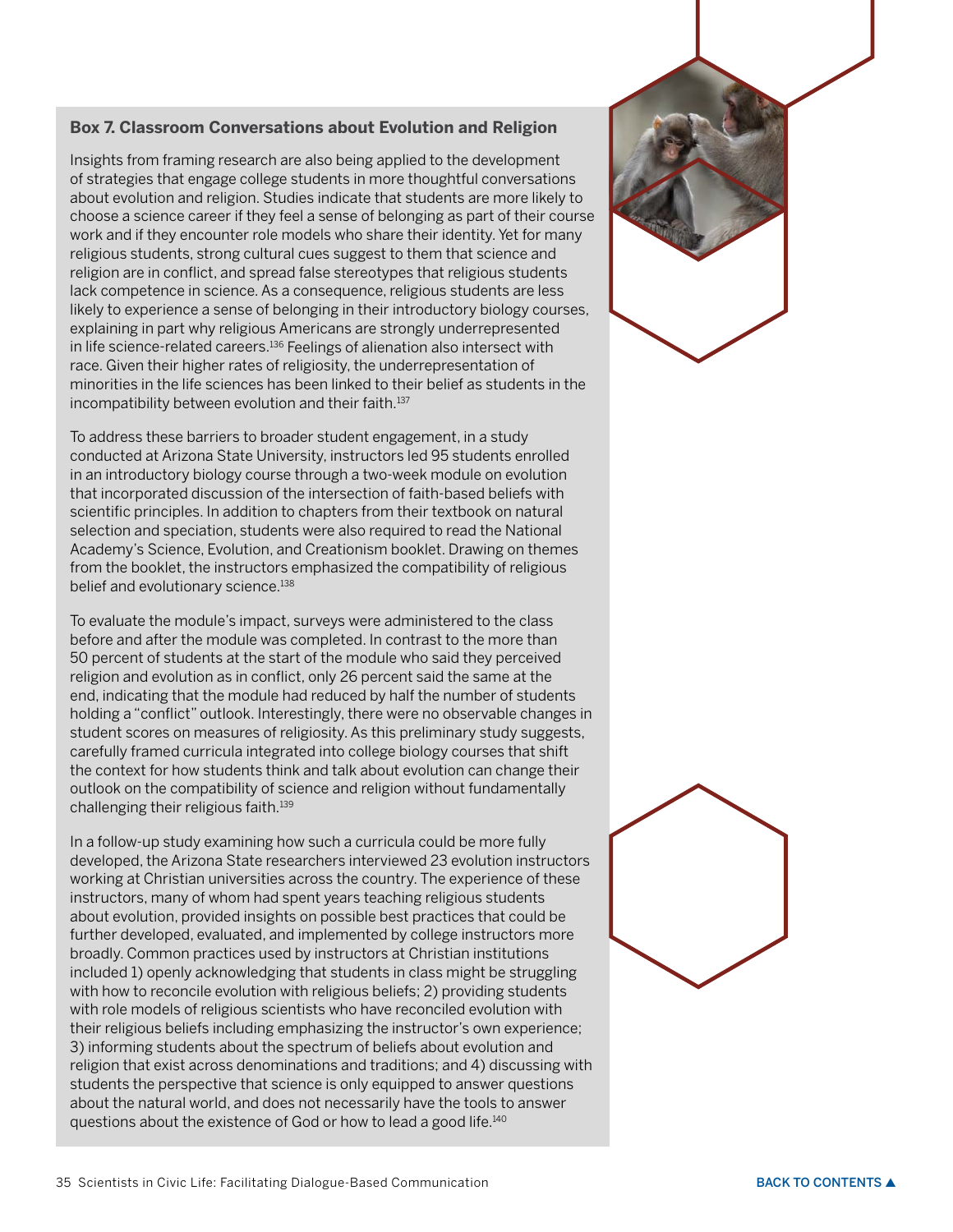Only with an emphasis on empathy, listening and learning can collaboration on shared values or common

accessible language. Instead, scientists need to think carefully about forms of dialogue that maintain and strengthen trust and credibility while emphasizing shared goals, values, and interests. Shifting from "deficit" to "dialogue" requires scientists to understand the factors that influence public beliefs and decisions, and the different modes available to them for constructive interaction with various publics. Scientists should ask questions and reflect on how scientific information is relevant, or could be relevant, for diverse communities. An emphasis on empathy, listening and learning can foster collaboration on shared values or common goals.

As this booklet has reviewed, strategies are needed that encourage thoughtful conversations about science and society, including partnerships with trusted opinion-leaders who can help speak to the personal, religious, cultural, and social concerns of Americans. Though investments in a new dialogue-based culture can take different forms, success depends on recognizing a few basic principles:

- goals begin. Dialogue involves an iterative back and forth process between various condition on the property of the series of the population on the many forms but a core principle is that population on the many forms of groups. Dialogue can take many forms, but a core principle is that non-experts are active participants in defining what is discussed, sharing their own knowledge, perspectives, and opinions on complex problems and issues.
	- Public perceptions of contentious science-related issues often do not reflect what people know factually about the issue but instead mirror who they are politically, socially and culturally. Dialogue-based science communication must therefore be sensitive to the worldviews, values, backgrounds, and priorities of different groups.
	- Scientists can foster trust, understanding, and participation by partnering with opinion-leaders who are respected by a particular group or community, consciously emphasizing specific language or frames of reference, and by acknowledging uncertainties or limits to scientific knowledge. On a more personal level they can connect around shared values and identities, by conveying personal warmth, and by discussing their passion, curiosity and dedication to discovering new knowledge and solving problems.

In some cases, as a first step towards improved relations, the goal of dialoguebased science communication may be to simply recognize and affirm shared values, beliefs, and goals. With this established, further dialogue can be structured in such a way as to encourage working together towards common goals on issues such as climate change or infectious disease. If common goals on an issue may not exist, investing in dialogue-based communication can at least help establish norms of civility.144

Dialogue-based science communication can also be used to encourage deliberation on emerging issues such as gene editing. The goal in this case is to create incentives and opportunities for publics and stakeholders to engage in informed discussion where the best available science is made relevant to decisions that ultimately involve a complexity of social, legal, and ethical implications. For those scientists who choose to openly advocate for a specific policy outcome, dialogue-based science communication may also be their most effective form of advocacy. By joining with opinion-leaders from the publics they are trying to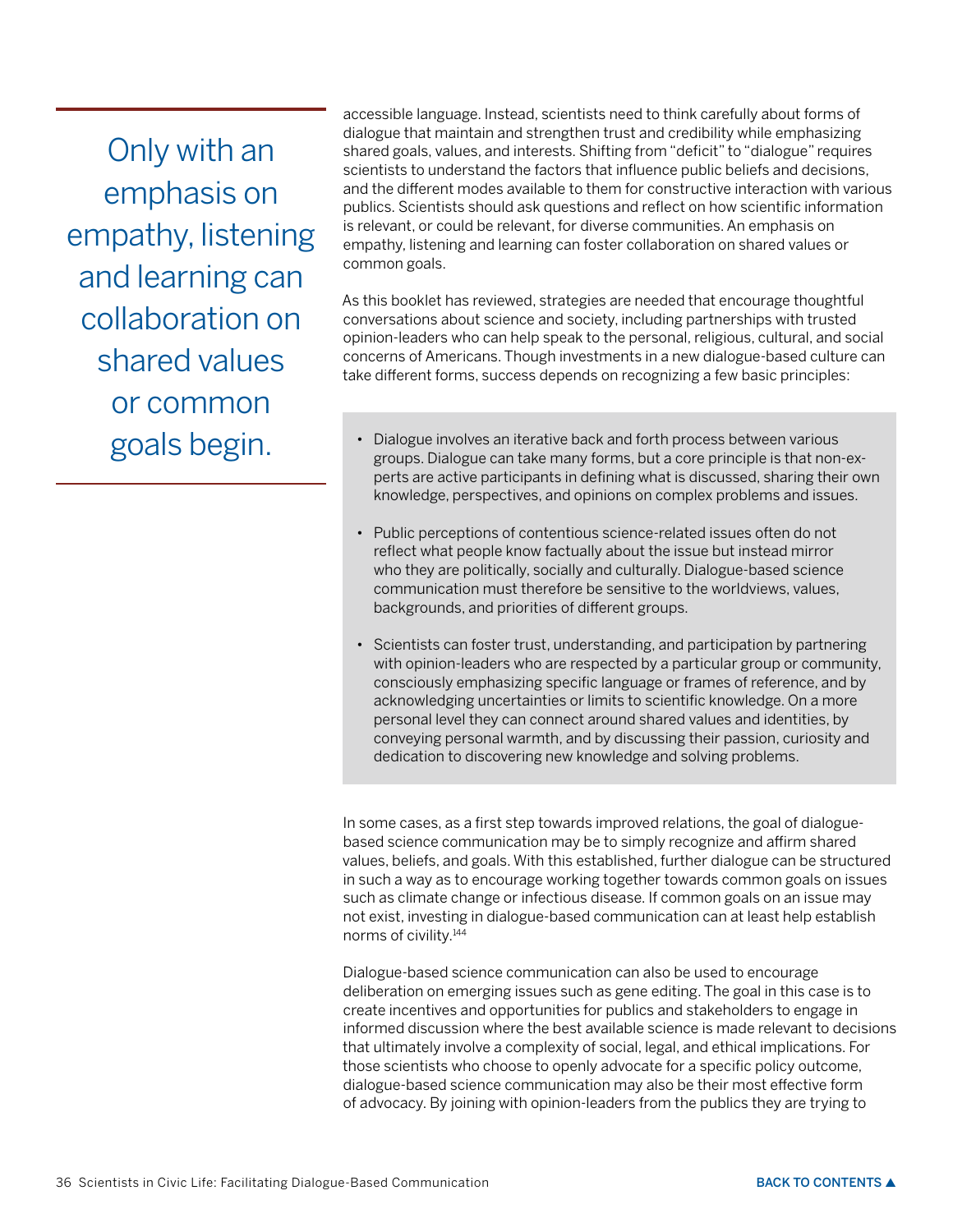engage with about an issue, scientists can better establish trust, make a complex topic more meaningful, motivate concern, deepen support for a particular outcome, and recruit people into action.

Putting dialogue-based principles and strategies into practice also requires a transformation in how scientists, scientific institutions, and universities view their roles, and the incentives and resources that encourage communication-related activities. Many scientists believe they lack skills in public communication, and are reluctant to share their insights and expertise outside of traditional scientific contexts. Moreover, almost all scientists lack skills and experience in facilitating genuine dialogue with non-scientific publics, despite evidence that it is only when people feel that they are being listened to that reservations can be overcome.145

Training initiatives like the AAAS Communicating Science Workshops, the AAAS Leshner Leadership Institute, the AAAS Science and Technology Policy Fellows program, the Alan Alda Center for Communicating Science workshops and a growing number of similar programs are designed to address such concerns, and to provide scientists with the skills they need to encourage more thoughtful public conversations about science and society. To be successful, scientists should consider partnerships with colleagues in the humanities, arts, and communication fields. These professionals can draw on literature, religious and cultural traditions, and broad ethical frameworks to enrich public discussion, and communicate about complex scientific issues in imaginative, compelling, and novel ways. Scientists will also benefit from collaborations with social scientists who can provide insights on the factors influencing public beliefs, attitudes, and knowledge; identify trusted opinion-leaders and sources of information; formulate and test specific narratives or frames of reference; and provide ongoing evaluation and feedback on the sucesss of dialogue-based communication.

Such partnerships and collaborations will require dedicated sources of funding. More attention is needed for how the "broader impacts" requirement by funding agencies such as the National Science Foundation can be applied to effective forms of dialogue-based science communication, with resources from research grants potentially pooled and coordinated at the university, college, or institutelevel.146 Funding may also be necessary from major foundations, philanthropists, and individual donors who recognize the importance of science communication in tackling social problems and to improving public discourse and decision-making.147

Investments of time, effort, and funding into a dialogue-based culture can improve understandings of scientific topics and also establish trust, build relationships, and support collective action on critical issues facing the world. With this booklet as a guide, scientists and their collaborators can engage with diverse publics to engage in fruitful and novel ways. This involvement can happen on a variety of levels, from simply reaching out as an individual within one's local community, to supporting large-scale institutional or even national efforts. Shifting from a "deficit" to a "dialogue" approach can help develop better ways to communicate about science as well as form common ground and trust that will allow scientists, collaborators, and diverse publics to work together for the betterment of both science and society.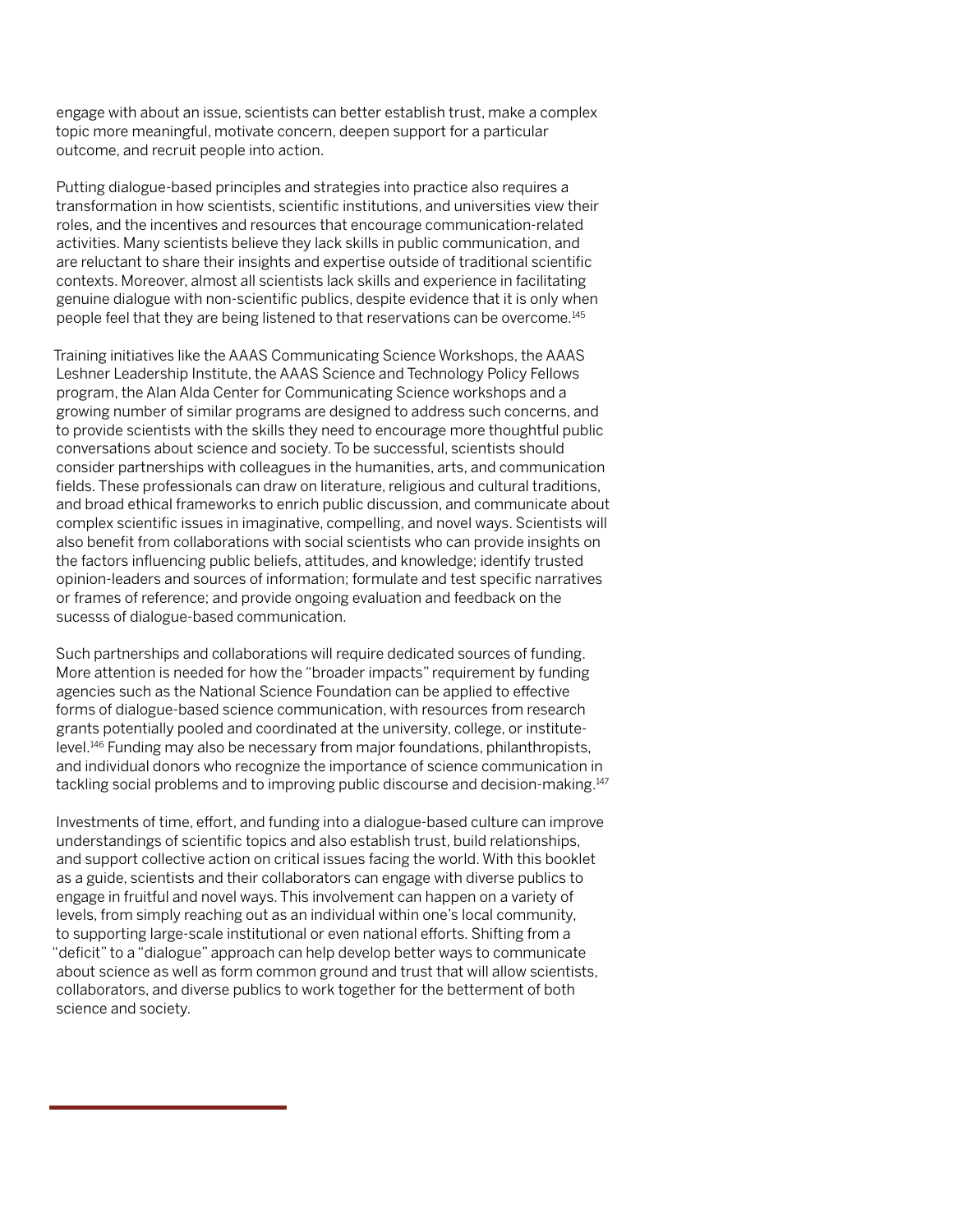### <span id="page-37-0"></span>**Endnotes**

- 1. Besley, John C., and Matthew Nisbet. "How scientists view the public, the media and the political process." Public Understanding of Science 22, no. 6 (2013): 644-659. See also Dudo, Anthony, and John C. Besley. "Scientists' prioritization of communication objectives for public engagement." PloS one 11, no. 2 (2016): e0148867.
- 2. Besley, John C. "Predictors of Perceptions of Scientists: Comparing 2001 and 2012." Bulletin of Science, Technology & Society 35, no. 1-2 (2015): 3-15.
- 3. National Academies of Sciences, Engineering, and Medicine. (2017). Communicating Science Effectively: A Research Agenda. Washington, DC: The National Academies Press.
- 4. BBVA Foundation. International Study on Scientific Culture: Understanding of ScienceMadrid, Spain, 2012. Available at <http:// www.fbbva.es/TLFU/dat/Understandingsciencenotalarga.pdf>
- 5. Einsiedel, Edna, "Publics and their participation in science and technology," in Massimiano Bucchi and Brian Trench (Eds.), The Routledge Handbook of Public Communication of Science and Technology (London: Routledge, 2014), 173-184; John Gastil, "Designing Public Deliberation at the Intersection of Science and Public Policy," in Kathleen Hall Jamieson, Dietram A. Scheufele, and Dan Kahan (Eds), The Oxford Handbook of the Science of Science Communication (New York: Oxford University Press, 2017), 233-242;Nisbet, Matthew C. and Ezra Markowtiz. "Public engagement research and major approaches. Literature review and annotated bibliography." (Washington, DC: AAAS Leshner Leadership Institute, 2016). Available at <https://www. aaas.org/news/informing-public-engagement-strategies-scientists>.
- 6. Pew Research Center. "Public confidence in scientists has remained stable for decades." Washington, DC., 2017, April 6. Available at < http://www.pewinternet.org/2015/10/22/science-and-religion/>; Kahan, Dan. "On the Sources of Ordinary Science Knowledge and Extraordinary Science Ignorance," in Kathleen Hall Jamieson, Dietram A. Schefeuele, and Dan Kahan (Eds), The Oxford Handbook of the Science of Science Communication (New York: Oxford University Press, 2017), 35-50.
- 7. Nisbet, Matthew C., and Mike Huge. "Attention cycles and frames in the plant biotechnology debate: Managing power and participation through the press/policy connection." Harvard International Journal of Press/Politics 11, no. 2 (2006): 3-40.
- 8. Pew Research Center. "NASA popularity still sky high." Washington, DC., 2015, Feb. 3. Available at <http://www.pewresearch. org/fact-tank/2015/02/03/nasa-popularity-still-sky-high/>
- 9. National Academies, Communicating Science Effectively.
- 10. Nisbet, Matthew C., and Dietram A. Scheufele. "What's next for science communication? Promising directions and lingering distractions." American Journal of Botany 96, no. 10 (2009): 1767-1778; Besley, John C., and Matthew Nisbet. "How scientists view the public, the media and the political process." Public Understanding of Science 22, no. 6 (2013): 644-659.
- 11. National Academies, Communicating Science Effectively.
- 12. National Academies of Sciences, Engineering, and Medicine. 2016. Attribution of Extreme Weather Events in the Context of Climate Change. Washington, DC: The National Academies Press. doi: 10.17226/21852.
- 13. See for example Jacobson, M.Z., Delucchi, M.A., Cameron, M.A. and Frew, B.A., 2015. Low-cost solution to the grid reliability problem with 100% penetration of intermittent wind, water, and solar for all purposes. Proceedings of the National Academy of Sciences, 112(49), pp.15060-15065; and response by Clack, Christopher TM, Staffan A. Qvist, Jay Apt, Morgan Bazilian, Adam R. Brandt, Ken Caldeira, Steven J. Davis et al. "Evaluation of a proposal for reliable low-cost grid power with 100% wind, water, and solar." Proceedings of the National Academy of Sciences (2017): 201610381.
- 14. National Academies, Communicating Science Effectively.
- 15. Jamieson, Kathleen H. "Science as 'Broken" versus Science as 'Self-Correcting," in Kathleen Hall Jamieson, Dietram A. Schefeuele, and Dan Kahan (Eds), The Oxford Handbook of the Science of Science Communication (New York: Oxford University Press, 2017) 85-92; Weiner, Peter. "Is there a Hype Problem in Science?" in Kathleen Hall Jamieson, Dietram A. Schefeuele, and Dan Kahan (Eds), The Oxford Handbook of the Science of Science Communication (New York: Oxford University Press, 2017), 111-118.
- 16. Matthew C. Nisbet. "Engaging in Science Policy Controversies: Insights from the U.S. Debate Over Climate Change," The Routledge Handbook of the Public Communication of Science and Technology, 2nd Edition. (London: Routledge, 2014) 173-185; Bruce Lewenstein. "Science Controversies: Can the Science of Science Communication Provide Management Guidance or Only Analysis?," In Kathleen Hall Jamieson, Dietram A. Scheufele, and Dan Kahan (Eds), The Oxford Handbook of the Science of Science Communication (New York: Oxford University Press, 2017), 73-78.
- 17. Nisbet, Matthew C., and Dietram A. Scheufele. "What's next for science communication?"; Critchley, Christine R. "Public opinion and trust in scientists: The role of the research context, and the perceived motivation of stem cell researchers." Public Understanding of Science 17, no. 3 (2008): 309-327.
- 18. Bellows, Anne C., Gabriela Alcaraz, and William K. Hallman. "Gender and food, a study of attitudes in the USA towards organic, local, US grown, and GM-free foods." Appetite 55, no. 3 (2010): 540-550.
- 19. Traub, J. "Into the Mouths of Babes". The New York Times, July 24 1988.
- 20. Woffinden, B. "The Spanish cooking oil scandal". The Guardian, Aug 25 2001.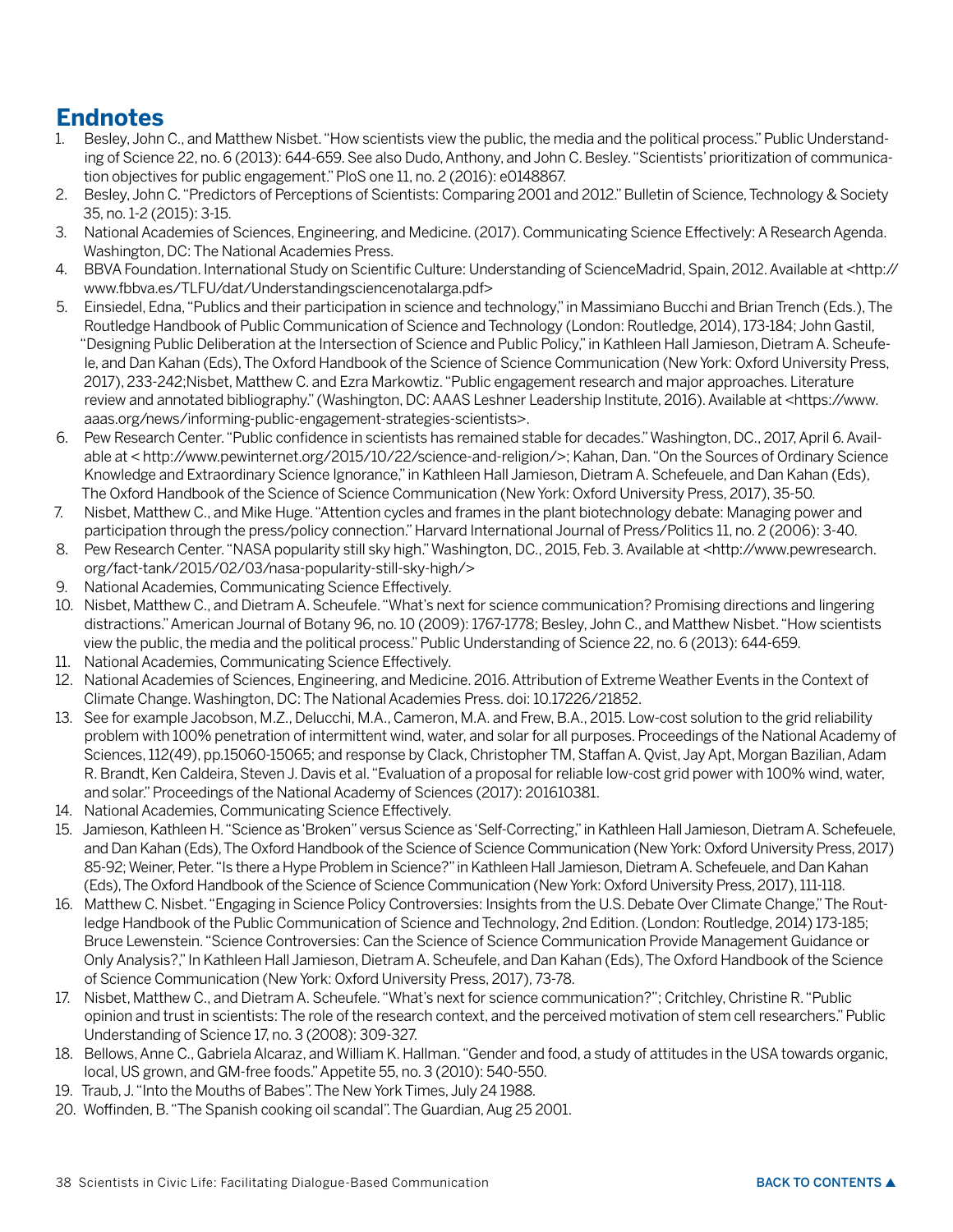- 21. Pollan, Michael. The food movement, rising. New York Review of Books, June, 2010. Available at <http://www.nybooks.com/ articles/2010/06/10/food-movement-rising/>.
- 22. USDA n.d. Organic market overview. United States Department of Agriculture. Available at <http://www.ers.usda.gov/topics/ natural-resources-environment/organic-agriculture/organic-market-overview.aspx>.
- 23. Kahan, Dan M. "On the sources of ordinary science knowledge and extraordinary science ignorance." The Oxford Handbook of the Science of Science Communication. 2016. Lull, Robert B. and Dietram A. Scheufele. "Understanding and Overcoming Fear of the Unnatural in Discussion of GMOs," In Kathleen Hall Jamieson, Dietram A. Scheufele, and Dan Kahan (Eds), The Oxford Handbook of the Science of Science Communication (New York: Oxford University Press, 2017), 409-420; Nisbet, Matthew C. "Don't Fear a Franken Public: The surprising reasons why we should label genetically modified food." Skeptical Inquirer Magazine, 2016, May/June, 18-21.
- 24. National Academies of Sciences, Engineering, and Medicine. Science Literacy: Concepts, Contexts, and Consequences. (Washington, DC: The National Academies Press, 2016); Hallman, William K."What the Public Thinks and Knows about Science and Why It Matters," in Kathleen Hall Jamieson, Dietram A. Scheufele, and Dan Kahan (Eds), The Oxford Handbook of the Science of Science Communication (New York: Oxford University Press, 2017), 73-78.
- 25. Kahan, Dan. "Fixing the communications failure." Nature 463(7279), 2010, 296–297; Haidt, Jonathan. The righteous mind: Why good people are divided by politics and religion. (New York: Vintage, 2012); Drummond, Caitlin, and Baruch Fischhoff. "Individuals with greater science literacy and education have more polarized beliefs on controversial science topics." Proceedings of the National Academy of Sciences 114, no. 36 (2017): 9587-9592.
- 26. Gauchat, Gordan. "The political context of science in the United States: Public acceptance of evidence-based policy and science funding." Social Forces 2: 2015, 723–746.
- 27. Kahan, "Fixing the communications failure"; Kahan, "Ordinary Science Knowledge."
- 28. Nisbet, Erik C., Kathryn E. Cooper, and R. Kelly Garrett. "The partisan brain: How dissonant science messages lead conservatives and liberals to (dis) trust science." The ANNALS of the American Academy of Political and Social Science 658, no. 1 (2015): 36-66.
- 29. Roos, J. Micah. "Measuring science or religion? A measurement analysis of the National Science Foundation sponsored science literacy scale 2006–2010." Public Understanding of Science 23, no. 7 (2014): 797-813; Kahan, "Ordinary Science Knowledge."
- 30. National Science Board Science and Engineering Indicators 2014. (Arlington VA: National Science Foundation, 2014).
- 31. Kahan, "Ordinary Science Intelligence;" Nisbet and Markowitz, "Public Engagement Research and Major Approaches."
- 32. Levendusky, Matthew. The partisan sort: How liberals became Democrats and conservatives became Republicans. University of Chicago Press, 2009; Nisbet, Matthew, and Ezra M. Markowitz. "Understanding public opinion in debates over biomedical research: looking beyond political partisanship to focus on beliefs about science and society." PloS one 9, no. 2 (2014): e88473.
- 33. Nisbet and Markowitz, "Understanding public opinion in debates over biomedical research".
- 34. Nisbet and Markowitz, "Understanding public opinion in debates over biomedical research".
- 35. Bruce Lewenstein, "Science Controversies: Can the Science of Science Communication Provide Management Guidance or Only Analysis?," in Kathleen Hall Jamieson, Dietram A. Scheufele, and Dan Kahan (Eds), The Oxford Handbook of the Science of Science Communication (New York: Oxford University Press, 2017), 73-79Nisbet, Matthew C., and Amy B. Becker. "Public opinion about stem cell research, 2002 to 2010." Public Opinion Quarterly 78, no. 4 (2014): 1003-1022.
- 36. Doudna, Jennifer A., and Samuel H. Sternberg. A Crack in Creation: Gene Editing and the Unthinkable Power to Control Evolution. (New York: Houghton Mifflin Harcourt, 2017).
- 37. Pew Research Center. "Most Are Confident in Government's Ability to Prevent Major Ebola Outbreak in U.S." Washington, DC. Oct. 6, 2014.Available at <http://www.people-press.org/2014/10/06/most-are-confident-in-governments-ability-to-preventmajor-ebola-outbreak-in-u-s/>; SteelFisher, Gillian K., Robert J. Blendon, and Narayani Lasala-Blanco. "Ebola in the United States—public reactions and implications." New England Journal of Medicine 373, no. 9 (2015): 789-791.
- 38. Berry, Jeffrey M., and Sarah Sobieraj. The outrage industry: Political opinion media and the new incivility. (New York: Oxford University Press, 2013).
- 39. Nisbet, Matthew. "Ending the Crisis of Complacency in Science." American Scientist 105, no. 1 (2017): 18.
- 40. Nisbet and Markowitz, "Understanding public opinion in debates over biomedical research."
- 41. Mervis, J. "Are we going too fast on driverless cars?" Science. December 14, 2017.doi:10.1126/science.aar7404
- 42. Pew Research Center. Automation in Everyday Life. (Washington, DC, 2017).
- 43. Pew Research Center. U.S. Public Wary of Biomedical Technologies to 'Enhance' Human Abilities. (Washington, DC, 2016)
- 44. Corley, Elizabeth A. and Dietram A. Scheufele. Outreach gone wrong? When we talk nano to the public, we are leaving behind key audiences. The Scientist, 24(1): 2010, 22.
- 45. Scheufele, Dietram A. "Communicating science in social settings." Proceedings of the National Academy of Sciences 110, no. Supplement 3 (2013): 14040-14047.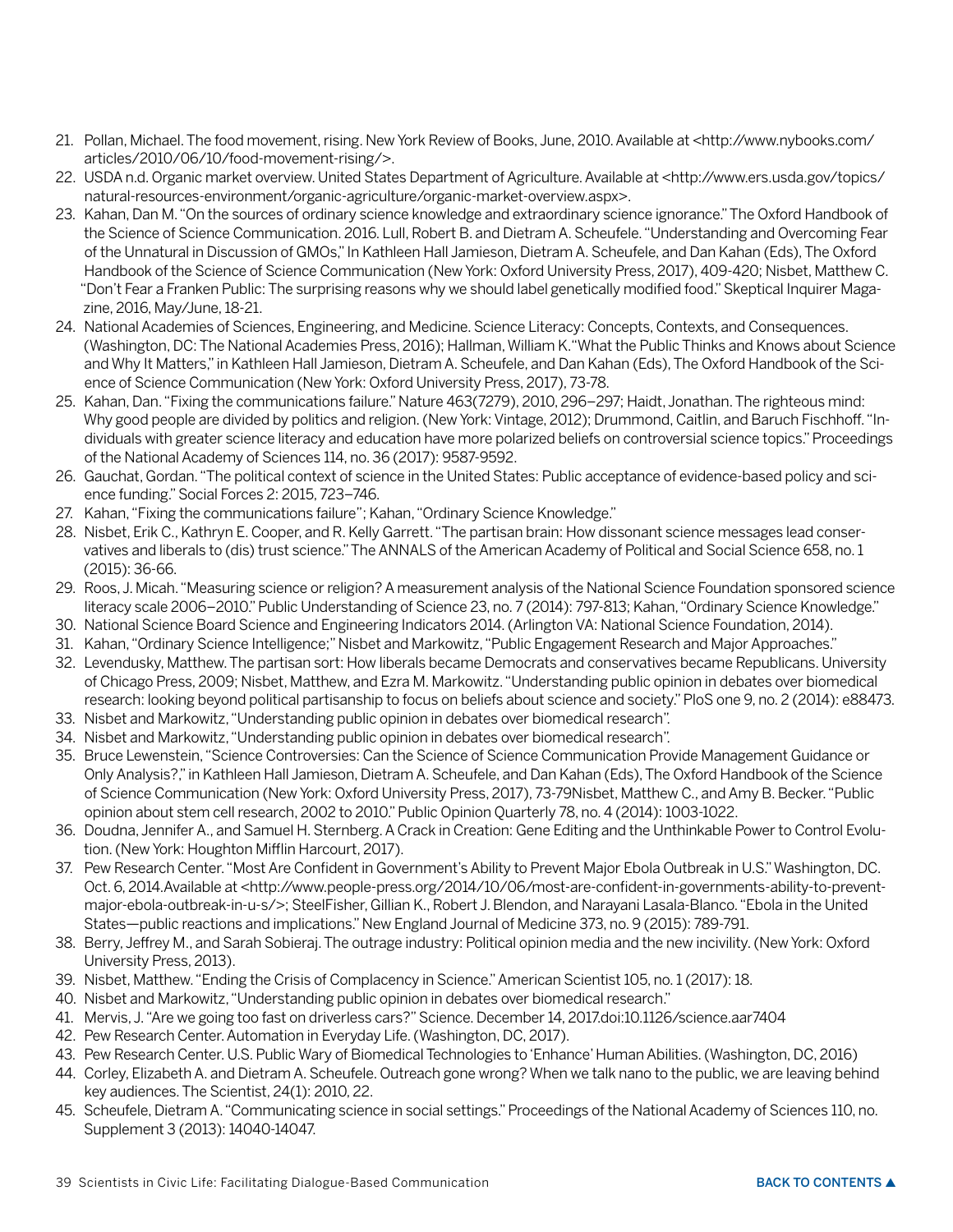- 46. Pew Research Center. "Science news and information today." Pew Research Center. (Washington, D.C. 2017).
- 47. National Academies, Communicating Science Effectively; Eveland Jr, William P., and Dietram A. Scheufele. "Connecting news media use with gaps in knowledge and participation." Political communication 17, no. 3 (2000): 215-237.
- 48. National Science Board, Science and Engineering Indicators 2014; Nisbet, E.C., K.E. Cooper, and M. Ellithorpe. 2015. "Ignorance or bias? Evaluating the ideological and informational drivers of communication gaps about climate change." Public Understanding of Science 24(3): 285–301.
- 49. Nisbet, Erik C., Kathryn E. Cooper, and Morgan Ellithorpe. "Ignorance or bias? Evaluating the ideological and informational drivers of communication gaps about climate change." Public Understanding of Science 24, no. 3 (2015): 285-301.
- 50. Dawson, Emily."Reimagining publics and (non) participation: Exploring exclusion from science communication through the experiences of low-income, minority ethnic groups.Public Understanding of Science 1-15. (published online 10 Jan 2018)
- 51. Dawson E (2014a) Equity in informal science education: developing an access and equity framework for science museums and science centres. Studies in Science Education 50(2): 209–247.
- 52. Plutzer, Eric. "The racial gap in confidence in science: Explanations and implications." Bulletin of Science, Technology & Society 33, no. 5-6 (2013): 146-157.
- 53. Pearson, A., Ballew, M., Naiman, S., &Schuldt, J. (2017). Race, Class, Gender and Climate Change Communication. Oxford Research Encyclopedia of Climate Science. Available at <http://climatescience.oxfordre.com/view/10.1093/acrefore/9780190228620.001.0001/acrefore-9780190228620-e-412.>
- 54. Brest, Paul, and Hal Harvey. "Money well spent: A strategic plan for smart philanthropy." New York: John Wiley and Sons, 2010.
- 55. Community Preventive Services Task Force. n.d. "Increasing appropriate vaccination: universally recommended vaccinations. The Guide to Community Preventive Services." Available online at < https://www.thecommunityguide.org/sites/default/files/ assets/What-Works-Factsheet-Vaccination.>.
- 56. Leslie, Sarah-Jane, Andrei Cimpian, Meredith Meyer, and Edward Freeland. "Expectations of brilliance underlie gender distributions across academic disciplines." Science 347, no. 6219 (2015): 262-265.
- 57. Caliskan, Aylin, Joanna J. Bryson, and Arvind Narayanan. "Semantics derived automatically from language corpora contain human-like biases." Science 356, no. 6334 (2017): 183-186.
- 58. Ecklund, Elaine Howard and Scheitle, Christopher. Religious Communities, Science, Scientists, and Perceptions: A Comprehensive Survey. Paper presented at the Annual Meetings for the American Association for the Advancement of Science, February, 2014.
- 59. Public Agenda. "Same World, Different Worldviews: How can Evangelical Christians and Scientists Minimize Conflict and Improve Relations?" San Francisco, CA, 2014.
- 60. Nisbet and Markowitz, "Understanding public opinion in debates over biomedical research."
- 61. Pew Research Center. U.S. Public Wary of Biomedical Technologies to 'Enhance' Human Abilities. (Washington, DC, 2016).
- 62. Scheufele, Dietram A., Michael A. Xenos, Emily L. Howell, Kathleen M. Rose, Dominique Brossard, and Bruce W. Hardy. "US attitudes on human genome editing." Science 357, no. 6351 (2017): 553-554.
- 63. Berkman, Michael, and Eric Plutzer. Evolution, creationism, and the battle to control America's classrooms. Cambridge University Press, 2010.
- 64. Berkman and Plutzer. "Evolution, creationism, and the battle to control America's classrooms."
- 65. Elsdon-Baker, Fern, Carola Leicht, Will Mason-Wilkes, Emma Preece, and Laura Piggott. "Science and Religion: Exploring the Spectrum." Newman University, Birmingham, UK, 2017. Available at <https://sciencereligionspectrum.org/in-the-news/pressrelease-results-of-major-new-survey-on-evolution/>
- 66. Goidel, Kirby, and Matthew Nisbet. "Exploring the roots of public participation in the controversy over embryonic stem cell research and cloning." Political Behavior 28, no. 2 (2006): 175-192.
- 67. Verba, Sidney, Kay Lehman Schlozman, and Henry E. Brady. Voice and equality: Civic voluntarism in American politics. Harvard University Press, 1995.
- 68. Lewis, Valerie A., Carol Ann MacGregor, and Robert D. Putnam. "Religion, networks, and neighborliness: The impact of religious social networks on civic engagement." Social Science Research 42, no. 2 (2013): 331-346.
- 69. <http://www.scientistsincongregations.org/>
- 70. <http://www.informalscience.org/aaas-black-church-health-connection-project>
- 71. Centers for Disease Control. "Partnerships with Faith-Based and Community-based Organizations: Engaging America's Grassroots Organizations in Promoting Public Health." Atlanta, GA, June 2008. <https://stacks.cdc.gov/view/cdc/11570/>
- 72. Pew Research Center. "How the U.S. Hispanic population is changing." Washington, DC 2017.
- 73. Pew Research Center. "The Shifting Religious Identity of Latinos in the United States." Washington, DC, 2014.
- 74. Einsidel, "Publics and their Participation," Dominique Brossard and Bruce V. Lewenstein. "A Critical Appraisal of Models of Public Understanding of Science: Using Practice to Inform Theory." Lee Ann Kahlor and Patricia Stout (Eds.), Communicating Science: New Agendas in Communication. New York: Routledge, 2009, 11-39; Nisbet and Markowitz, "Public Engagement Research and Major Approaches."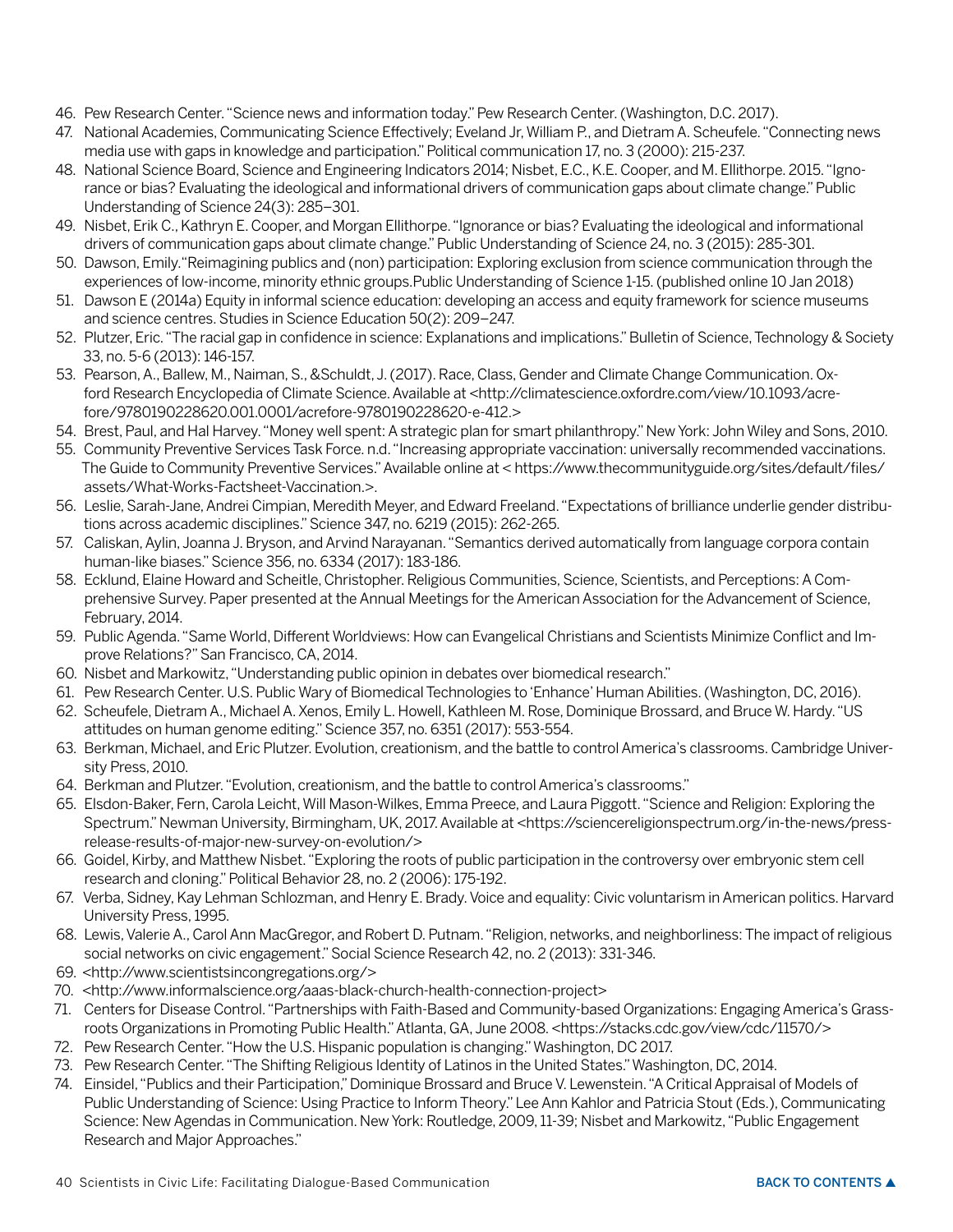- 75. Eveland, William P., and Kathryn E. Cooper. "An integrated model of communication influence on beliefs." Proceedings of the National Academy of Sciences 110, no. Supplement 3 (2013): 14088-14095.
- 76. The Miller, David I., Kyle M. Nolla, Alice H. Eagly, and David H. Uttal. "Development of Children's Gender-Science Stereotypes: A Meta-analysis of 5 Decades of U.S. Draw-A-Scientist Studies." Child Development 00 (2018): 1-13.; "Scientists and Belief." Washington, DC, Nov. 5, 2009; Pew Research Center, "An Elaboration of AAAS' Scientists Views." Washington, DC, July 23, 2015.
- 77. Nisbet, Matthew C., and John E. Kotcher. "A two-step flow of influence? Opinion-leader campaigns on climate change." Science Communication 30, no. 3 (2009): 328-354.
- 78. Ecklund, Elaine Howard, David R. Johnson, Christopher P. Scheitle, Kirstin RW Matthews, and Steven W. Lewis. "Religion among scientists in international context: A new study of scientists in eight regions." Socius 2 (2016): 2378023116664353.
- 79. Ecklund, Science Vs. Religion
- 80. Collins, Francis S. The language of God: A scientist presents evidence for belief. (New York, Simon and Schuster, 2006).
- 81. Sullivan, Amy. "Helping Christians Reconcile God with Science." Time Magazine. (2009, May 2). Available at <http://content. time.com/time/nation/article/0,8599,1895284,00.html>.
- 82. <http://www.scienceforseminaries.org/>
- 83. The Clergy Letter Project available at <http://www.theclergyletterproject.org/Backgd\_info.htm>; Banerjee, Neela and Berryman, Anne. "At Churches Nationwide, Good Words for Evolution." New York Times, (2006, Feb 13). Available at <http://www. nytimes.com/2006/02/13/us/at-churches-nationwide-good-words-for-evolution.html>
- 84. Nisbet and Kotcher, "A Two-Step Flow."
- 85. <https://wisconsingreenmuslims.org/>
- 86. <http://www.interfaithpowerandlight.org/>
- 87. Nisbet and Kotcher, "A Two-Step Flow."
- 88. <https://scienceambassadors.org/>
- 89. Roser-Renouf, Connie, Edward W. Maibach, Anthony Leiserowitz, and Xiaoquan Zhao. "The genesis of climate change activism: From key beliefs to political action." Climatic change 125, no. 2 (2014): 163-178.
- 90. Nisbet and Kotcher, "A Two-Step Flow."
- 91. Pew Research Center, "Science news and information today."
- 92. Pew Research Center, "The modern news consumer. "http://www.journalism.org/2016/07/07/pathways-to-news/
- 93. Placky, Bernadette Woods, Edward Maibach, Joe Witte, Bud Ward, Keith Seitter, Ned Gardiner, David Herring, and Heidi Cullen. "Climate matters: A comprehensive educational resource program for broadcast meteorologists." Bulletin of the American Meteorological Society 97, no. 5 (2016): 709-712.
- 94. Bucchi, Massimiano, and Brian Trench. "Publics and their participation in science and technology: changing roles, blurring boundaries." Routledge handbook of public communication of science and technology. Routledge, 2014. 141-155.; Navid, Erin L., and Edna F. Einsiedel. "Synthetic biology in the Science Café: what have we learned about public engagement?." JCOM 11.4 (2012).
- 95. https://www.learntorelate.org/
- 96. Jensen, Eric, and Nicola Buckley. "Why people attend science festivals: Interests, motivations and self-reported benefits of public engagement with research." Public Understanding of Science 23, no. 5 (2014): 557-573; Rose, Kathleen M., Kaine Korzekwa, Dominique Brossard, Dietram A. Scheufele, and Laura Heisler. "Engaging the Public at a Science Festival: Findings From a Panel on Human Gene Editing." Science Communication 39, no. 2 (2017): 250-277.
- 97. <http://www.nisenet.org/>
- 98. Goodman Research Group. "The Science Festival Alliance: Creating a Sustainable National Network of Science Festivals." (2012, May). Available at < http://sciencefestivals.org/media/evaluation\_and\_reporting/Evaluation\_SummativeEvaluationYR2.pdf>
- 99. Nisbet, Matthew C., Mark A. Hixon, Kathleen Dean Moore, and Michael Nelson. "Four cultures: New synergies for engaging society on climate change." Frontiers in Ecology and the Environment 8, no. 6 (2010): 329-331; Corbett, Julia B., and Brett Clark. "The Arts and Humanities in Climate Change Engagement." Oxford Research Encyclopedia of Climate Science, 2017.
- 100.<https://sites.ualberta.ca/~sserrano/perceptions/>
- 101.<http://www.thevaccineproject.com/>
- 102.<http://perceptionsproject.org/>
- 103.<http://sinaiandsynapses.org/our-mission-and-methods/>.
- 104.Dickinson, Janis L., Jennifer Shirk, David Bonter, Rick Bonney, Rhiannon L. Crain, Jason Martin, Tina Phillips, and Karen Purcell. "The current state of citizen science as a tool for ecological research and public engagement." Frontiers in Ecology and the Environment 10, no. 6 (2012): 291-297.
- 105.<https://www.chimpandsee.org/>
- 106.<https://www.fws.gov/nativeamerican/pdf/tek-fact-sheet.pdf>
- 107. <http://esa.org/tek2/>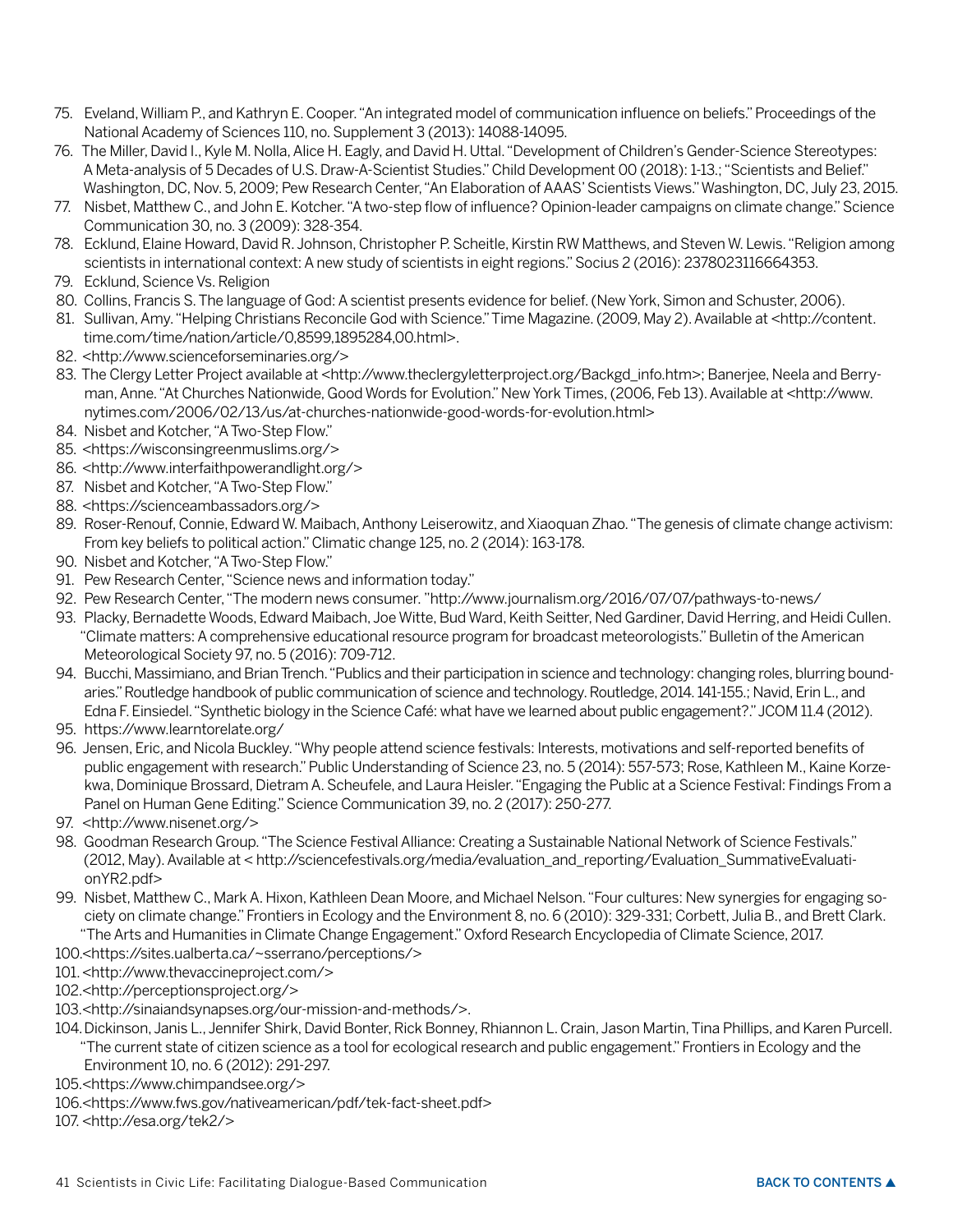108. <https://www.galaxyzoo.org/#/story>

- 109.Kabat-Zinn, Jon. "Mindfulness-based stress reduction." Constructivism in the Human Sciences 8, no. 2 (2003): 74.
- 110. Kabat Zinn, Jon. "Mindfulness based interventions in context: past, present, and future." Clinical Psychology: Science and Practice 10, no. 2 (2003): 144-156.
- 111. Harrington, Anne, and John D. Dunne. "When mindfulness is therapy: Ethical qualms, historical perspectives." American Psychologist, 70, no. 7 (2015): 621-631; Ricard, M., A. Lutz, and R.J. Davidson. 2014. Mind of the meditator. Scientific American 311(5): 38–45.
- 112. Furman, C., C. Roncoli, W. Bartels, M. Boudreau, H. Crockett, H. Gray, and G. Hoogenboom. "Social justice in climate services: engaging African American farmers in the American South." Climate Risk Management 2 (2014): 11-25; Chambliss, E. Lauren, and Bruce V. Lewenstein. "Establishing a climate change information source addressing local aspects of a global issue. A case study in New York State." JCOM 11, no. 3 (2012).
- 113. McGreavy, Bridie, and David Hart. "Sustainability Science and Climate Change Communication." Oxford Research Encyclopedia of Climate Science, 2017.
- 114. Einsidel, "The Public and their Participation," Stilgoe, Jack, Simon J. Lock, and James Wilsdon. "Why should we promote public engagement with science?," Public Understanding of Science 23, no. 1 (2014): 4-15; Guston, David H. "Building the capacity for public engagement with science in the United States." Public Understanding of Science 23, no. 1 (2014): 53-59; Nisbet andMarkowitz, "Public Engagement Research and Major Approaches."
- 115. Williams, Shauna, Joan Scott, Juli Murphy, David Kaufman, Rick Borchelt, and Kathy Hudson. The genetic town hall: Public opinion about research on genes, environment, and health. Baltimore, MD: Johns Hopkins University Genetics & Public Policy Center, 2009.<http://www.pewtrusts.org/en/research-and-analysis/reports/2009/01/30/the-genetic-town-hall>
- 116. Jones, Angela R., Ashley A. Anderson, Sara K. Yeo, Andrew E. Greenberg, Dominique Brossard, and John W. Moore. "Using a deliberative exercise to foster public engagement in nanotechnology." Journal of Chemical Education 91, no. 2 (2014): 179-187.
- 117. Besley, John C., and Katherine A. McComas. "Framing justice: Using the concept of procedural justice to advance political communication research." Communication Theory 15, no. 4 (2005): 414-436; Nisbet and Scheufele, "What's next for science communication?"
- 118. Kotcher, John E., Teresa A. Myers, Emily K. Vraga, Neil Stenhouse, and Edward W. Maibach. "Does engagement in advocacy hurt the credibility of scientists? Results from a randomized national survey experiment." Environmental Communication 11, no. 3 (2017): 415-429.
- 119. Kahan, Dan. "On the Sources of Ordinary Science Knowledge and Extraordinary Science Ignorance," in Kathleen Hall Jamieson, Dietram A. Schefeuele, and Dan Kahan (Eds), The Oxford Handbook of the Science of Science Communication (New York: Oxford University Press, 2017), 35-50.
- 120.Druckman, J. N. (2015). Communicating Policy-Relevant Science. PS: Political Science & Politics, 48(S1), 58-69.
- 121. Jamieson, Kathleen Hall, and Bruce W. Hardy. "Leveraging scientific credibility about Arctic sea ice trends in a polarized political environment." Proceedings of the National Academy of Sciences 111, no. Supplement 4 (2014): 13598-13605; Jamieson, "The Need for a Science of Science Communication."
- 122. Donner, Simon D. "Finding your place on the science–advocacy continuum: an editorial essay." Climatic Change 124, no. 1-2 (2014): 1-8; Donner, Simon D. "Risk and Responsibility in Public Engagement by Climate Scientists: Reconsidering Advocacy During the Trump Era." Environmental Communication 11, no. 3 (2017): 430-433.
- 123. Kotcher, John E., Teresa A. Myers, Emily K. Vraga, Neil Stenhouse, and Edward W. Maibach. "Does engagement in advocacy hurt the credibility of scientists? Results from a randomized national survey experiment." Environmental Communication 11, no. 3 (2017): 415-429.
- 124.Kahan, Dan. "Fixing the communications failure"; Nature 463.7279 (2010): 296.
- 125.125 Kahan, Dan M. "On the sources of ordinary science knowledge and extraordinary science ignorance." The Oxford Handbook of the Science of Science Communication. 2016.
- 126. Fiske, Susan T., and Cydney Dupree. "Gaining trust as well as respect in communicating to motivated audiences about science topics." Proceedings of the National Academy of Sciences 111, no. Supplement 4 (2014): 13593-13597.
- 127. Hoffman, Andrew et al. Academic Engagement in Public and Political Discourse: Proceedings of the Michigan Meeting. (Ann Arbor, MI: University of Michigan, 2015).
- 128.Hill, C., Davidson, G., Ranney, W., and Helble, T., (eds.) Grand Canyon, Monument to an Ancient Earth (Grand Rapids, MI, Kregel Publications, 2016).
- 129. Cowan, Emergy. Book Takes Aim at Grand Canyon Creationism. Arizona Daily Sun (2015, May 25). Available at <http://azdailysun.com/news/local/book-takes-aim-at-grand-canyon-creationism/article\_06ad1927-85e8-5643-a504-f6eec42cd109.html>
- 130.Nisbet and Scheufele, "What's next for science communication?"
- 131. Nisbet and Scheufele, "What's next for science communication?"; James N. Druckman and Arthur Lupia, "Using Frames to Make Scientific Communication More Effective," in Kathleen Hall Jamison, Dietram A. Scheufele, and Dan Kahan (Eds), The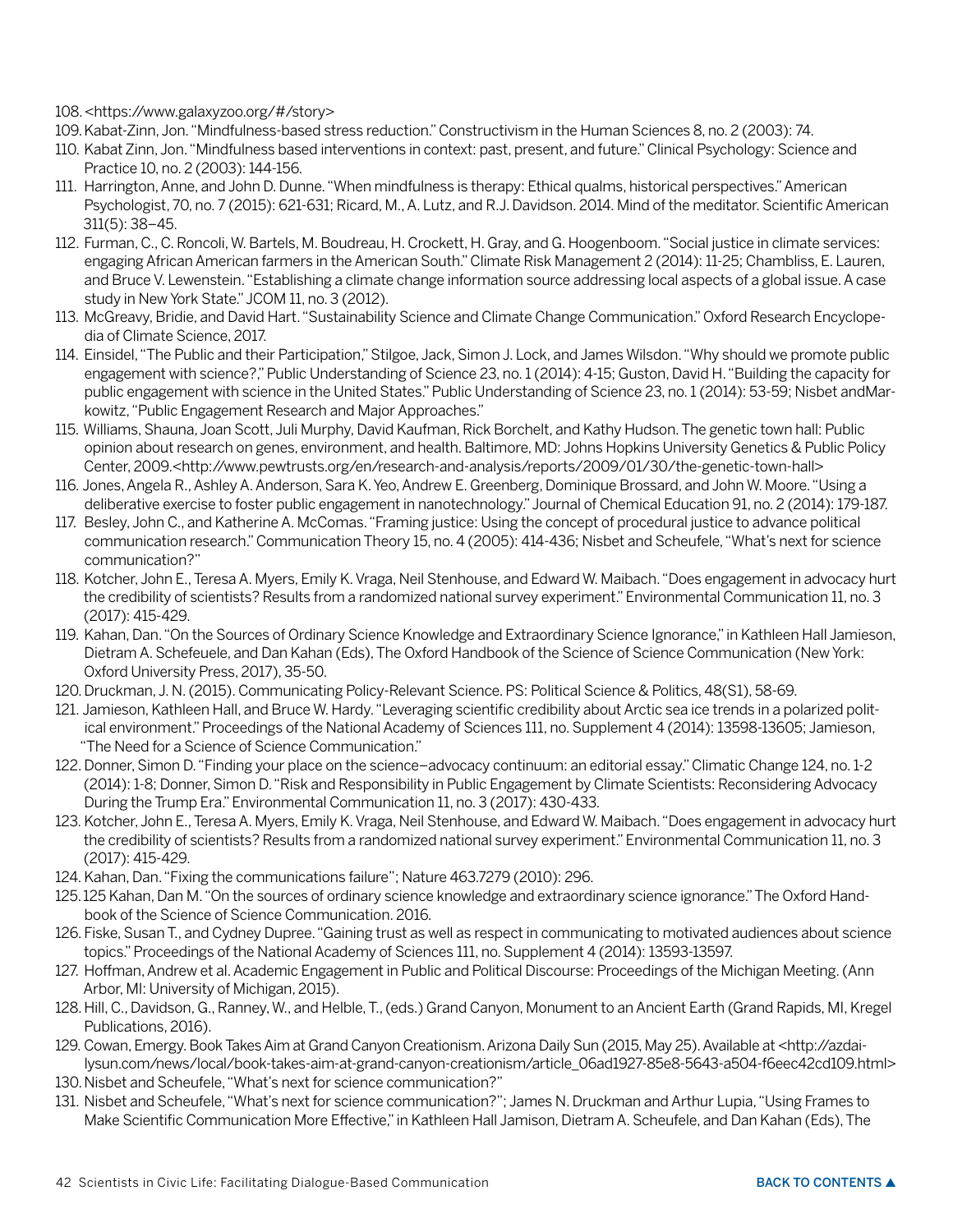Oxford Handbook of the Science of Science Communication (New York: Oxford University Press), 351-360.

- 132.Scheufele, Dietram A., and David Tewksbury. "Framing, agenda setting, and priming: The evolution of three media effects models." Journal of Communication 57, no. 1 (2007): 9-20.
- 133. Nisbet, Matthew C., Dominique Brossard, and Adrianne Kroepsch. "Framing science: The stem cell controversy in an age of press/politics." Harvard International Journal of Press/Politics 8, no. 2 (2003): 36-70.
- 134.Nisbet, Matthew C. "Public opinion about stem cell research and human cloning." Public Opinion Quarterly 68, no. 1 (2004): 131-154.
- 135. Labov, Jay B., and Barbara Kline Pope. "Understanding our audiences: the design and evolution of science, evolution, and creationism." CBE-Life Sciences Education 7, no. 1 (2008): 20-24; Nisbet and Scheufele, "What's next for science communication?"; National Academy of Sciences of the United States of America. Science, Evolution, and Creationism (2008): xiii.
- 136.Rios, Kimberly, Zhen Hadassah Cheng, Rebecca R. Totton, and Azim F. Shariff. "Negative stereotypes cause Christians to underperform in and disidentify with science." Social Psychological & Personality Science 6 (2015): 957-967.
- 137. Barnes, Elizabeth, Elser, James and Brownell, Sara E. M. "Impact of a Short Evolution Module on Students' Perceived Conflict between Religion and Evolution." The American Biology Teacher, 79, (2) 104–111; Mead, Louise S., Judi Brown Clarke, Frank Forcino, and Joseph L. Graves. "Factors influencing minority student decisions to consider a career in evolutionary biology." Evolution: Education and Outreach 8, no. 1 (2015), 6.
- 138.Barnes, Elser, and Brownell, "Impact of a Short Evolution Module on Students' Perceived Conflict between Religion and Evolution."
- 139. Barnes, Elser, and Brownell, "Impact of a Short Evolution Module on Students' Perceived Conflict between Religion and Evolution."
- 140.Barnes, M. Elizabeth, and Sara E. Brownell. "Experiences and practices of evolution instructors at Christian universities that can inform culturally competent evolution education." Science Education; Barnes, M. Elizabeth, and Sara E. Brownell. "A call to use cultural competence when teaching evolution to religious college students: Introducing religious cultural competence in evolution education (ReCCEE)." CBE-Life Sciences Education 16, no. 4 (2017): es4.
- 141. Nisbet, Matthew C. "Communicating climate change: Why frames matter for public engagement." Environment: Science and Policy for Sustainable Development 51, no. 2 (2009): 12-23; Myers, Teresa A., Matthew C. Nisbet, Edward W. Maibach, and Anthony A. Leiserowitz. "A public health frame arouses hopeful emotions about climate change." Climatic Change 113, no. 3-4 (2012): 1105-1112; Schuldt, Jonathon P., Katherine A. McComas, and Sahara E. Byrne. "Communicating about ocean health: theoretical and practical considerations." Phil. Trans. R. Soc. B 371, no. 1689 (2016): 20150214.
- 142. ecoAmerica: 2016. Let's Talk Faith and Climate: Communication Guidance for Faith Leaders. Blessed Tomorrow. Washington, D.C. Available at <https://ecoamerica.org/wp-content/uploads/2017/013/ea-lets-talk-faith-and-climate-web-2.pdf>; Marshall, G., Corner, A., Roberts, O. and Clarke, J. (2016). Faith & Climate Change - A guide to talking withthe five major faiths. Oxford: Climate Outreach. Available at <http://climateoutreach.org/resources/climate-change-faith>
- 143. Li, Nan, Joseph Hilgard, Dietram A. Scheufele, Kenneth M. Winneg, and Kathleen Hall Jamieson. "Cross-pressuring conservative Catholics? Effects of Pope Francis' encyclical on the US public opinion on climate change." Climatic Change 139, no. 3-4 (2016): 367-380.
- 144. Public Agenda (2014). "Same World, Different Worldviews: How Can Evangelical Christians and Scientists Minimize Conflict and Improve Relations?" Report commissioned by the AAAS Dialogue on Science Ethics and Religion. Available at<https:// www.aaas.org/sites/default/files/content\_files/ChoiceworkFinal.pdf>
- 145. Besley and Nisbet, "How scientists view the public, the media and the political process"; Dudo and Besley, "Scientists' prioritization of communication objectives for public engagement."
- 146. Nisbet, Matthew C., Mark A. Hixon, Kathleen Dean Moore, and Michael Nelson. "Four cultures: New synergies for engaging society on climate change." Frontiers in Ecology and the Environment 8, no. 6 (2010): 329-331; Sacco, Kalie. "Communication, public engagement, broader impacts: What does it all mean?" CAISE blog post, March 2, 2015. Available at <http://www.informalscience.org/news-views/communication-public-engagement-broader-impacts-what-does-it-all-mean.>
- 147. Christopherson, Elizabeth Good, "The role of funding organizations," in Kathleen Hall Jamieson, Dietram A. Scheufele, and Dan Kahan (Eds), The Oxford Handbook of the Science of Science Communication (New York: Oxford University Press, 2017), 213-22.